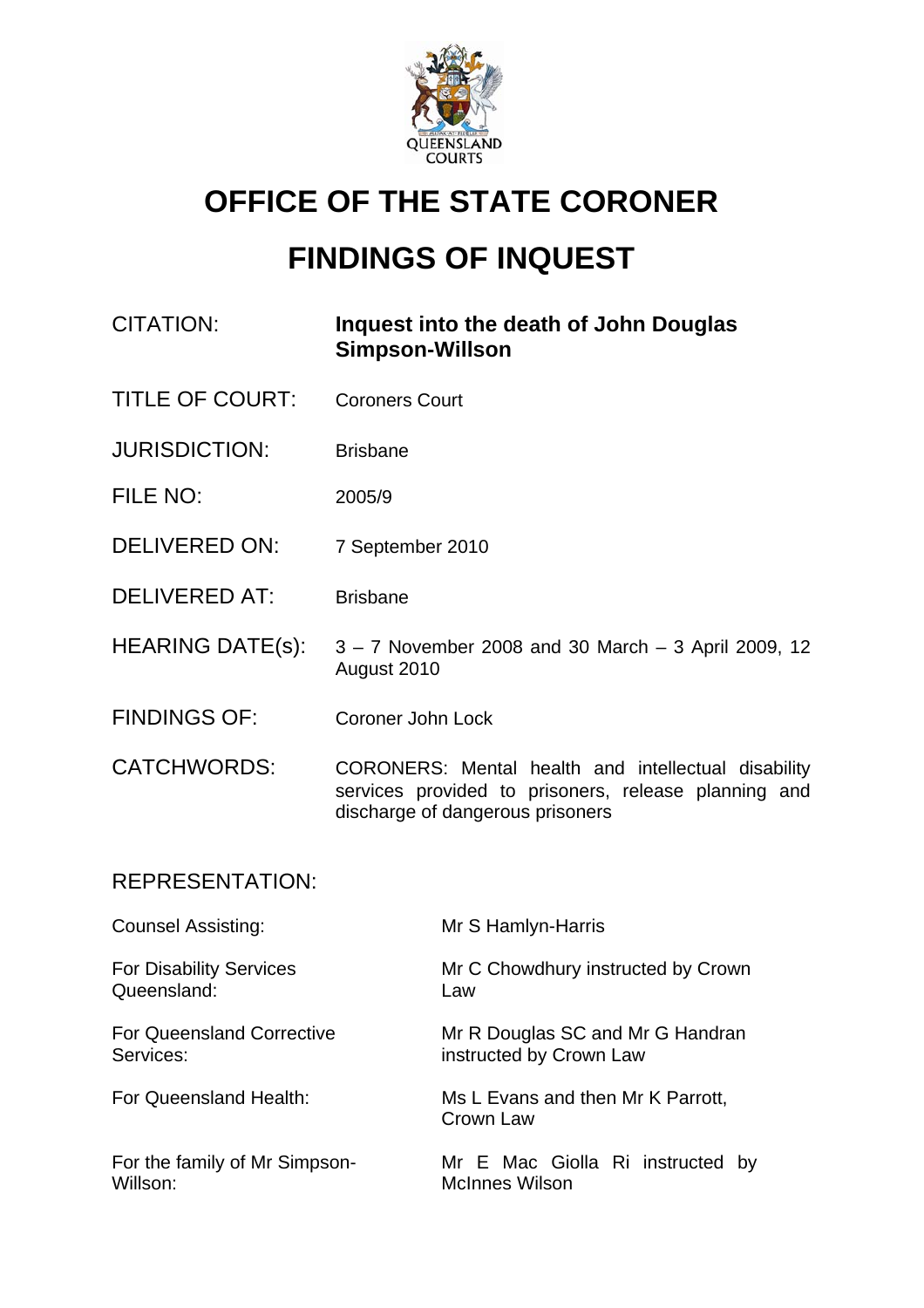For the Public Advocate of Queensland:

Ms J Brasch instructed by the Office of the Public Advocate

For the Prisoners' Legal Service: Ms M Alexander, Prisoners' Legal Service, and then Mr A Hoare instructed by Prisoners' Legal Service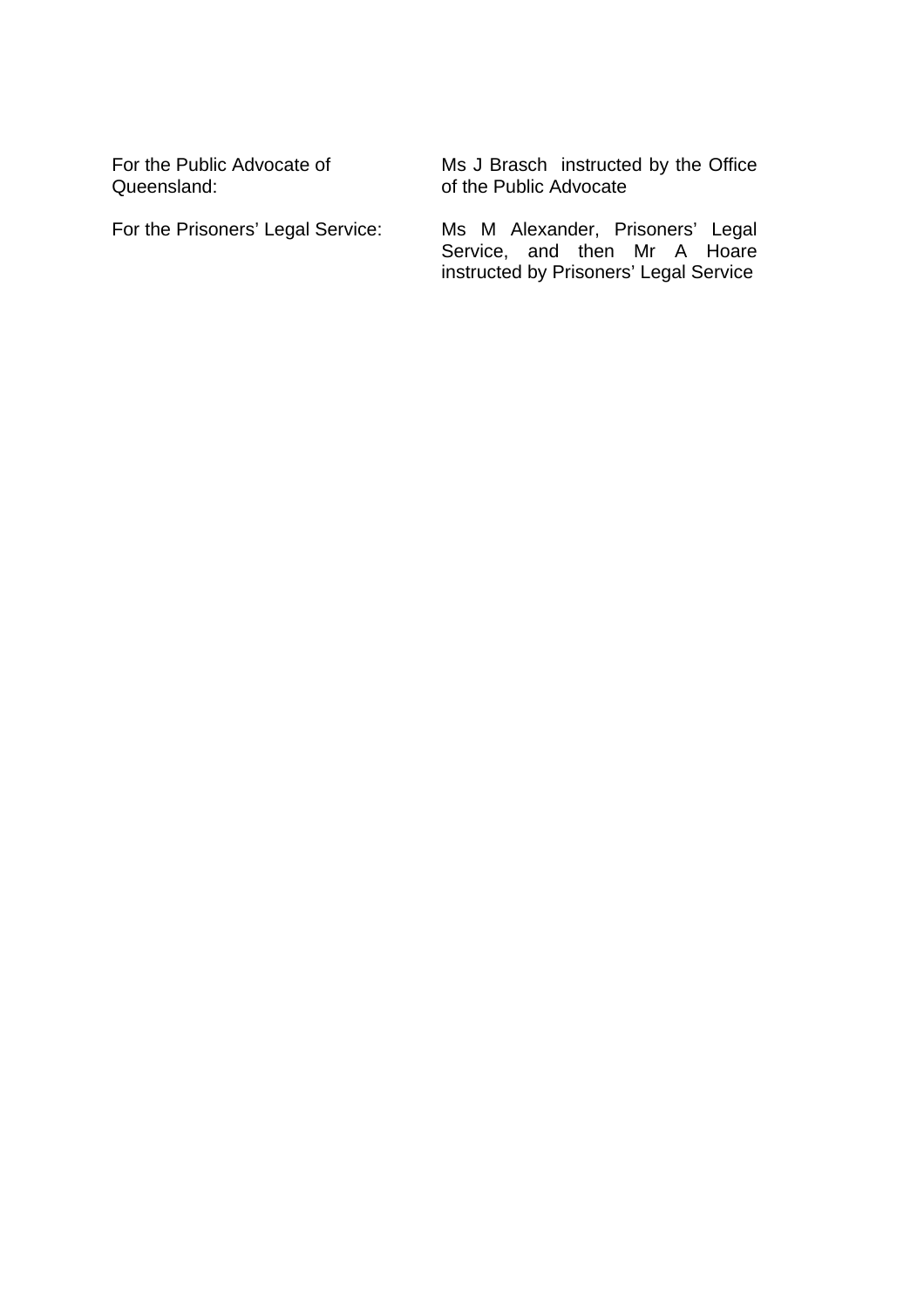#### TABLE OF CONTENTS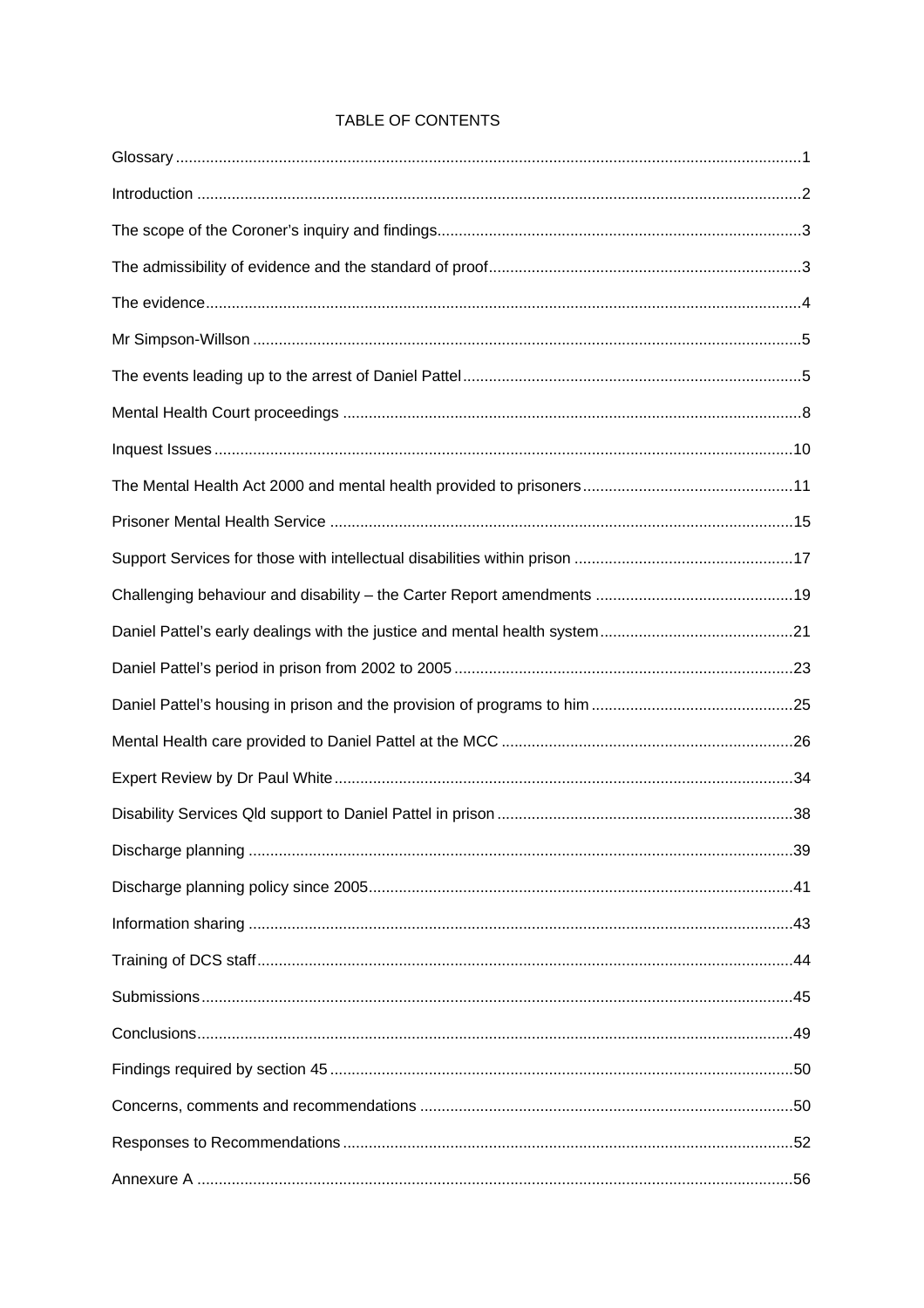# <span id="page-3-0"></span>**Glossary**

In this decision a number of State Government Departments, Agencies and terms are referred to by abbreviations or acronyms for convenience. They are listed below.

| <b>AMHS</b>   | <b>Authorised Mental Health Service</b>                                                                                                         |
|---------------|-------------------------------------------------------------------------------------------------------------------------------------------------|
| <b>CSO</b>    | <b>Corrective Services Officer</b>                                                                                                              |
| <b>DSQ</b>    | Disability and Community Care Services as part of the<br>Department of Communities previously known as Disability<br><b>Services Queensland</b> |
| <b>DCS</b>    | Department of Corrective Services now Queensland Corrective<br>Services as part of the Department of Community Safety                           |
| <b>FCIMHS</b> | <b>Fraser Coast Integrated Mental Health Service</b>                                                                                            |
| <b>ITO</b>    | Involuntary Treatment Order under the Mental Health Act 2000                                                                                    |
| <b>MCC</b>    | <b>Maryborough Correctional Centre</b>                                                                                                          |
| <b>MHC</b>    | <b>Mental Health Court</b>                                                                                                                      |
| <b>MOU</b>    | Memorandum of Understanding                                                                                                                     |
| <b>PMHS</b>   | <b>Prisoner Mental Health Service</b>                                                                                                           |
| QH            | <b>Queensland Health</b>                                                                                                                        |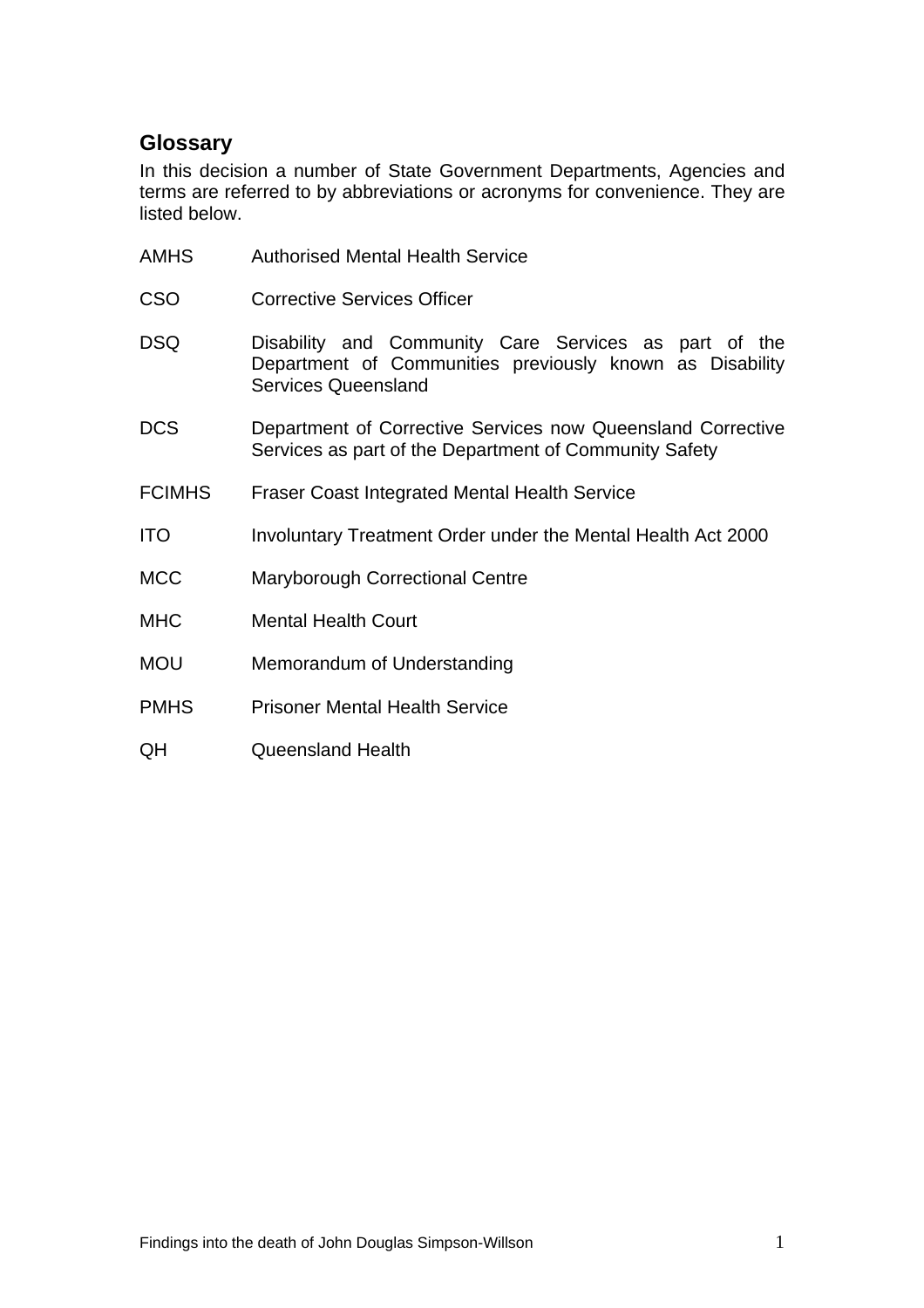# <span id="page-4-0"></span>*Introduction*

- 1. John Douglas Simpson-Willson was found deceased at the Central Rotunda in the Botanical Gardens, Brisbane City on 3 June 2005. He died of head injuries which were consistent with being inflicted with some significant force by a blunt instrument.
- 2. On 26 May 2005 Daniel Pattel was released from Maryborough Correctional Centre having served 3 years imprisonment for an act of violence. This was his full time release date. Prior to his release a prison psychiatrist was concerned about his level of dangerousness to the community, as a result of threats Daniel Pattel had made in prison that he intended to kill someone. The psychiatrist's concerns were passed on to the Police. There were no lawful means for the prison or Police to detain him. The prison psychiatrists also did not consider that Daniel Pattel was suffering from a mental illness which would have authorised them to involuntarily detain or treat him. On 9 June 2005, Daniel Pattel told a private psychiatrist that he had travelled down from Maryborough and killed a person in the Botanical Gardens some days earlier. This person was Mr Simpson-Willson. The psychiatrist reported this information to Police.
- 3. The Queensland Police Service investigated Mr Simpson-Willson's death and Daniel Pattel was charged with his murder. Daniel Pattel was subsequently found to be of unsound mind by the Mental Health Court and was detained under a Forensic Mental Health Order.
- 4. The circumstances in which Daniel Pattel had been psychiatrically and otherwise medically treated in prison, for either a mental illness and/or for an intellectual disability, the circumstances of his release from prison and his complex mental health history and diagnosis were but some of the multiple issues which were identified for investigation and the subsequent inquest. This involved an examination in a general sense, of the services provided to prisoners where they suffer a mental illness and/or an intellectual disability and the legal framework in which those services are provided, and then a more specific examination of how those services were provided to Daniel Pattel.
- 5. These findings seek to explain how the death of Mr Simpson-Willson occurred and consider whether any changes to policies or practices could reduce the likelihood of deaths occurring in similar circumstances in the future. Section 45 of the *Coroners Act 2003* ("the Act") provides that when an inquest is held into a death, the coroner's written findings must be given to the family of the person who died and to each of the persons or organisations granted leave to appear at the inquest. These findings will be distributed in accordance with the requirements of the Act and also placed on the website of the Office of the State Coroner.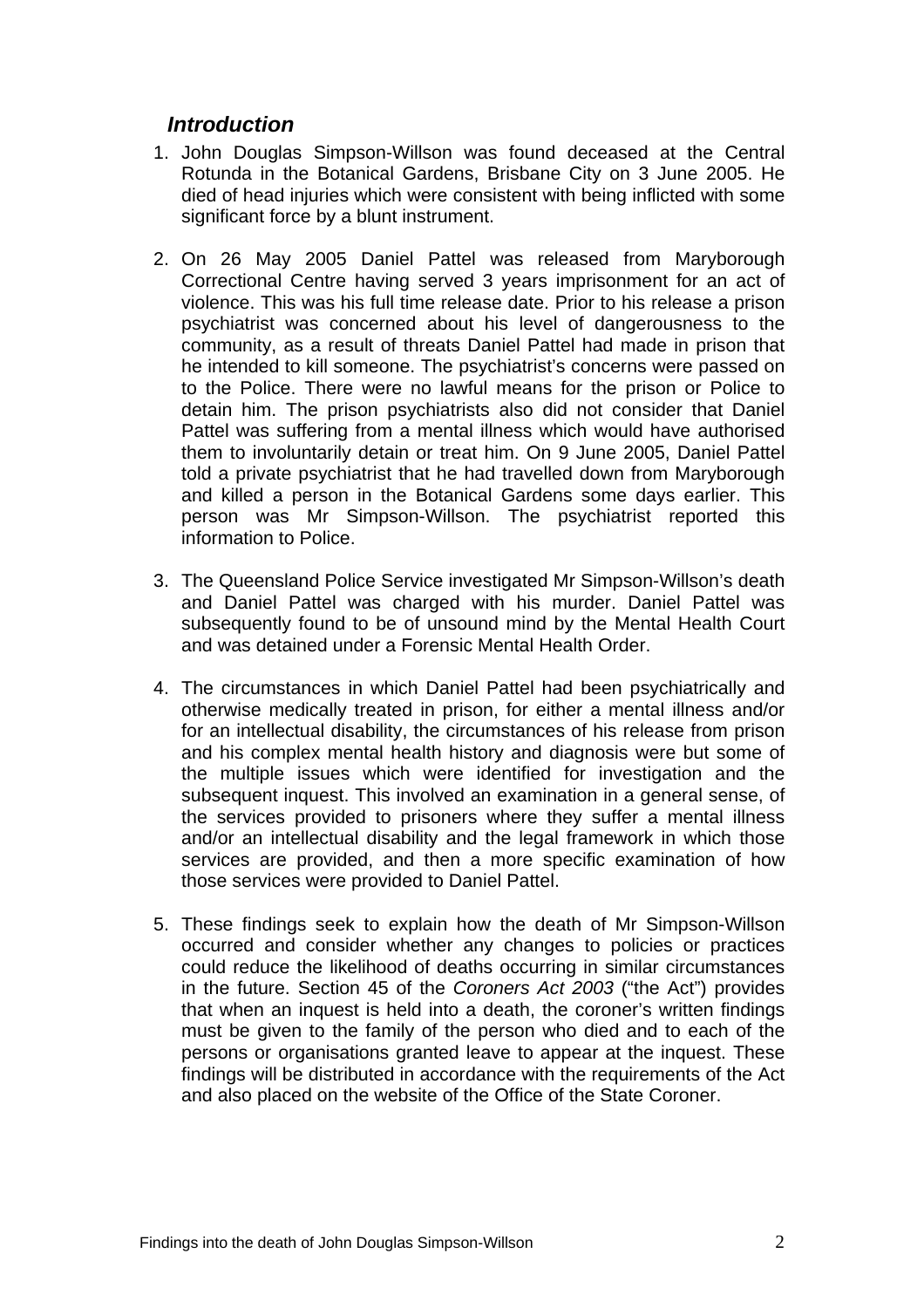# <span id="page-5-0"></span>*The scope of the Coroner's inquiry and findings*

- 6. A coroner has jurisdiction to inquire into the cause and the circumstances of a reportable death. If possible he/she is required to find:
	- a. whether a death in fact happened;
	- b. the identity of the deceased;
	- c. when, where and how the death occurred; and
	- d. what caused the person to die.
- 7. There has been considerable litigation concerning the extent of a coroner's jurisdiction to inquire into the circumstances of a death. The authorities clearly establish that the scope of an inquest goes beyond merely establishing the medical cause of death.
- 8. An inquest is not a trial between opposing parties but an inquiry into the death. In a leading English case it was described in this way:- *"It is an inquisitorial process, a process of investigation quite unlike a criminal trial where the prosecutor accuses and the accused defends… The function of an inquest is to seek out and record as many of the facts concerning the death as the public interest requires."* [1](#page-5-1)
- 9. The focus is on discovering what happened, not on ascribing guilt, attributing blame or apportioning liability. The purpose is to inform the family and the public of how the death occurred with a view to reducing the likelihood of similar deaths. As a result, the Act authorises a coroner to make preventive recommendations concerning public health or safety, the administration of justice or ways to prevent deaths from happening in similar circumstances in future.<sup>[2](#page-5-2)</sup> However, a coroner must not include in the findings or recommendations, statements that a person is or maybe guilty of an offence or is or maybe civilly liable for something.<sup>[3](#page-5-3)</sup>

# *The admissibility of evidence and the standard of proof*

- 10. A coroner's court is not bound by the rules of evidence because the Act provides that the court "*may inform itself in any way it considers appropriate."*[4](#page-5-4) That does not mean that any and every piece of information, however unreliable, will be admitted into evidence and acted upon. However, it does give a coroner greater scope to receive information that may not be admissible in other proceedings and to have regard to its origin or source when determining what weight should be given to the information.
- 11. This flexibility has been explained as a consequence of an inquest being a fact-finding exercise rather than a means of apportioning guilt; an inquiry rather than a trial. $5$

 $\overline{a}$ <sup>1</sup> *R v South London Coroner; ex parte Thompson* (1982) 126 S.J. 625 <sup>2</sup>

<span id="page-5-2"></span><span id="page-5-1"></span> $2$  Section 46 of the Act

<span id="page-5-3"></span> $3$  Sections 45(5) and 46(3) of the Act

<span id="page-5-4"></span><sup>4</sup> Section 37 of the Act

<span id="page-5-5"></span><sup>5</sup> *R v South London Coroner; ex parte Thompson* per Lord Lane CJ, (1982) 126 S.J. 625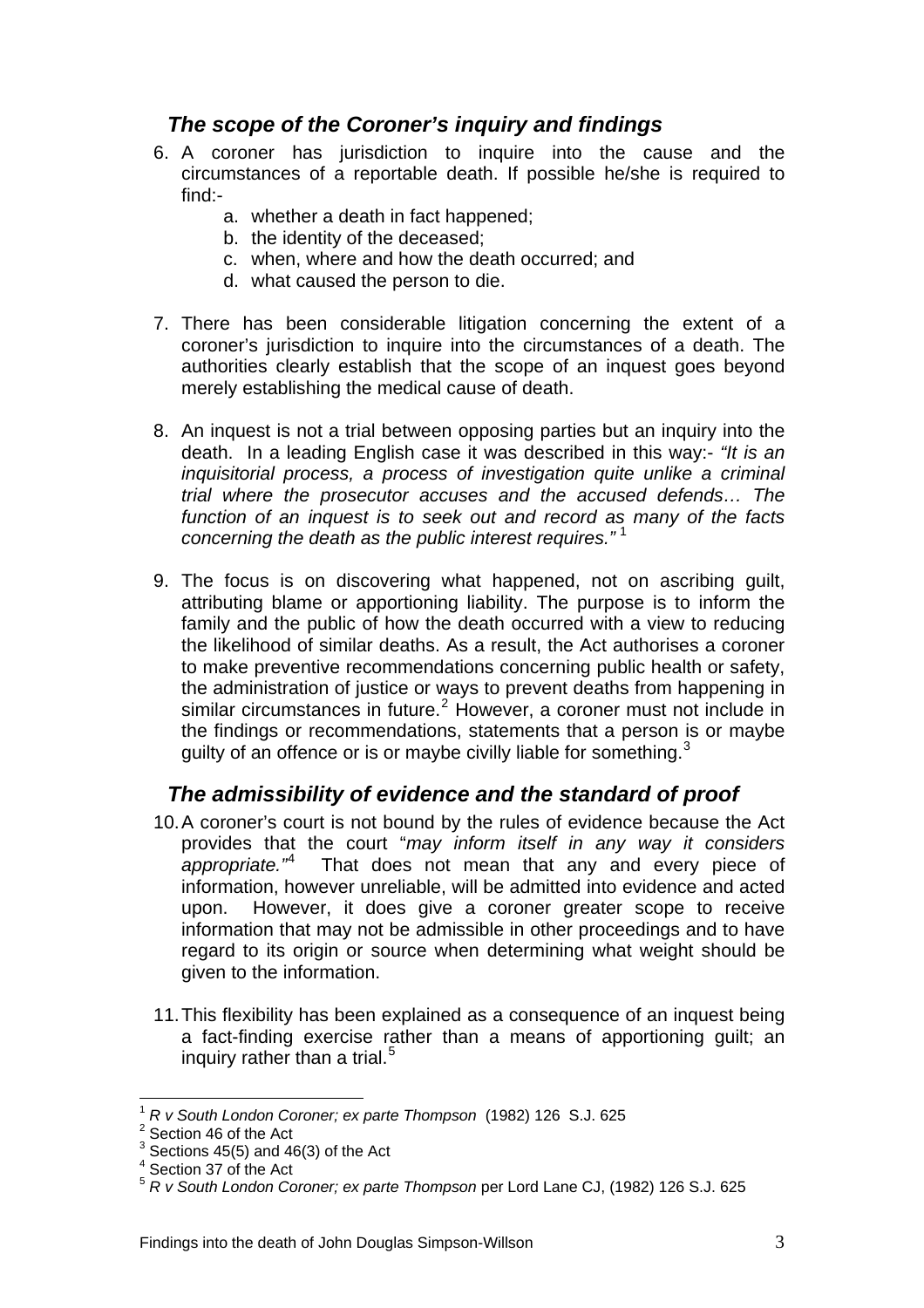- <span id="page-6-0"></span>12. A coroner should apply the civil standard of proof, namely the balance of probabilities but the approach referred to as the *Briginshaw* sliding scale is applicable. $6$  This means that the more significant the issue to be determined; or the more serious an allegation; or the more inherently unlikely an occurrence; then in those cases the clearer and more persuasive the evidence should be in order for the trier of fact to be sufficiently satisfied that it has been proven to the civil standard.<sup>[7](#page-6-2)</sup>
- 13. It is also clear that a coroner is obliged to comply with the rules of natural justice and to act judicially. $8$  This means that no findings adverse to the interest of any party may be made without that party first being given a right to be heard in opposition to that finding. As *Annetts v McCann[9](#page-6-4)* makes clear, that includes being given an opportunity to make submissions against findings that might be damaging to the reputation of any individual or organisation.
- 14. If, from information obtained at an inquest or during the investigation, a coroner reasonably believes that the information may cause a disciplinary body for a person's profession or trade to inquire into, or take steps in relation to, the person's conduct, then the coroner may give that information to that body.[10](#page-6-5)

### *The evidence*

- 15. It is not necessary to repeat or summarise all of the information contained in the exhibits and from the oral evidence given. However I will refer to what I consider to be the more important parts of the evidence. Unfortunately, for reasons that will become clear, the focus of the inquest became more related to Daniel Pattel and the circumstances surrounding his incarceration and release from the Maryborough Correctional Centre than on Mr Simpson-Willson.
- 16. At the conclusion of hearing evidence I indicated I would accept written submissions from the Public Advocate and Prisoners' Legal Service on any issues and recommendations they intended to make and after receipt of those submissions I would prepare draft findings to be distributed to the other parties. I have since received written submissions from the other parties represented at the inquest and I heard further oral submissions on 12 August 2010. These findings include further information concerning progress on some aspects of public policy and procedure which were contained in those submissions.

<span id="page-6-3"></span><span id="page-6-2"></span><span id="page-6-1"></span> $\frac{7}{1}$  Briginshaw v Briginshaw (1938) 60 CLR 336 at 361 per Sir Owen Dixon J<br> $\frac{8}{1}$  Briginshaw v Briginshaw (1938) 60 CLR 336 at 361 per Sir Owen Dixon J in Freckelton I., "Inquest Law" in *The inquest handbook*, Selby H., Federation Press, 1998 at 13

<sup>&</sup>lt;sup>6</sup> Anderson v Blashki [1993] 2 VR 89 at 96 per Gobbo J

<span id="page-6-4"></span><sup>9</sup> (1990) 65 ALJR 167 at 168

<span id="page-6-5"></span> $10^{10}$  Section 48(4) of the Act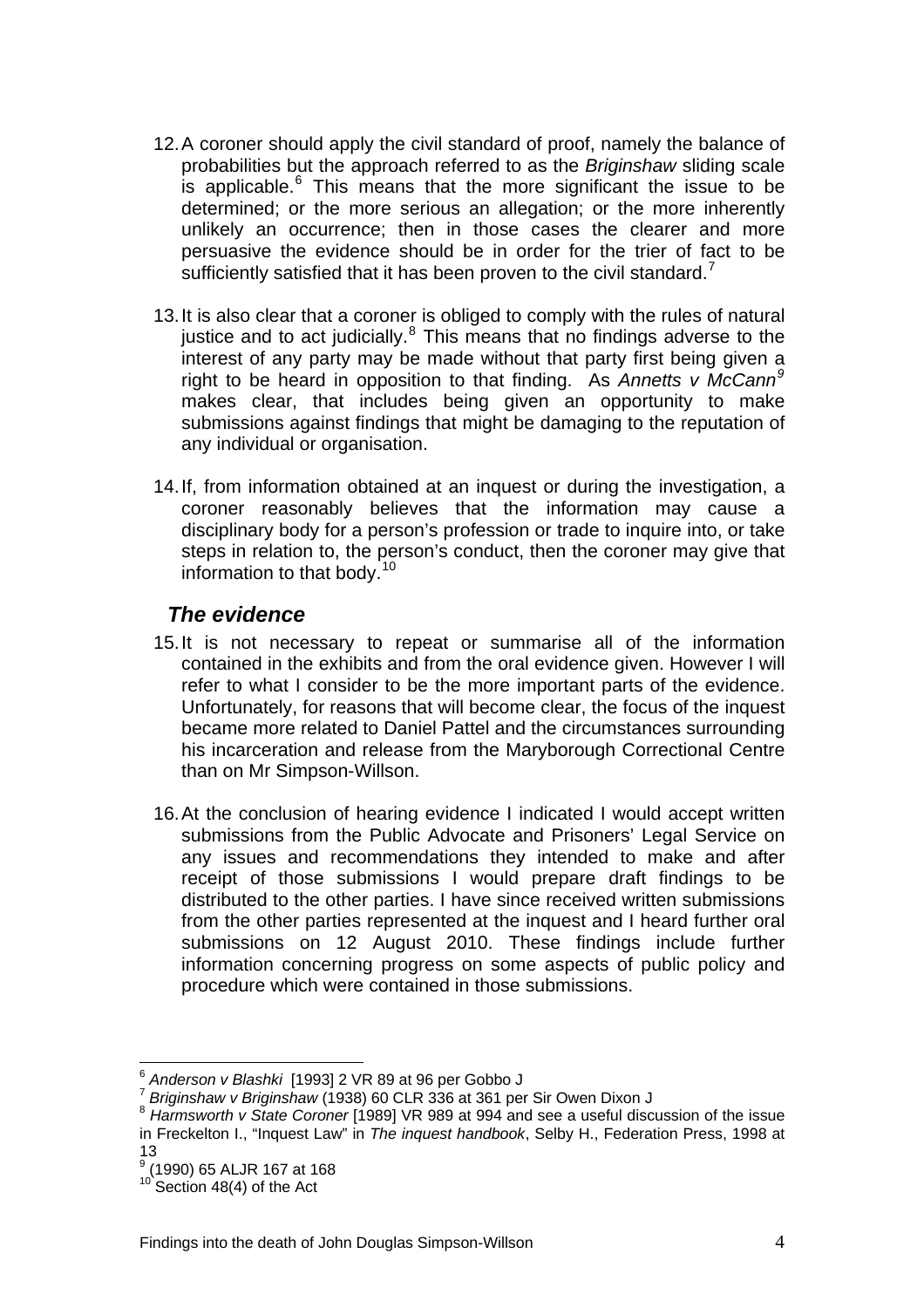# <span id="page-7-0"></span>*Mr Simpson-Willson*

17. John Douglas Simpson-Willson was aged 56 at the time of his death.

- 18. It is known that he was married and had a daughter. Approximately 10 years prior to his death, Mr Simpson-Willson's wife tried to have him admitted to hospital for treatment of a mental illness, however the precise diagnosis is not known. He also had a history of epilepsy. As a result of the hospital admission Mr Simpson-Willson moved out of the family home, retired and began to travel around Australia. He would stay in some areas for extended periods of time and would stay in various sorts of accommodation including motels, hotels, with family in Tasmania and outdoors in parks.
- 19. His daughter, Mrs Jodie McNamara, believed Mr Simpson-Willson had access to superannuation and Centrelink benefits but chose at times to sleep outdoors, although he was always able to reside with her. Mrs McNamara recalls that whenever she met with her father he was always well dressed, showered and looked well fed.
- 20. Mr Simpson-Willson used the address of his daughter as a mailing address and irregularly contacted his daughter and son-in-law to meet and receive his mail and news. They last saw him on 1 June 2005 at an arranged meeting at the Roma Street Transit Centre. At this time nothing appeared out of the ordinary and he seemed in good spirits. He did not appear depressed and spoke about making a trip to Ayers Rock.

# *The events leading up to the arrest of Daniel Pattel*

- 21. On 9 May 2005 the Director-General of the Department of Corrective Services ("DCS") wrote to the Police Commissioner advising that a visiting psychiatrist had been told by Daniel Pattel that he wished to achieve a murder and the psychiatrist took his comment seriously.<sup>[11](#page-7-1)</sup> The letter noted that the disclosure was made in the public interest and authorised under the *Corrective Services Act 2000.*
- 22. Mrs Kay Pattel had been actively involved in advocating about her son's treatment for his varying presenting medical issues over his life. She had been appointed his guardian. It is apparent from the evidence that Mrs Pattel had been very dissatisfied with the treatment that Daniel Pattel had received from the Maryborough based Fraser Coast Integrated Mental Health Service ("FCIMHS") over the years. This dissatisfaction also extended to the treatment he received from the Prisoner Mental Health Service ("PMHS") whilst he was incarcerated. No doubt for those reasons, Mrs Pattel made it clear to the authorities that she was not prepared to accept a referral on his discharge from prison to FCIMHS, as was suggested by PMHS, and that she had made arrangements with a private psychiatrist.

<span id="page-7-1"></span> $\overline{a}$  $11$  Exhibit G15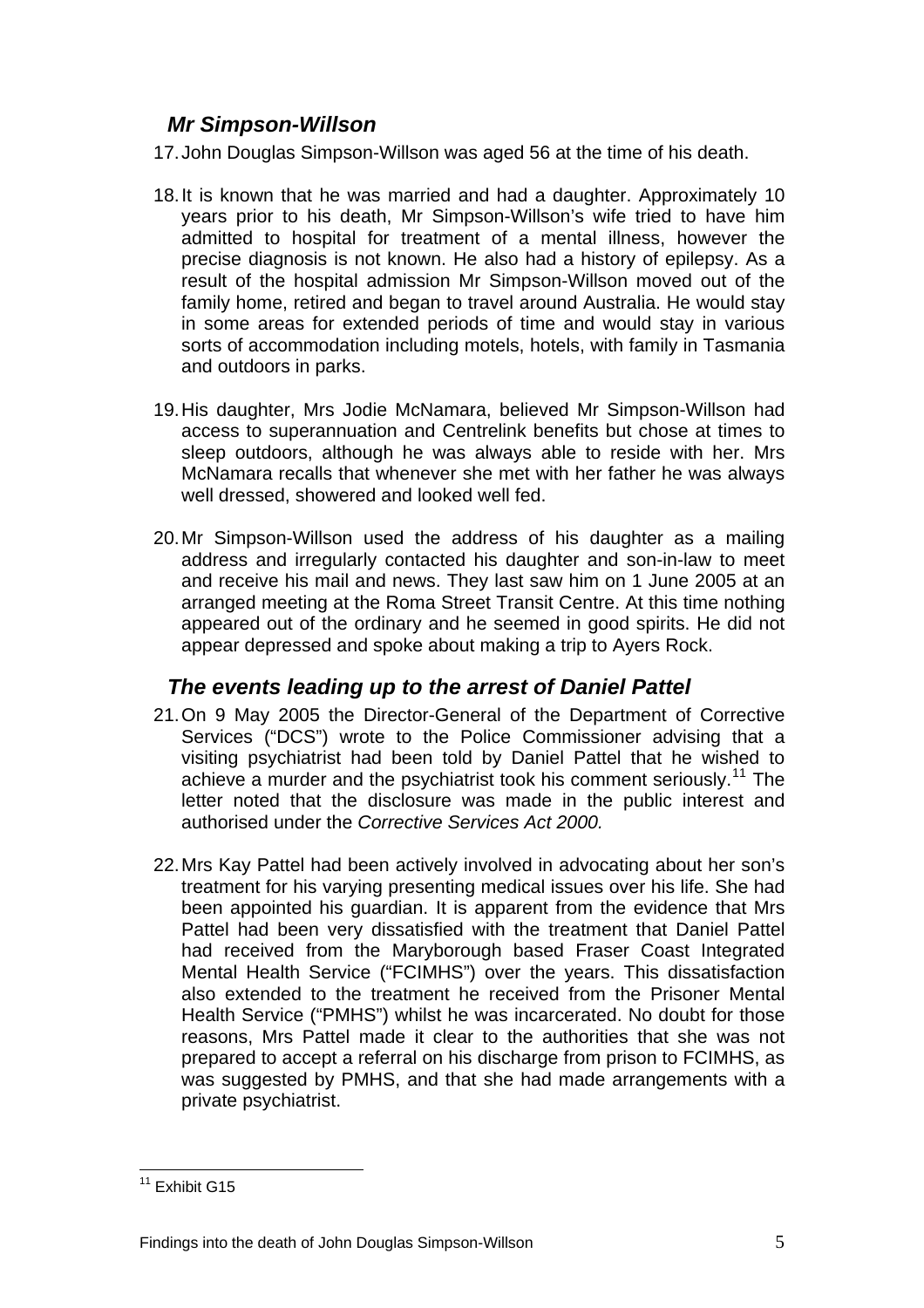- 23. That private psychiatrist was Dr Anderson, who had been previously engaged to see Daniel whilst he was in prison. Neither Mrs Pattel nor Dr Anderson had been informed about the concerns of PMHS and the related threats to kill and that correspondence had been forwarded to the Police.
- 24. On 26 May 2005 Daniel Pattel was released from the Maryborough Correctional Centre ("MCC") after serving 3 years imprisonment for assault occasioning bodily harm whilst armed and a breach of a probation order. This was his full time release date and as such DCS had no legal authority to otherwise detain him. He had been denied an earlier release on parole.
- 25. Daniel's first appointment with Dr Anderson was scheduled for 31 May 2005, but Daniel refused to attend, despite the encouragement of his mother and Ann Ledguard (his DSQ support officer). Ms Ledguard attended the Pattel household on her day off, and tried to assist Mrs Pattel in encouraging Daniel to attend the appointment. A second appointment was made for 9 June 2005.
- 26. On the night of 2 June 2005 Mr Simpson-Willson was lying on a park bench at the central rotunda in the Brisbane Botanical Gardens. It was likely he was intending to sleep there that evening.
- 27. The Police investigation revealed that on 2 June 2005, Daniel Pattel caught a bus from Maryborough to Brisbane which arrived in Brisbane at 6:10pm. Daniel Pattel returned to Maryborough by a bus which left Brisbane at 7:45am on 3 June 2005.
- 28. Mr Simpson-Willson was found lying on the ground near the park bench at the Central Rotunda of the Botanical Gardens at approximately 7:30am on 3 June 2005. It was clear to those who found Mr Simpson-Willson that he was deceased. The initial Police report indicated Mr Simpson-Willson had rolled off the park bench and struck his head on the concrete ground. Police had also received some information he may have suffered from epilepsy and there was evidence Mr Simpson-Willson was known to suffer from epileptic fits.
- 29. An autopsy was conducted on 3 June 2005. The pathologist, Dr Lampe, concluded that Mr Simpson-Willson died as a result of head injuries. Dr Lampe was of the opinion the injuries were consistent with an assault with a blunt force instrument and the amount of force required would be up to severe. Dr Lampe excluded a simple fall from the park bench as causing Mr Simpson-Willson's injuries due to the totality of Mr Simpson-Willson's head injuries although a fall or an epileptic fit may have resulted in some exacerbation of his head injuries. Toxicology revealed no alcohol or drugs in Mr Simpson-Willson's blood or urine.
- 30. Daniel Pattel and his parents travelled from Maryborough to Buderim for Daniel to see Dr Anderson on 9 June 2005. At that appointment, Daniel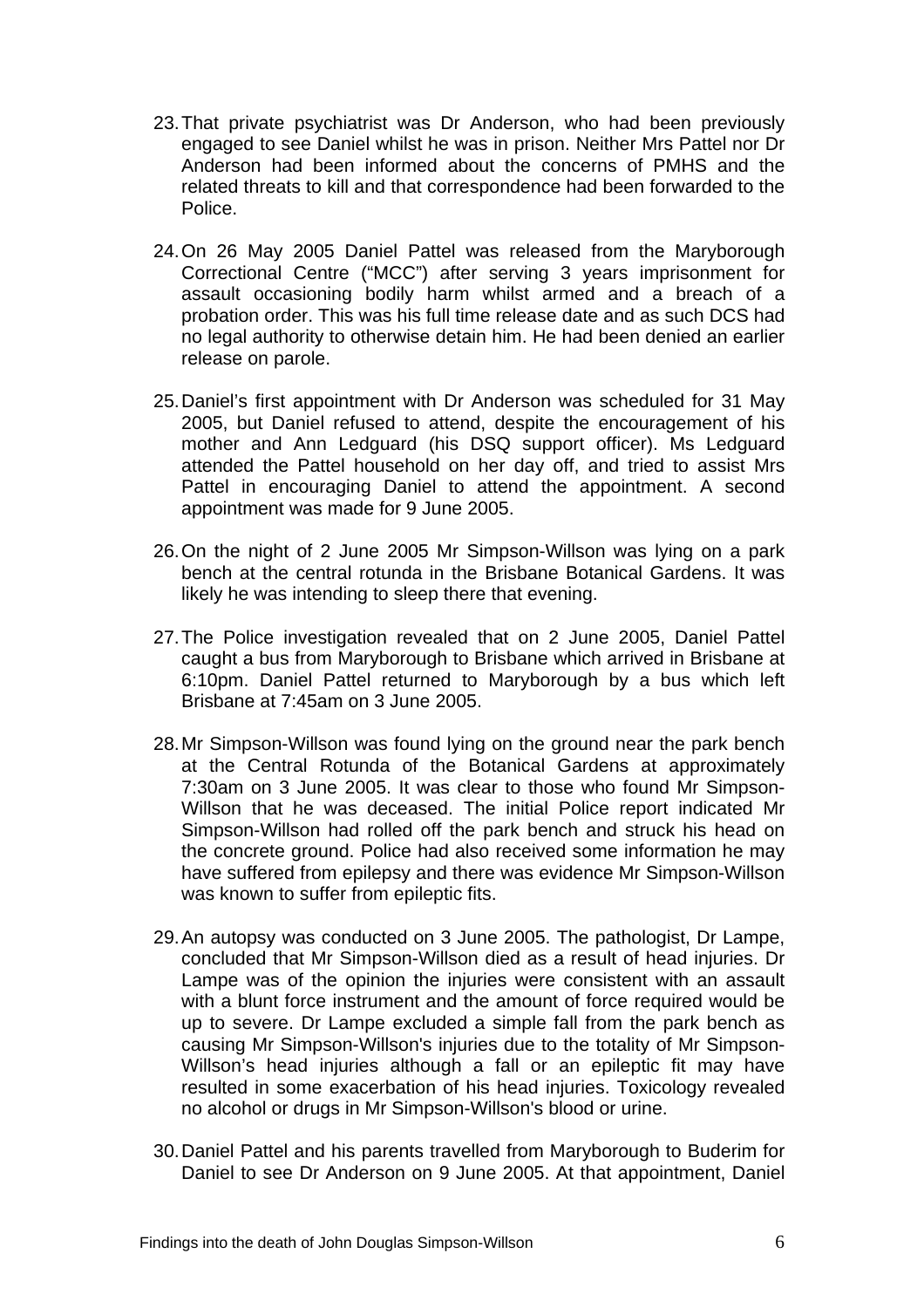told Dr Anderson he had murdered a man in the Botanical Gardens in Brisbane on 3 June 2005 by using a brick to knock his skull in. Dr Anderson spoke to Mr and Mrs Pattel who confirmed Daniel had travelled to Brisbane on 2 June 2005 and had confessed the killing to them. They had checked his clothes and shoes for blood and checked media for any reports of a death in the Botanical Gardens. Because they were unable to find anything Mr and Mrs Pattel concluded that Daniel's confession was a delusion. Dr Anderson's secretary contacted the Police to determine whether any individual had been killed in the Botanical Gardens around this time. As a result the investigating officer of Mr Simpson-Willson's death contacted Dr Anderson who outlined the confession Daniel Pattel had made. On receipt of this information, the Police immediately changed the focus of their investigation to Daniel Pattel.

- 31. On 10 June 2005 the Police conducted an interview with Daniel Pattel (which was electronically recorded) in which he confessed to having committed a murder in the Botanical Gardens. He stated he had travelled from Maryborough to Brisbane to commit the murder and went to the Botanical Gardens because he knew homeless people slept there. He also confessed to committing two murders on homeless people at Surfers Paradise in early 2002. He told the Police he needed to commit murders to aid in his rejuvenation so he could live the way he was supposed to live.
- 32. A subsequent DNA examination revealed that shoes and a red tie owned by Daniel Pattel were positive for Mr Simpson-Willson's blood.
- 33. The circumstances of the murder of Mr Simpson-Willson were the subject of a comprehensive criminal investigation which led to Daniel Pattel being arrested and charged. The Police investigation material was provided to the inquest and it is unnecessary to set out how the events or the investigation unfolded. There is no doubt that Daniel Pattel killed Mr Simpson-Willson.
- 34. During the Police interview on 10 June 2005 Daniel Pattel also admitted that in 2002 he attempted to kill a fellow male patient at FCIMHS with a toilet seat. He told Police he had removed the toilet seat and went to the other patient's room and struck him on the head with the toilet seat several times. Subsequent enquiries by Police revealed an incident had occurred on 23 February 2002 at the FCIMHS High Dependency Unit. A male patient had suffered an injury to the head but otherwise was unable to say what had happened to him. He had been seen to stagger out of his room holding a handkerchief to the left side of his head. His injuries were listed as three uneven and serrated lacerations appearing to be caused by blunt injury. It is unclear as to the extent of any investigation and extraordinarily the cause of the injury was listed as a fall because there was no other account provided at the time. There was documented evidence of a repair and replacement of a toilet seat. Presumably the two events were not at the time thought to be connected. As a result of his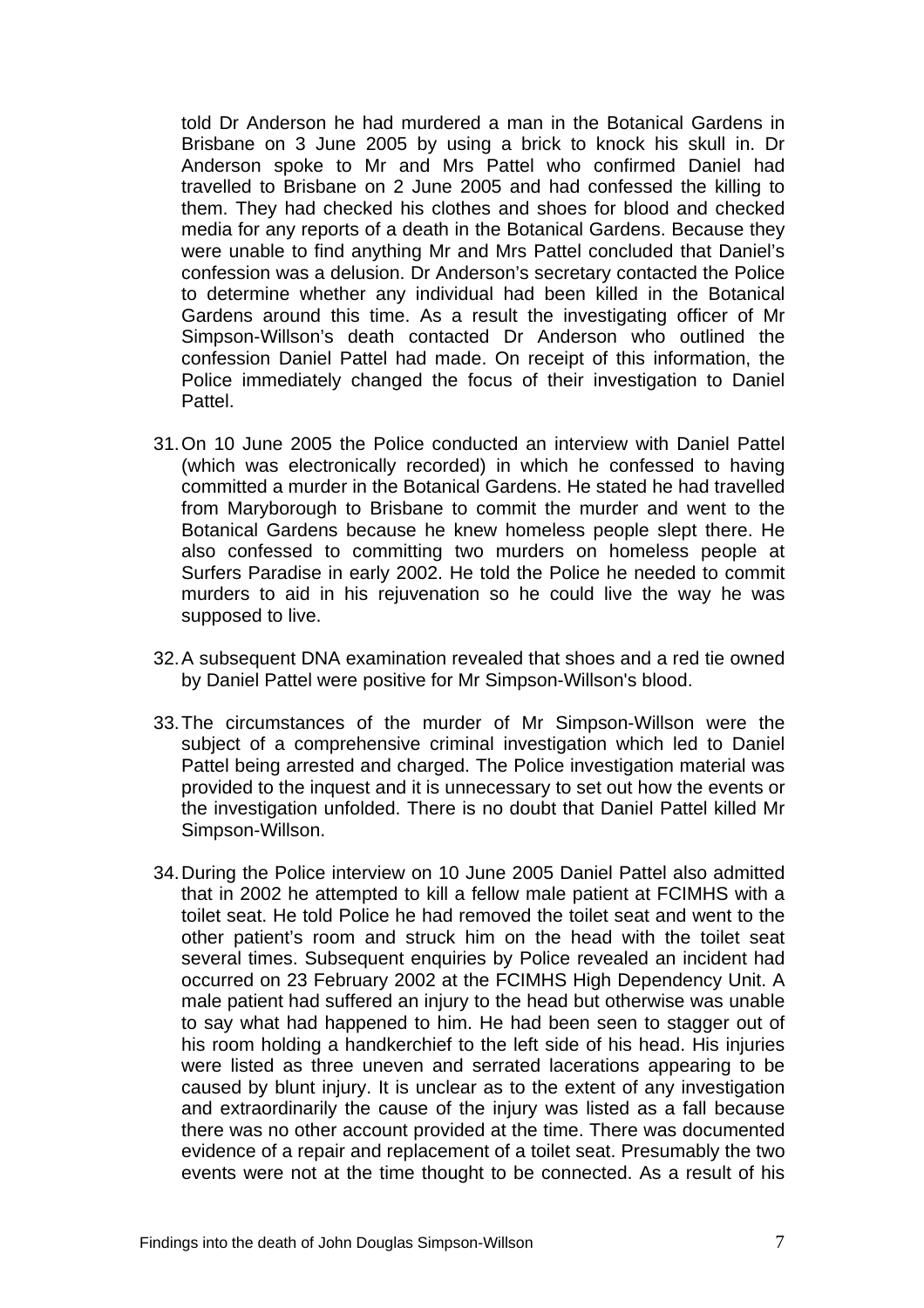<span id="page-10-0"></span>admission and the other circumstantial evidence found, Daniel Pattel was also charged with attempted murder of the fellow patient.

# *Mental Health Court proceedings*

- 35. Daniel Pattel's state of mind at the time of Mr Simpson-Willson's death in 2005 and in 2002 in respect of the attempted murder charge was referred to the Mental Health Court. His lengthy psychiatric history was comprehensively examined by a number of psychiatrists who provided reports and gave evidence before the Mental Health Court ("MHC") over two days in February 2007. The findings of the MHC were delivered on 6 March 2007.
- 36. It is unnecessary to detail, other than in a summarised fashion, the psychiatric evidence that was considered by the MHC. That is amply set out in the Judgment of the MHC. At the commencement of the inquest I made it clear the MHC findings and conclusions were accepted by this Court. The Presiding Judge, Her Honour Justice Philippides, kindly made available the transcript of evidence and the bulk of psychiatric material considered by the MHC and this was of great assistance to the inquest.
- 37. The material before the MHC revealed that Daniel Pattel had seen many psychiatrists over many years<sup>[12](#page-10-1)</sup> but that it had been difficult for these psychiatrists and other health professionals to determine the extent to which Daniel suffered from a mental illness, Asperger's Syndrome and/or a personality disorder. A precise diagnosis had generally been uncertain and a matter of some debate, remaining so even as late as the hearing of evidence before the MHC.
- 38. Daniel Pattel's condition was complicated by a form of organic brain injury. At age 17, Daniel was diagnosed with hydrocephalus<sup>[13](#page-10-2)</sup> and he had two operations to place in shunts<sup>[14](#page-10-3)</sup>.
- 39. Early on in his life Daniel had been diagnosed as suffering from Asperger's syndrome. Asperger's syndrome is regarded as a pervasive developmental disorder, sometimes considered to be an Autism spectrum disorder. It is characterised by an inability to understand how to interact socially. Typical features of Asperger's syndrome may include clumsy and uncoordinated motor movements, social impairment with extreme egocentricity, limited interests and unusual preoccupations, repetitive routines or rituals, speech and language peculiarities, and nonverbal communication problems. Individuals with Asperger's syndrome can be at a greater risk of developing psychotic symptoms.

<span id="page-10-1"></span> $\overline{a}$  $12$  Daniel had probably seen over 30 psychiatrists and/or pschologists and neurologists throughout his childhood, adolescence and adult life

<span id="page-10-2"></span> $13$  Abnormal accumulation of fluid within the skull which may cause mental disability. convulsion and/or increased intracranial pressure inside the skull.

<span id="page-10-3"></span> $14$  To drain the excess fluids into other cavities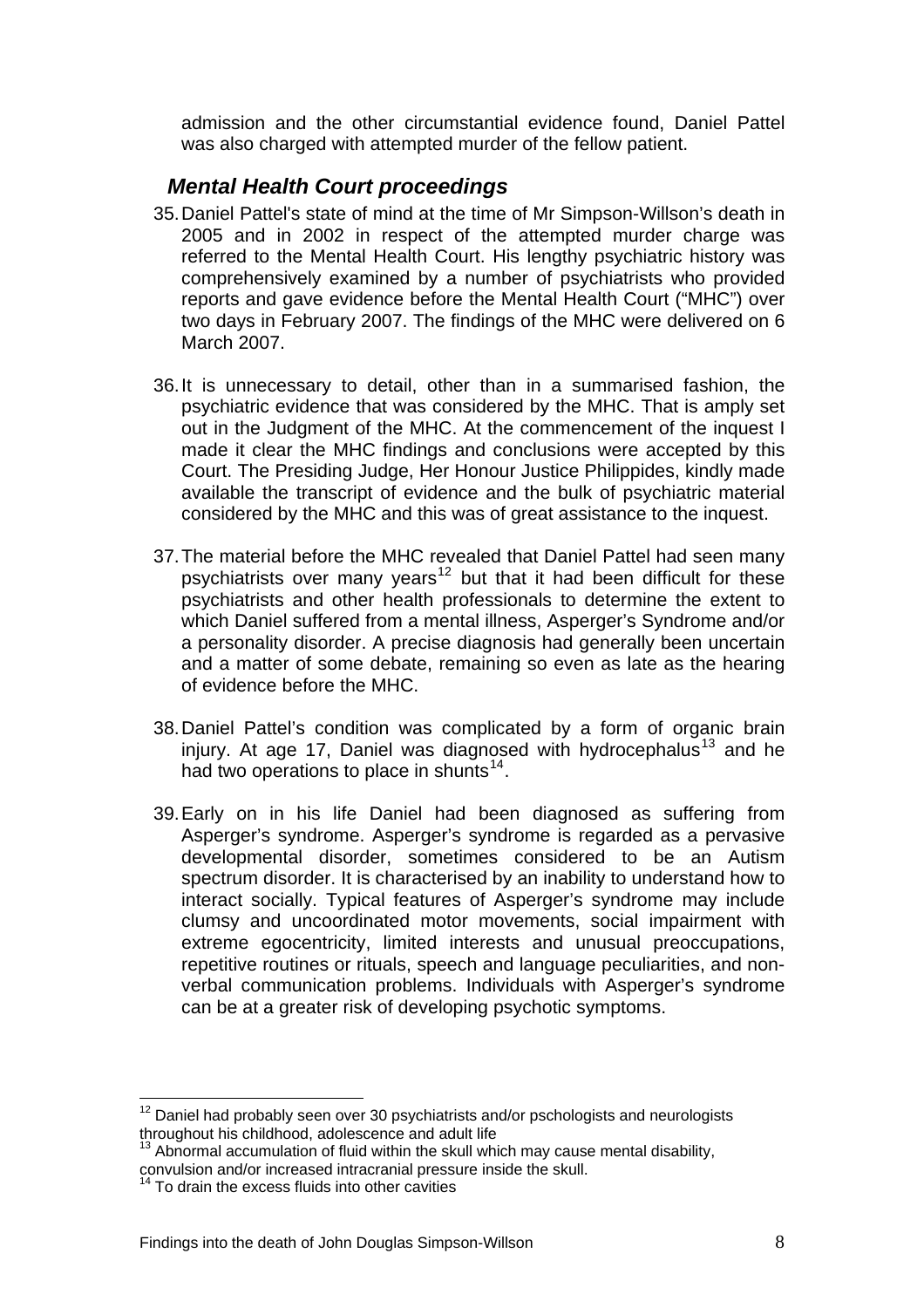- 40. Some brain disorders can lead to psychotic symptoms and Asperger's syndrome may be misdiagnosed as schizophrenia, particularly in children.
- 41. The MHC noted that Dr Varghese (a very well respected senior forensic psychiatrist) thought that Daniel Pattel suffered from severe schizophrenia. He discounted an autistic disorder and Asperger's syndrome because he found Daniel's symptoms were psychotic (as opposed to fantasies and behavioural disturbance). Doctors Anderson, Varghese and Voita (Dr Voita was treating Daniel through the PMHS whilst he was in custody following his arrest for Mr Simpson-Willson's murder) all concluded that Daniel's condition was best characterised as schizophrenia.
- 42. Dr Varghese reviewed the lengthy clinical documentation and concluded there was evidence of a psychosis emerging probably from at least 1997/1998. He considered that at the time of both the 2002 and 2005 offences, Daniel Pattel was, as a result of a schizophrenic psychosis, deprived of the capacity to know what he was doing was wrong. Although Daniel Pattel was aware of the illegality of his actions, in accordance with his delusional thinking, he lacked any personal sense that they were wrong.
- 43. The MHC noted there was a strong body of evidence that, at the time of the 2005 killing, Daniel Pattel was severely psychotic. The assisting psychiatrists in advising the MHC also favoured the opinion of Dr Varghese concerning the diagnosis of schizophrenia from at least 2002.
- 44. Dr Jill Reddan, an experienced consultant psychiatrist also gave evidence and provided a report to the MHC. She remained of the opinion that Daniel Pattel was suffering from a natural mental infirmity, namely a pervasive developmental disorder somewhere on the spectrum between Autistic Disorder and Asperger's syndrome. She was of the view that whilst his thinking may at times have been psychotic in nature, his psychotic episodes could not be characterised as typical of schizophrenia.
- 45. Dr Michael Beech also provided a number of reports to the MHC. In a report dated 7 November 2005 he opined that Daniel Pattel suffered from paranoid schizophrenia which occurred in the context of a severe mental disorder (Asperger's syndrome). He considered that at the relevant times Daniel was suffering from a psychotic delusion that the act of killing was necessary for his rejuvenation.
- 46. In a report dated 30 January 2006 Dr Beech then expressed some reservations concerning his previous conclusion that Daniel Pattel was suffering from paranoid schizophrenia and indicated he preferred a diagnosis of intermittent psychotic symptoms in the context of a pervasive developmental disorder and Asperger's syndrome, with features of a personality disorder and schizo-typal personality disorder.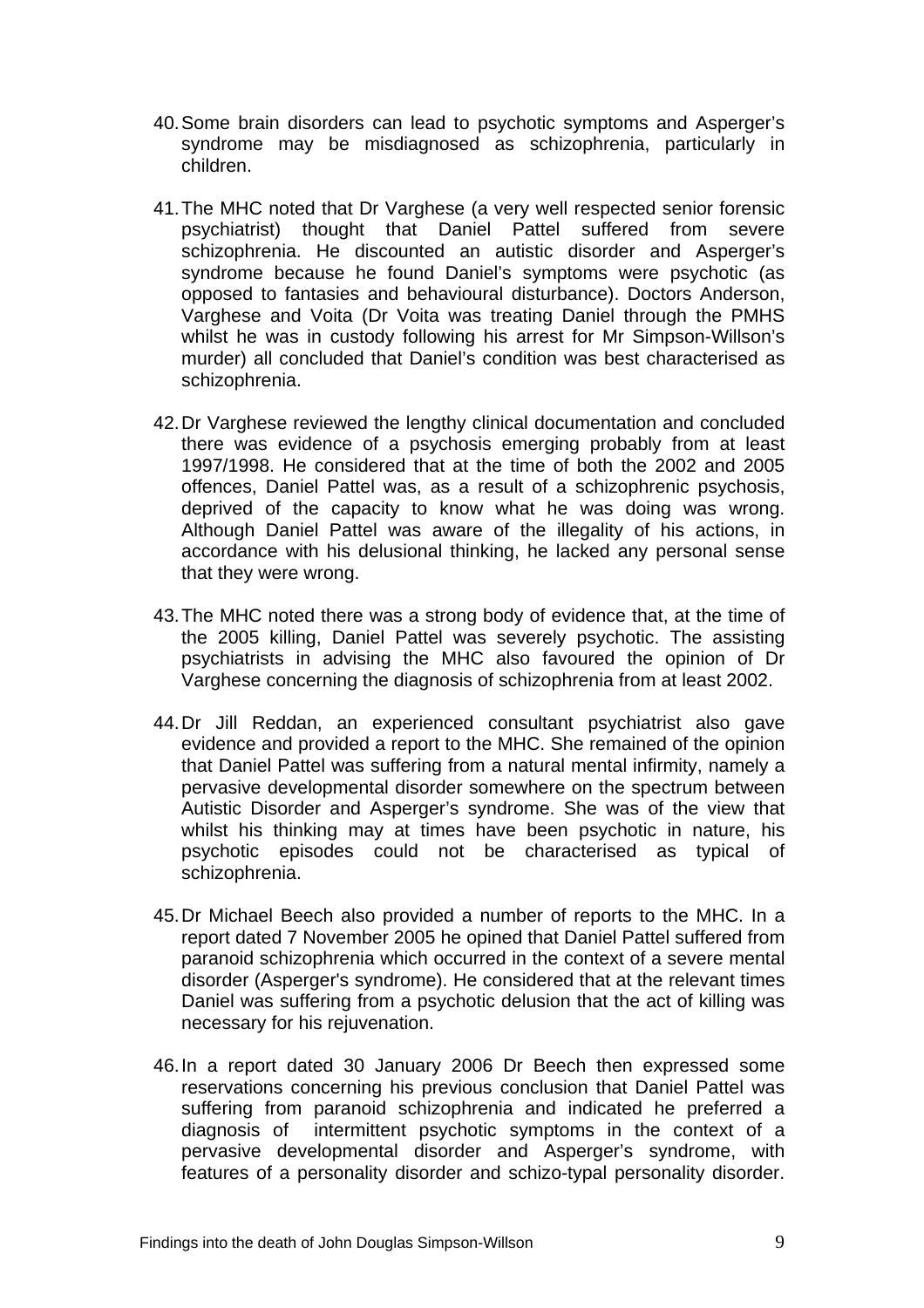<span id="page-12-0"></span>In a report dated 12 February 2007 he returned to a diagnosis of schizophrenia in addition to Asperger's syndrome.

- 47. I have referred to the opinions of these experienced psychiatrists to highlight the complexity of the diagnosis of Daniel Pattel's condition and to note there had been varying opinions as to the precise nature of his illness. Even with the benefit of hindsight and in the knowledge of the killing of Mr Simpson-Willson, this still remained unclear to some.
- 48. The MHC considered a large amount of material and noted that a *"very extensive body of clinical material has been generated over the years concerning the defendant's [Daniel Pattel] complex psychiatric presentation. The difficulties in assessing the defendant have been compounded by his ability to deny some psychotic symptoms even when these have been independently observed."*[15](#page-12-1)
- 49. The conclusion of the MHC was that at the time of the attempted murder in 2002 and at the time of killing Mr Simpson-Willson in 2005, Daniel Pattel was suffering from a psychotic illness of a schizophrenic nature, and because of his delusional and psychotic ideas, particularly those relating to his ideas of "rejuvenation", he was of unsound mind. The reasons for that conclusion are compelling and are accepted by this Court.
- 50. The MHC referred to some disturbing evidence concerning the dangerousness of Daniel Pattel and emphasised the need for him to be treated in a high security surrounding. The MHC detained Daniel Pattel as a forensic patient to The Park High Security Program for involuntary treatment and care. It noted that approval of limited community treatment was presently entirely out of the question, and the issue of his future management would need to be approached with the utmost caution, given the grave concerns voiced by the clinical experts and assisting psychiatrists before the MHC.

# *Inquest Issues*

51. The inquest heard evidence over a period of 10 days and considered an ever-growing list of exhibits and statements. Approximately 190 exhibits were considered and I heard from many witnesses. Leave was granted for the Department of Corrective Services, Queensland Health and Disability Services Queensland to appear and be separately represented. Leave was also granted to the Public Advocate and Prisoners Legal Service to appear and be separately represented. The family of Mr Simpson-Willson were also represented by Counsel. I was greatly assisted by Mr Hamlyn-Harris, Counsel Assisting the Coroner, and all other counsel who appeared.

<span id="page-12-1"></span> $\overline{a}$  $15$  Decision of the MHC, exhibit D29, paragraph 46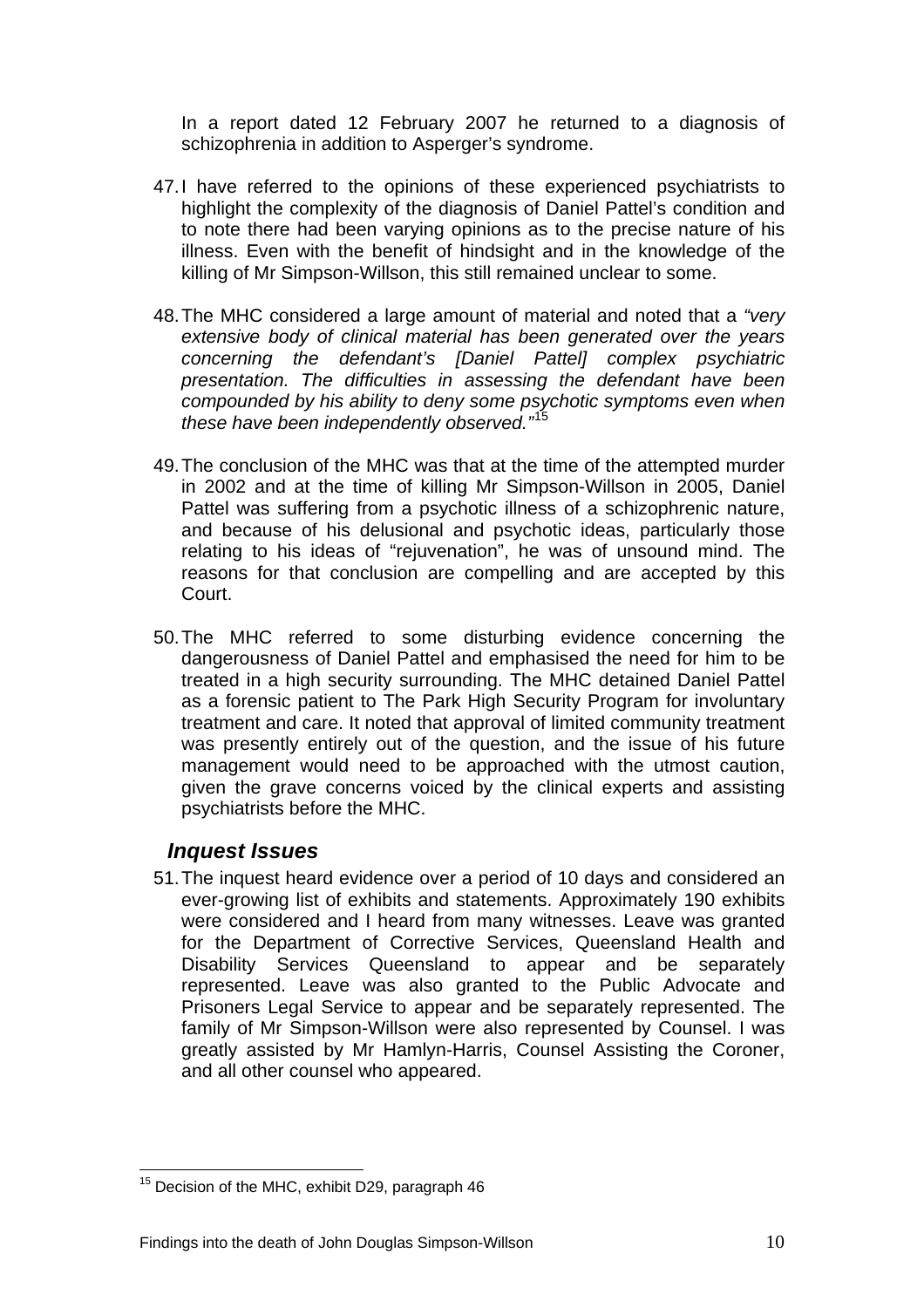- <span id="page-13-0"></span>52. A number of issues and related topics were identified to be examined, which issues were expanded upon during the inquest. The issues identified were generally as follows:
	- a) the role of mental health assessments in prison, and the application of the criteria for involuntary treatment orders, to a prisoner;
	- b) the capacity of a mentally ill prisoner to give informed consent to treatment or to refuse such treatment, including medication, (bearing in mind that Daniel Pattel refused to take antipsychotic medication while in prison);
	- c) whether the treatment of prisoners for mental illness, including medication, can be enforced and, if so, under what circumstances should that be done;
	- d) the role and obligations of the Department of Corrective Services when dealing with a prisoner who has expressed an intention to commit acts of violence upon release;
	- e) the status and treatment of mentally ill prisoners in corrective services facilities as compared to those in mental health institutions;
	- f) the status and treatment of prisoners who are suffering from an intellectual disability in corrective services facilities and the role of Disability Services Queensland; and
	- g) issues relating to the treatment and management of Daniel Pattel while in prison, including the question of whether psychiatrists and others dealing with his mental illness had full access to previous medical records and other relevant information, including reports from corrective services staff.

# *The Mental Health Act 2000 and mental health provided to prisoners*

- 53. Conditions such as Asperger's syndrome, personality disorders and organic brain injuries simpliciter, are not considered to fall within the definition of a "mental illness" under the *Mental Health Act 2000*, unless there is also evidence of a "clinically significant disturbance of thought, mood, perception or memory" such as schizophrenia, with or without psychosis. A person suffering a mental illness (who meets other criteria outlined in the *Mental Health Act 2000*) is able to be detained for assessment and treatment.
- 54. Section 12 of the *Mental Health Act 2000* states that a person must not be considered to have a mental illness merely because the person has an intellectual disability, or engages in antisocial or illegal behaviour. As a result, someone like Daniel Pattel, who otherwise may have been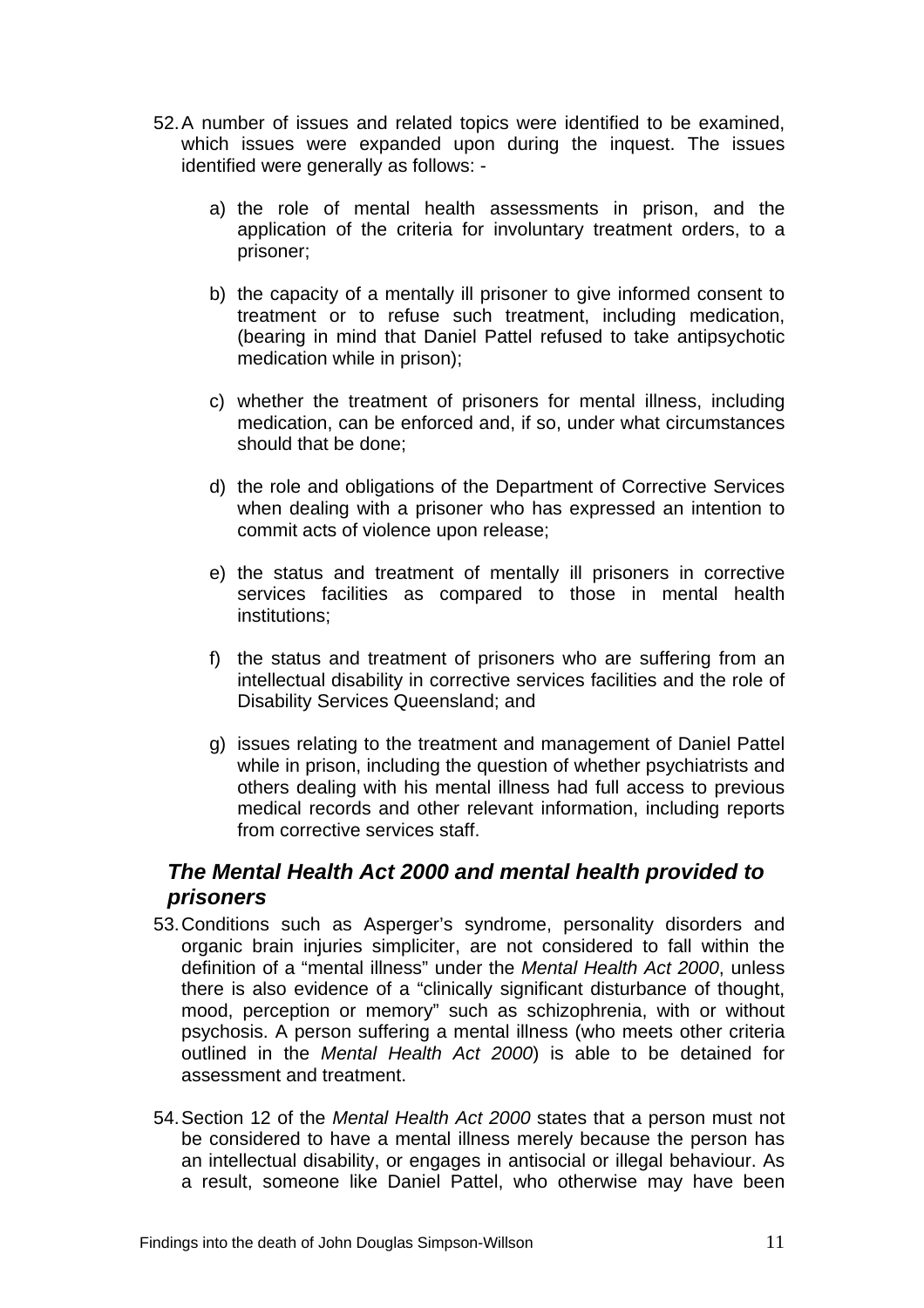considered to be a person who posed a risk to the community due to an intellectual disability, cannot be detained under the *Mental Health Act 2000*, unless diagnosed as also suffering from a mental illness, and meeting the relevant assessment and/or treatment criteria.

- 55. I heard some general evidence of the extent of treatment options provided to prisoners with mental health or intellectual disabilities. Very similar scenarios and statistics were spoken about by a number of witnesses, quoting various published research and academic studies.
- 56. There are between 8000 and 9000 prisoners in Queensland, of which approximately a third will have a mental illness of some description. Most of those illnesses are mild-to-moderate in nature and do not add any additional risk to the community by virtue of that mental illness. However, approximately 10% of these individuals may have a psychotic or other severe disorder which does place them at increased risk, particularly if they do not receive any treatment.
- 57. Of the rest of the prison population, many of them will also have a host of characteristics which make them a risk to the community as well. Some of those will include intellectual disabilities and some will have other pervasive developmental disorders. There was evidence that also put that category of prisoners with intellectual disabilities at about 10%. Some prisoners may have both an intellectual disability and a mental illness, which may now seem how to best categorise Daniel Pattel.
- 58. There was uncontroversial evidence to support the conclusion that a significant percentage of people, both within the community and in the prison setting, who have intellectual and/or developmental disabilities, also have a mental illness.
- 59. Dr Aaron Groves (the Director of Mental Health) and Dr White (a consultant psychiatrist who provided an independent report) both indicated that the vast majority of psychiatrists in Australia have limited training with individuals with intellectual and developmental disorders and although there are some who do specialise in that area, such as Dr White, most do not. By comparison, in the United Kingdom, the provision of disability services and intellectual disability services are part of mental health services and this area is included in the training of United Kingdom psychiatrists. The core work of those two categories split in Australia some decades ago.
- 60. It is evident that not all psychosis can be classed as schizophrenia. Dr Groves gave a useful description of the manifestations of psychosis and schizophrenia. Psychosis results in a condition where people have a break from reality and which usually manifests itself in two ways. The first is the presentation of hallucinations where people have a perception that they hear, see, touch or feel something which is not actually there. In schizophrenia the usual hallucination is that the person hears voices talking to them but in fact nobody is there. The next most frequent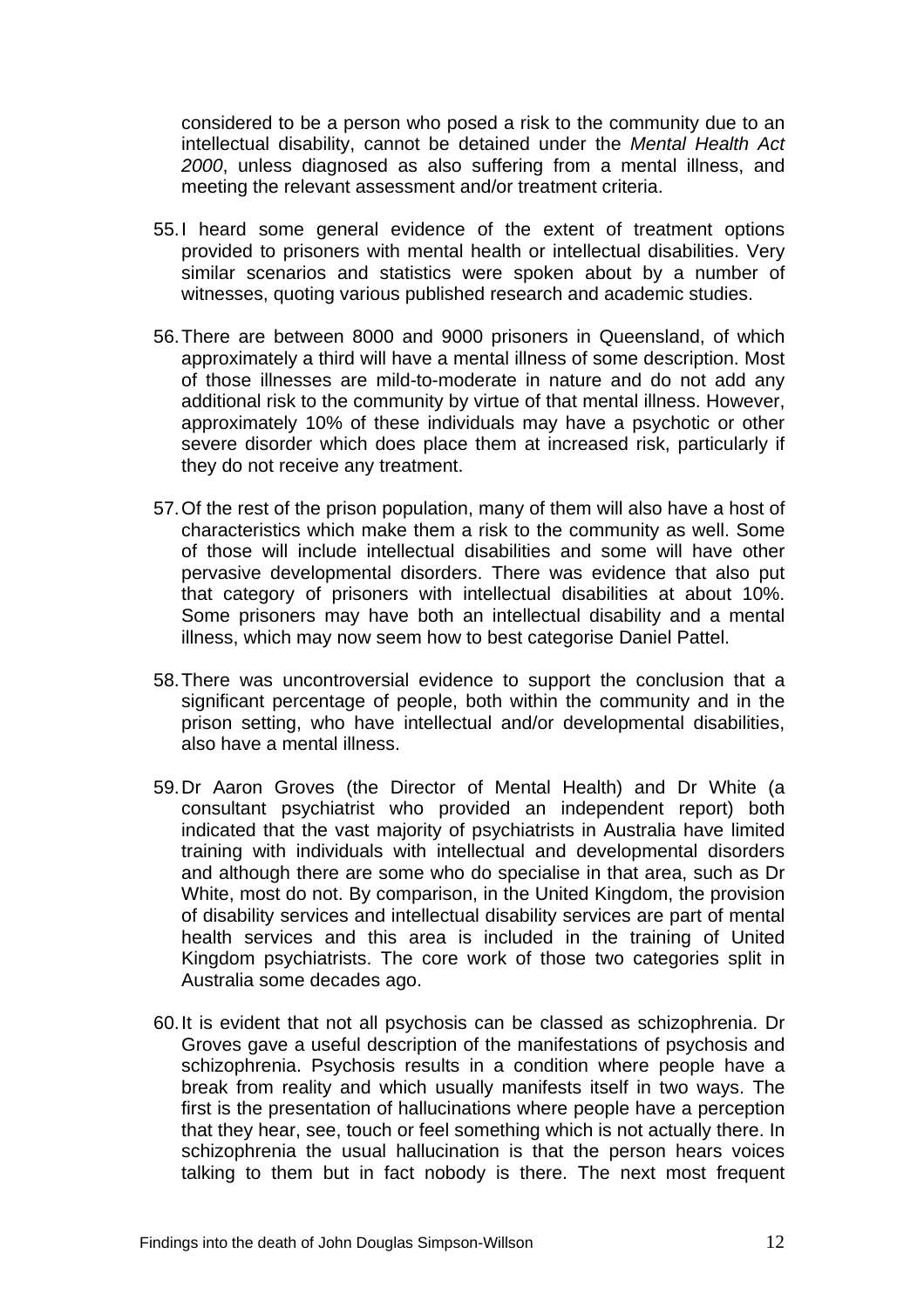manifestation is the presence of delusions where people have fixed, false beliefs about a particular issue that are not shared by other people and which are not amenable to reason. An example of this is a person who believes they are being poisoned or being spied upon.

- 61. A diagnosis of schizophrenia usually requires the presence of both of these types of psychotic symptoms but there are some situations where only one occurs. In some cases people suffering other developmental disabilities such as Asperger's syndrome may experience delusions without hallucinations. This would be classified as Asperger's syndrome with psychotic symptoms, and would not necessarily be classed as schizophrenia. Other forms of psychosis can also occur in the context of drug-induced intoxication.
- 62. Dr Groves explained that untreated psychosis will usually follow a pattern of slow and relentless deterioration with the psychotic symptoms becoming more entrenched and more difficult to shake, even with treatment.
- 63. Combining the provisions of sections 13 and 14 of the *Mental Health Act 2000*, for a person to be either assessed or treated involuntarily the person:
	- a) must appear to have or have a mental illness;
	- b) must require immediate assessment or immediate treatment;
	- c) the assessment or treatment can be made at an authorised mental health service;
	- d) there is a risk that the person may cause harm to himself or herself or someone else or is likely to suffer serious mental or physical deterioration;
	- e) there is no less restrictive way of ensuring the person is assessed or receives appropriate treatment; and
	- f) the person lacks the capacity to consent to be assessed or to be treated and has unreasonably refused to be assessed or to be treated.
- 64. The inquest heard evidence concerning how the *Mental Health Act 2000* applies to serving prisoners. Dr Groves, in concurring with other evidence on this point, was of the view that the *Mental Health Act 2000*  does not allow prisoners to be treated against their will in custodial settings. A prisoner may receive treatment for a mental illness in a custodial setting providing the prisoner consents to treatment.
- 65. If, at the time of an assessment in a custodial setting, a doctor or authorised mental health practitioner decides the prisoner requires assessment or treatment for a mental illness, then that prisoner can be transferred to an Authorised Mental Health Service ("AMHS") for assessment and/or treatment.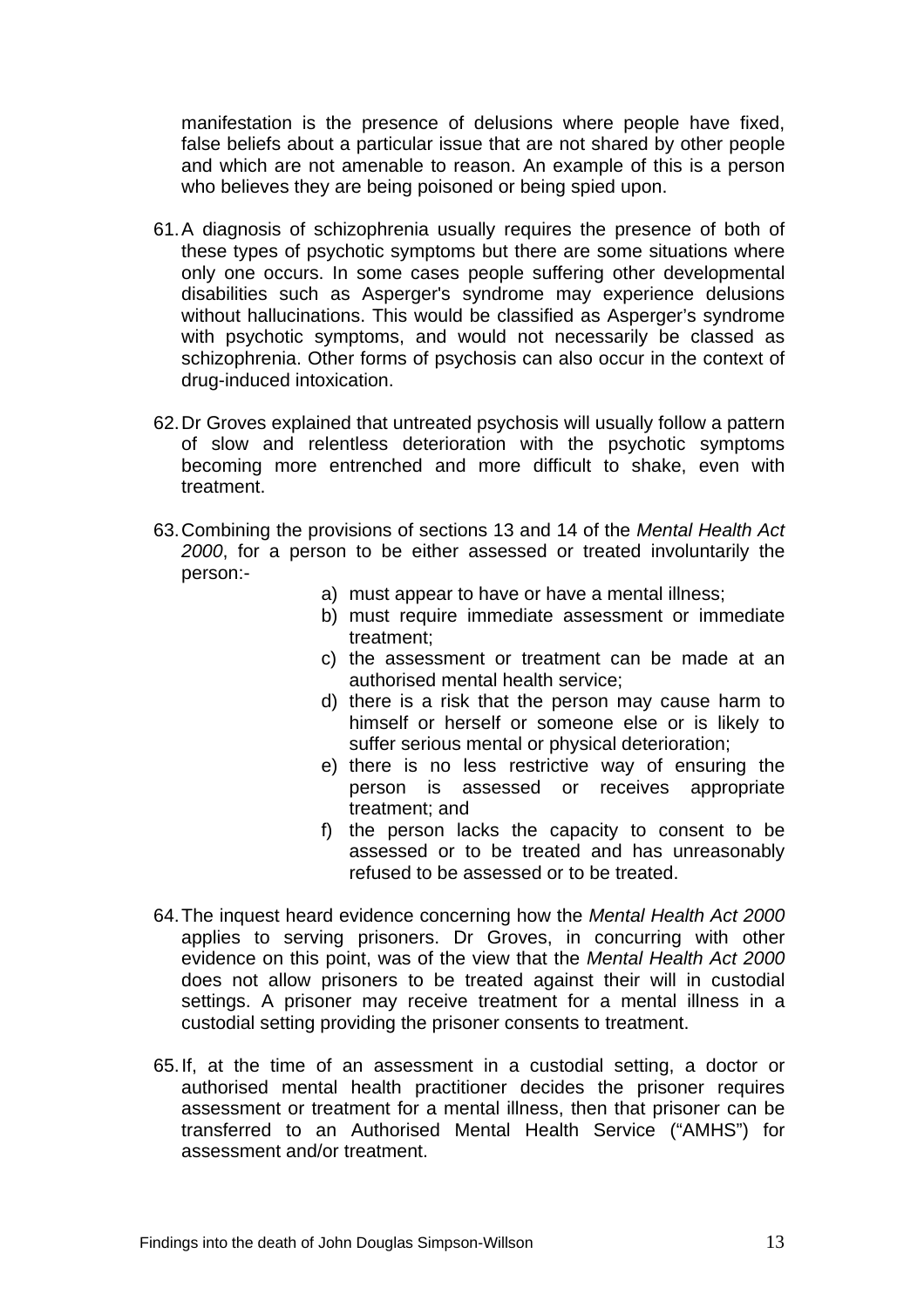- 66. If a classified patient consents to treatment they can be treated as a voluntary patient in an AMHS or returned to the custodial setting for voluntary treatment.
- 67. If the involuntary treatment criteria apply, an Involuntary Treatment Order ("ITO") can be made which gives authority for the AMHS to treat the patient without consent. When making an ITO the doctor must specify whether the patient is to receive treatment as an inpatient (within the AMHS) or within the community (which would include prison). If the prisoner is held within an AMHS for treatment, when they no longer require inpatient care, they will be returned to custody to serve the duration of their sentence and either discharged from the ITO or the ITO will be changed to the community category allowing them to continue to receive treatment within the prison. If the prisoner is returned to custody under the community category of an ITO, the administration and treatment provisions under the *Mental Health Act 2000* are the same as if the person lives in the community.<sup>[16](#page-16-0)</sup>
- 68. Applying the *Mental Health Act 2000* to the prison setting, this Act permits prisoners to be treated against their will for a mental illness only if the involuntary treatment criteria applies, and provided they remain in an AMHS, rather than being placed in the community category. <sup>[17](#page-16-1)</sup>
- 69. Section 21 of the *Corrective Services Act 2006* (the 2000 Act which applied at the time of Daniel Pattel's incarceration had a similar provision) provides a framework to enable involuntary treatment and assessment within a correctional centre and there is (and was at the relevant time) a DCS procedure regarding consent. Dr Richards (previously the Director of Health and Medical Services for DCS and now the Senior Director of Offender Health Services within Queensland Health) pointed out that the DCS procedure notes that the right of individuals to maintain self-determination with respect to medical care is not eliminated by reason of imprisonment. Although the *Corrective Services Act 2006* provides for the examination and treatment of prisoners against their will, Dr Richards was of the opinion that such a power must be read narrowly and in favour of prisoners.
- 70. Dr Richards was also of the opinion that involuntary treatment should only be invoked where an ITO has been made. Dr Falconer (the previous Director of Health and Medical Services for DCS) shared this view and indicated that during his tenure the provisions allowing for involuntary treatment and assessment within a correctional centre had only been utilised on one or two occasions in very specific limited cases.
- 71. Dr White also supported the position taken by Dr Groves on the matter of whether prisoners should be forced to take medication. His experience was that in prisons this was often abused and the current *Mental Health*

<span id="page-16-0"></span> $\overline{a}$ <sup>16</sup> See exhibit C16A – the statement of Dr Groves  $17 \text{ } S108$  Mental Health Act

<span id="page-16-1"></span>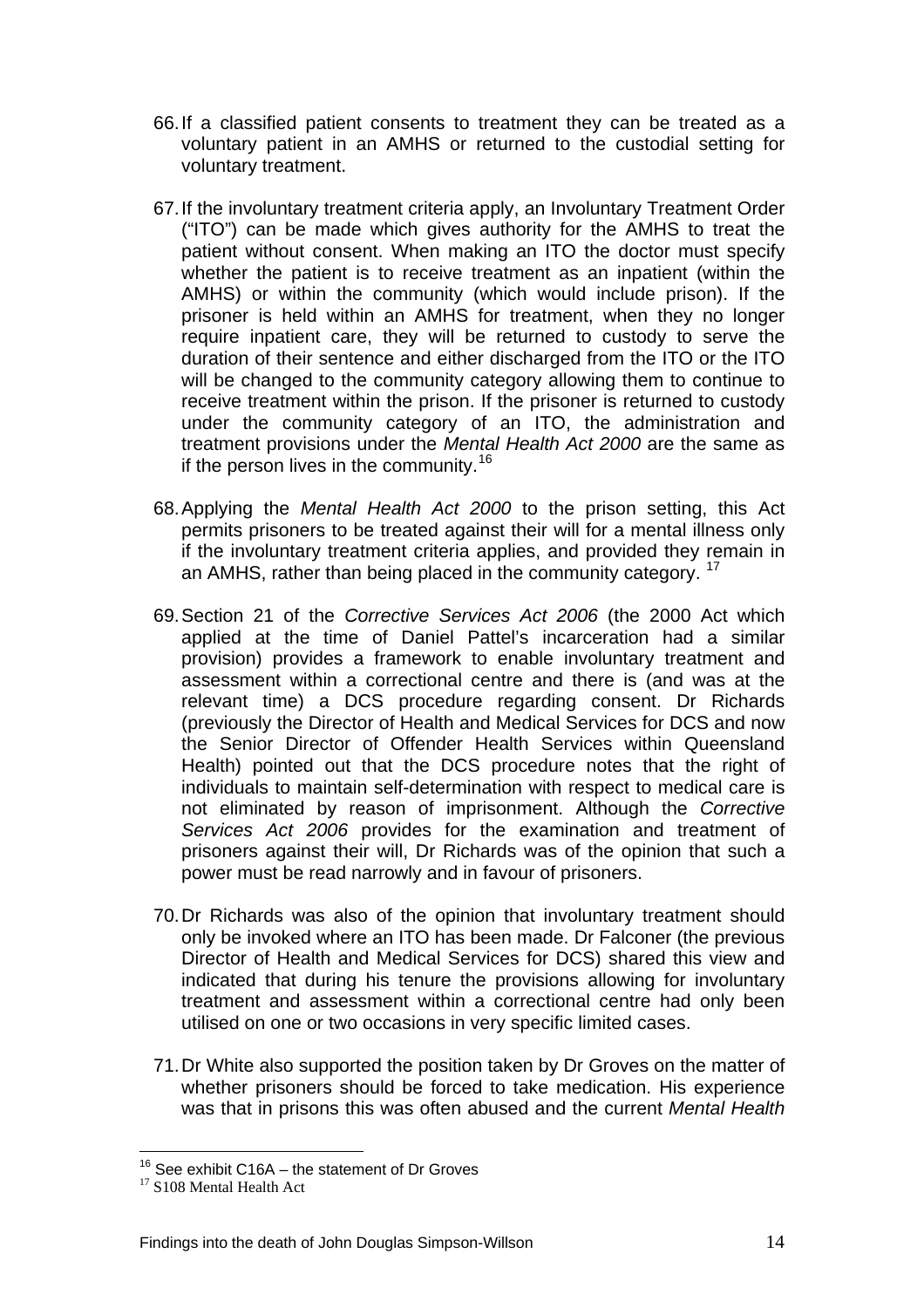<span id="page-17-0"></span>*Act 2000* allows for the transfer of a prisoner to an AMHS if the prisoner needs to be given medication involuntarily.<sup>[18](#page-17-1)</sup>

- 72. Dr Groves thought the provisions in the *Corrective Services Acts* of 2000 and 2006, allowing prisoners to be forced to be examined or treated by a medical practitioner, were to ensure a prisoner gets appropriate health service or health care whilst in prison. The *Mental Health Act 2000* provisions were specifically to address people who require treatment particularly with medication for a mental illness. He stated that psychiatric medications, which are inherently very powerful and often mind altering, should not be used without appropriate caution and safeguards for all people, whether they are prisoners or people in the community.
- 73. My view is that the evidence does not support any change to the legislative framework regarding involuntary treatment of prisoners and that the provisions of the *Mental Health Act 2000* allow for prisoners to be transferred to an AMHS to be assessed and/or treated for a mental illness on an involuntary basis if required.

# *Prisoner Mental Health Service*

- 74. The responsibility for the provision of general health services and mental health services to prisoners has changed since the time of Daniel Pattel's incarceration. In 2005 medical services (i.e. nurses and visiting medical officers) within the Queensland prison system were provided by DCS, and mental health services were provided by Queensland Health via the PMHS. Since 1 July 2008 all health services within the Queensland prison system, including mental health, are provided by Queensland Health. Offender Health Services (a division within Queensland Health) provides primary medical and nursing care services for prisoners. All mental health services provided to prisons are still provided by the PMHS, although this service is not managed by, or the responsibility of, Offender Health Services.
- 75. Dr Heffernan is the current Director of PMHS and he had some previous involvement with Daniel Pattel in various roles. Dr Heffernan explained that the PMHS has been providing mental health services to seven correctional centres since 1999. Some additional funding was received in 2006 so that the PMHS now provides a multi-disciplinary team approach to psychiatric assessment and treatment services to inmates at seven correctional centres in south-east Queensland.
- 76. In early 2005, at any one time, the service had approximately 500 prisoners with open cases. Currently, there are close to 1000 open cases. In 2005 there were two full-time clinicians (a social worker and a psychologist) who coordinated the PMHS psychiatrists from the Forensic Mental Health Service and provided medical sessions at various correctional centres. Additional funding was received in 2006 and 2008

<span id="page-17-1"></span> $\overline{a}$ <sup>18</sup> Exhibit G3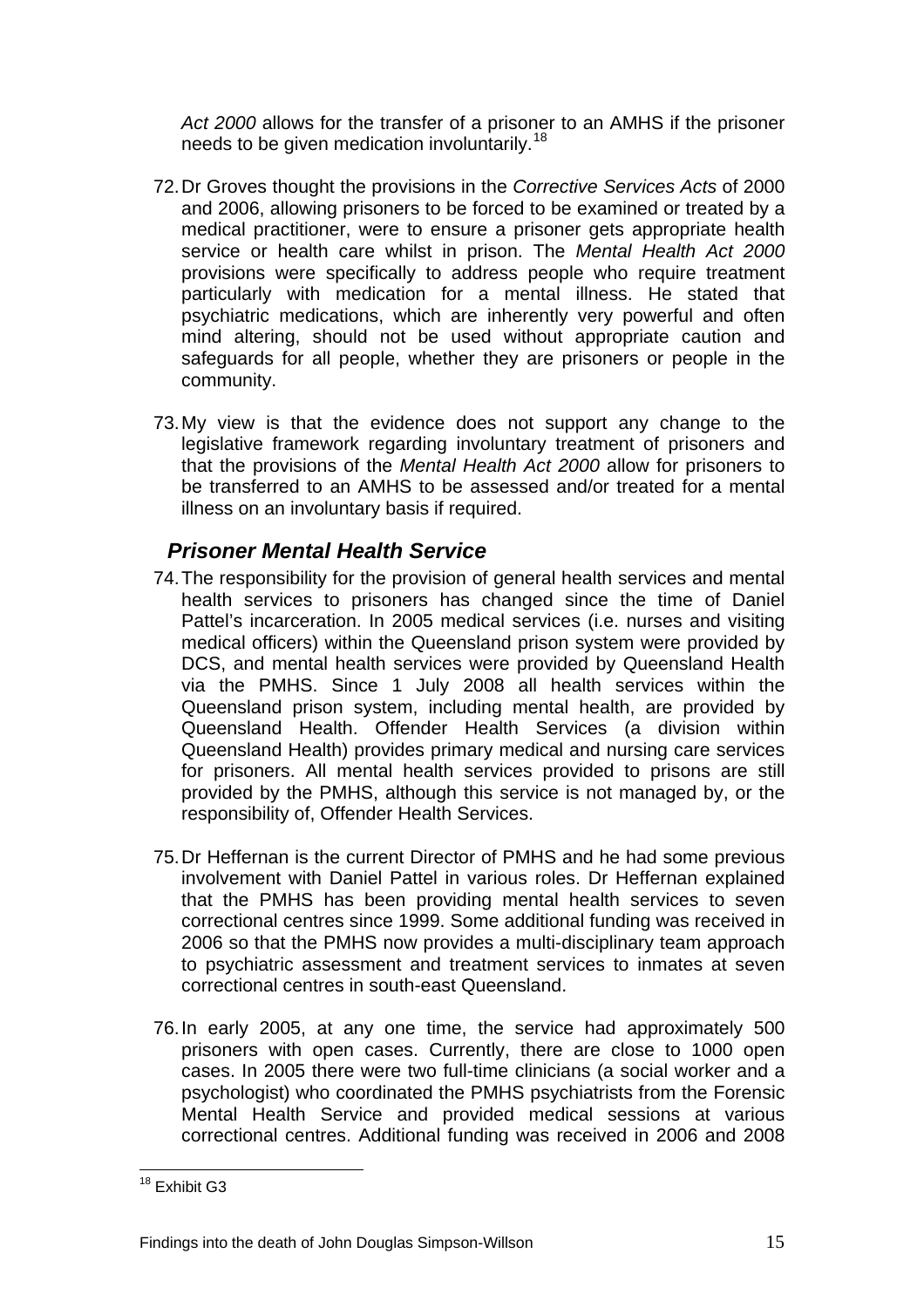and there were at the time of giving evidence 12 allied health clinicians, a clinical nurse/team leader position and 3.5 full-time psychiatrists and one full-time psychiatric registrar.

- 77. In 2005 the capacity of the PMHS to provide psychiatric assessment and services for difficult and complex patients such as Daniel Pattel, was very limited and it is likely that still is the case. Dr Hannah (a psychiatrist with PMHS who treated Daniel Pattel) gave evidence that during the period in which she treated Daniel she would often review eight prisoners in the space of two hours, with two of these prisoners being new cases and that her review with existing prisoners could be as limited as 10 minutes.
- 78. Dr. Heffernan also gave evidence about the changes in the PMHS as a result of the increased resources. Noting they certainly were welcome, Dr Hannah indicated the demand for services still far outweighed the PMHS' ability to provide it and Dr Heffernan was of the view the service remained under-funded by more than 50%. In particular, he supported the evaluation of the recently established Transitional Care Coordination program with a view to supporting additional funding to enable the programs' expansion.
- 79. Dr Heffernan indicated he was not so concerned that people like Daniel Pattel were not being picked up under the previous services, as Daniel Pattel was well known within the prison. He was seeking additional sources which would capture those prisoners that were not being seen.
- 80. Dr Groves gave evidence that in 2006 a development plan for Mental Health within Queensland was undertaken and benchmarks were set and agreed to by the government. He stated he considers all elements of the mental health system within Queensland were under-funded according to these set benchmarks. He also thought forensic mental health was further away from the set benchmarks than other parts of the mental health system and prisoners' mental health was in an even worse position.
- 81. Dr Groves noted that in the 2007/2008 budget, an additional nine high secure beds (for prisoners) at The Park Centre for Mental Health and an extra 20 forensic beds within the general section of The Park were being constructed but ultimately that would still fall short of their benchmarks.
- 82. Given this evidence, it was not difficult for me to find the funding of prison mental health services in Queensland was totally inadequate and should be rectified as soon as possible.
- 83. In the written submissions from Queensland Health it was noted the Park Centre for mental health facility was scheduled to be commissioned in 2011 and this would go some way to alleviating any overcrowding of current mental health patients. The submission also noted that since the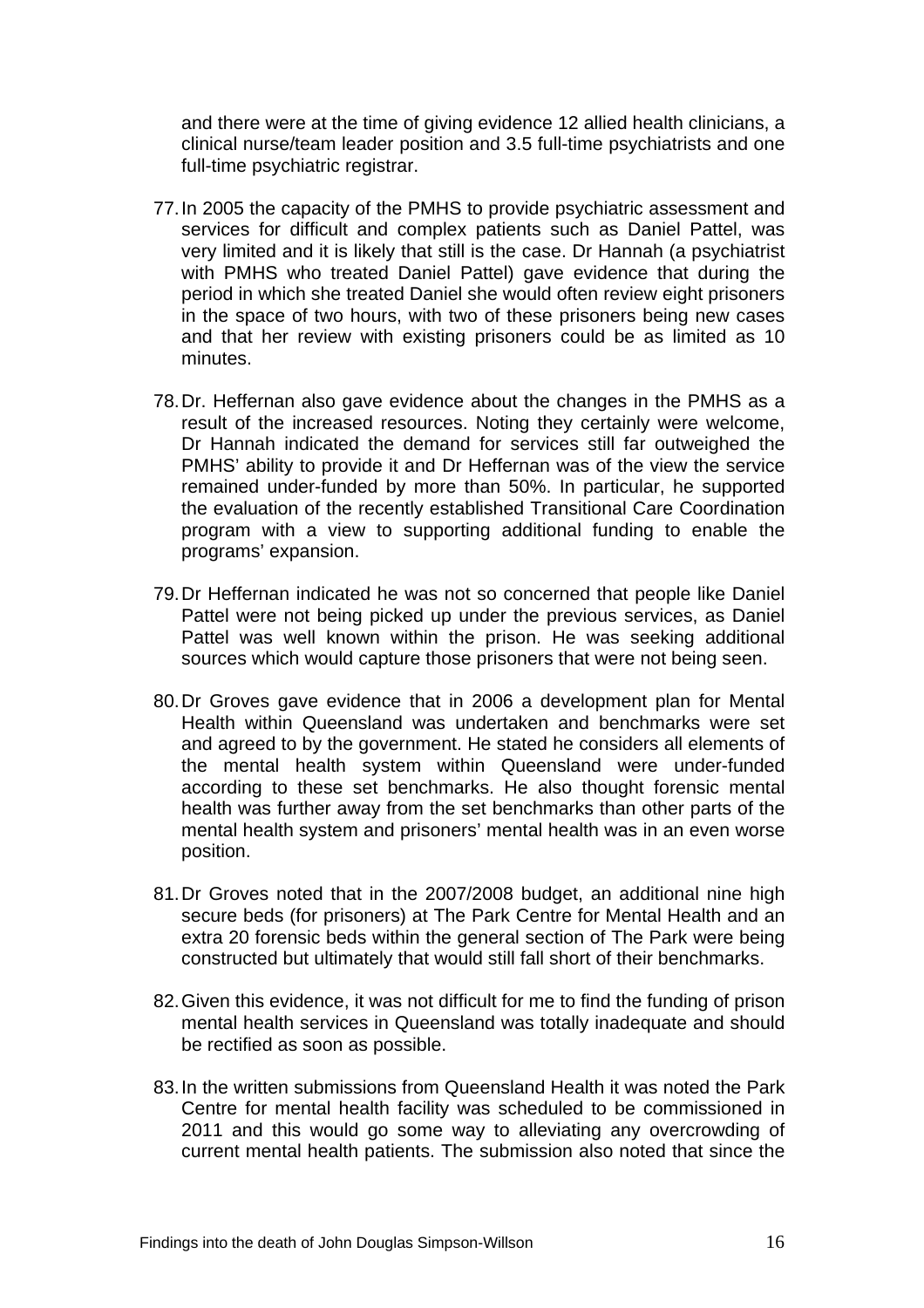<span id="page-19-0"></span>completion of evidence in the inquest the number of full-time staff in the PMHS had increased from 26 to 35.

84. Whether that rectifies all of the inadequacies in funding and resources is unclear but unlikely. The under resourcing of mental health services in Australia and Queensland as mentioned by Dr Groves is well documented and has been the subject of numerous reviews and reports and ongoing advocacy from stakeholder groups over the decades.<sup>[19](#page-19-1)</sup> The funding of Mental Health Services was once again a topical issue as this part of the decision was being written in the middle of a Federal Government election.

# *Support Services for those with intellectual disabilities within prison*

- 85. Dr Groves stated that prisoners who have intellectual or other disabilities still need to have their disability support needs met wherever they may be, otherwise they would deteriorate and that who met those needs (i.e., whether it is Disability Services Queensland {DSQ} or DCS) was a matter for those departments.
- 86. Identification or screening of those who are intellectually disabled and are in the custody of the DCS is an important first step. Evidence was given by Dr Kingswell and Mr Mark Rallings (Acting Executive Director, Offender Programs and Services Directorate at DCS) regarding current research being conducted to develop a screening tool to identify those with intellectual disabilities within the prison setting. Mr Rallings gave evidence that DCS has for some time attempted to identify those prisoners who require further assessment through screening questions (such as whether the prisoner had attended special school or received a disability pension). However, the development of the new screening tool will be an enhancement of the current status.
- 87. Mr Rallings also stated that if, at the admission screening, a prisoner was identified as requiring further assessment, this would trigger a referral to one of the agency's psychologists or to another appropriate service provider. He indicated a plan would then be developed to meet that individual's needs using both agency services and other providers. Such providers could include Queensland Health, PMHS and Disability Services Queensland ("DSQ").
- 88. In relation to providing disability support and other programs in the prison system, Dr Groves was aware that some jurisdictions, such as Victoria, have produced quite expansive disability services programs which are provided in prison. The Victorian model provides for Corrective Services

 $\overline{a}$ 

<span id="page-19-1"></span> $19$  A useful summary of the various reviews and reports and coronial recommendations can be found in the decision of Coroner Previtera "Everything changes so everything can stay the same" in the inquest in respect of the deaths of Charles Edward Barlow, Patrick Douglas Lusk and Emily Jane Baggott, pp 8-20, handed down on 15 December 2006. A copy of the decision can be found on the website of the Office of the State Coroner at www.courts.qld.gov.au/1680.htm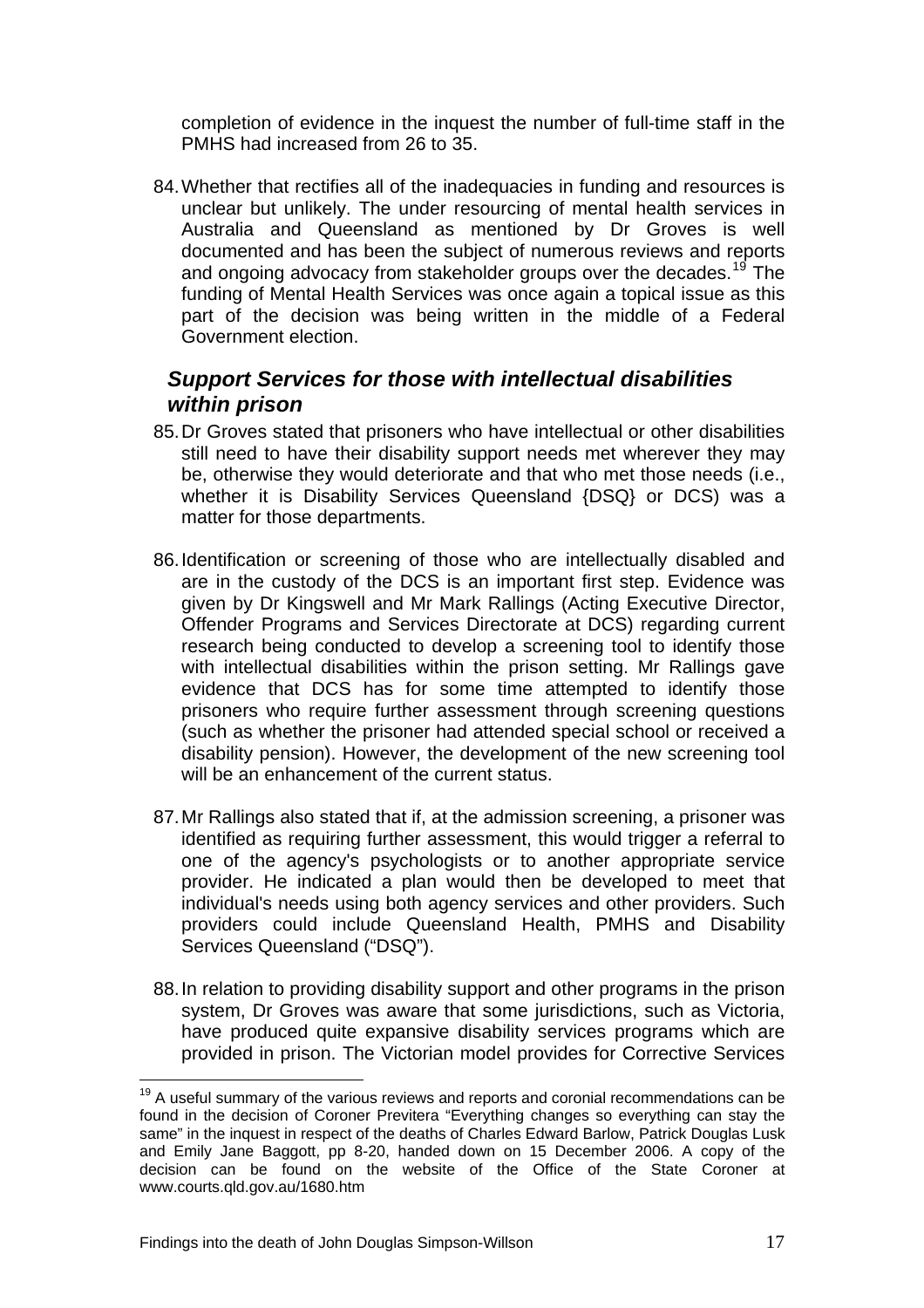and Disability Services to work together, although Disability Services retains control of disability support service delivery.

- 89. In the Victorian model it was noted the two departments work together as opposed to a cessation and then resumption of services. Mr Rallings thought from his reading, the Victorian model was not greatly different from how he saw those services being provided in Queensland as a stated intention. As a stated intention that may be the case, but the evidence suggests that in practice, this does not occur at any adequate level at all.
- 90. Ms Pauline Davis (General Manager, Service Delivery, DSQ) provided a statement and gave evidence on behalf of DSQ regarding two Memoranda of Understanding ("MOU"); one between Queensland Health and DSQ, and the other between DSQ and DCS. Both MOUs had expired and the relevant departments were in the process of discussing renewing them.
- 91. Ms Davis stated the objective of the MOU between DSQ and DCS was "to facilitate the exchange of information to identify shared clients, allow appropriate case management, and support clients to apply for disability services or facilitate resumption of disability services post release."<sup>[20](#page-20-0)</sup>
- 92. The MOU states at section 6.1(d) that DSQ will "continue to maintain minimal contact with shared clients for the duration of their sentence".<sup>[21](#page-20-1)</sup>
- 93. The MOU also stated that "[w]here an offender is incarcerated QCS is responsible for providing a range of services to meet the offender's medical, psychological and physical needs. Any funding or services that an offender may have received from DSQ are ceased pending the offender's release."<sup>[22](#page-20-2)</sup> Ms Davis clarified during evidence that where a person is receiving funding or services from DSQ, they are effectively put on hold if it is for a short period of incarceration, or ceased if a longer period of imprisonment occurs.
- 94. In the case of Daniel Pattel it would appear his funding package had been put on hold but was still available to him upon release. Ann Ledguard and other staff from DSQ were visiting him on a regular basis. However, it would seem those visits were not funded as such and depended on DSQ having the resources to make their own staff available.
- 95. Ms Davis agreed it was not the current policy for services or supports to be provided to DSQ clients in prison. She was not aware of the Victorian model for delivery of disability support when a person is incarcerated. Ms Davis also indicated the demand for DSQ support clearly outstrips its ability to meet those needs.

 $\overline{a}$ 

<sup>&</sup>lt;sup>20</sup> Exhibit C54

<span id="page-20-1"></span><span id="page-20-0"></span> $21$  Exhibit F1

<span id="page-20-2"></span> $22$  Exhibit F1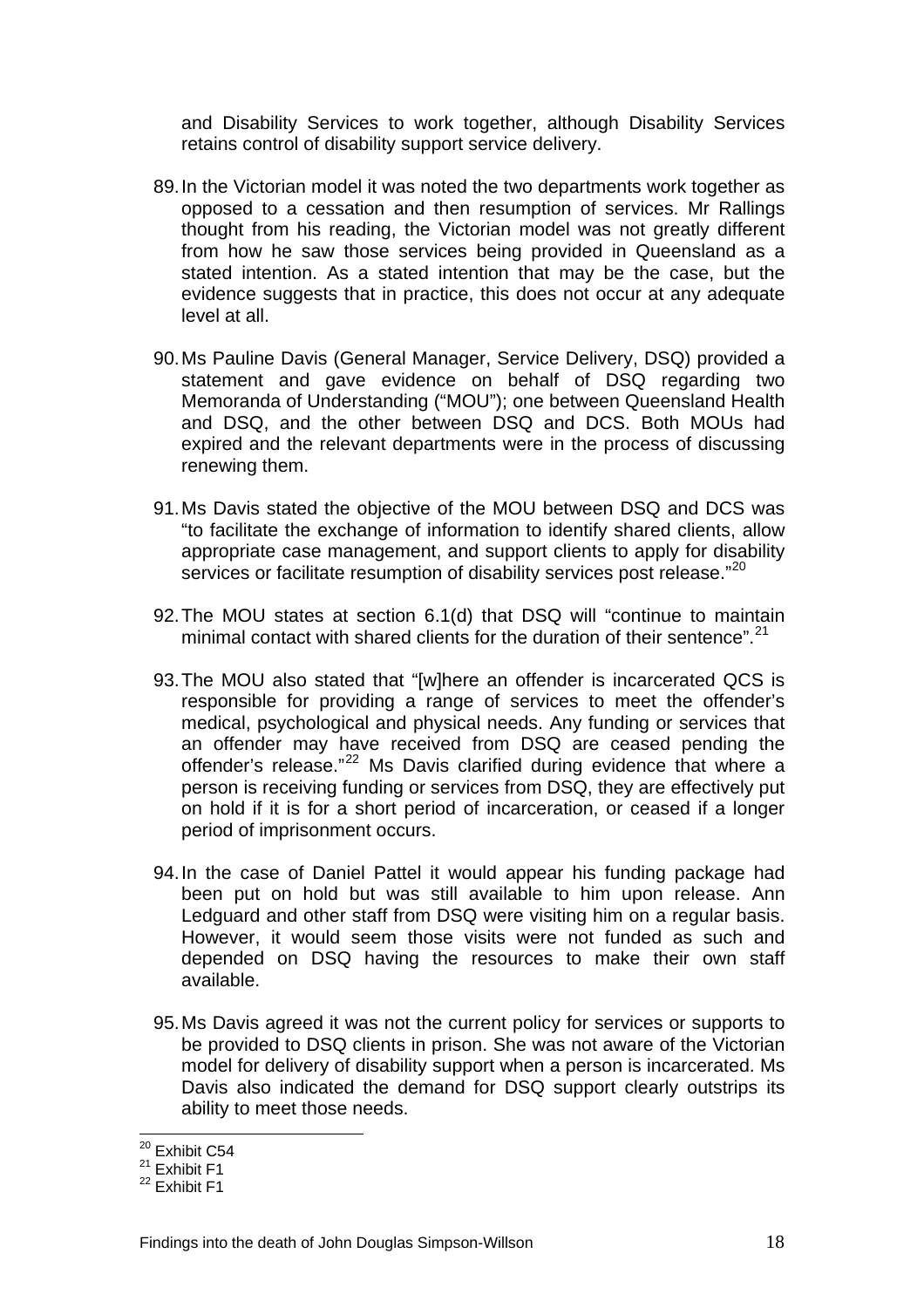- <span id="page-21-0"></span>96. Ann Ledguard stated that to her knowledge nobody from DSQ had visited the MCC in the last three years.
- 97. Mr Rallings was asked to comment as to whether this was indicative of an absence of collaboration between the two agencies in providing support to those with mental, intellectual or physical disabilities. He stated that DSQ had been clear that the level of resources and services they could provide to someone in prison was limited and the MOU did not explicitly require DSQ's presence. Mr Rallings said he would be surprised if DSQ had much capacity to regularly and systematically visit correctional centres.
- 98. It was acknowledged by Ms Davis that if there was funding available for someone who was in prison, then that funding could be used to purchase therapeutic type services from a psychologist, occupational therapist or a counsellor and to link a support worker from a non-government agency with that person. The prison environment would limit those services but she said it is certainly the case that support can be given which would be of value if there was a will and sufficient funding.
- 99. Sadly it would seem there is neither the will nor the funding. It is apparent those services were not provided in 2005 and the reality is that nothing has changed and is unlikely to change without a significant increase in funding.

# *Challenging behaviour and disability – the Carter Report amendments*

- 100. Dealing with persons who have a pervasive developmental disorder can be difficult. Dr White stated in the ideal world early intervention is necessary. By the time Daniel Pattel was seen at age 15, Dr White doubted there was a lot that could have been changed. The development of social skills, empathy, anger management and various adaptive behaviour is needed for these individuals to survive in the community but providing that sort of intervention in a prison setting is very difficult and acute mental health services are not set up to provide those services.
- 101. Dr Kingswell and Dr Groves stated there were good mechanisms for removing mentally ill people from the criminal justice system but the same protections do not exist for the intellectually disabled. Dr Kingswell said there should be some diversion capacity that prisons can use in relation to people who are just too difficult to manage. It is reasonably clear that prisons are not regarded as good environments for people with an intellectual disability as much as they are not good environments for people who are suffering severe mental illness. Given that many of such people will inevitably find themselves in prison, more needs to be done to identify these individuals and provide them with suitable services/living arrangements whilst incarcerated.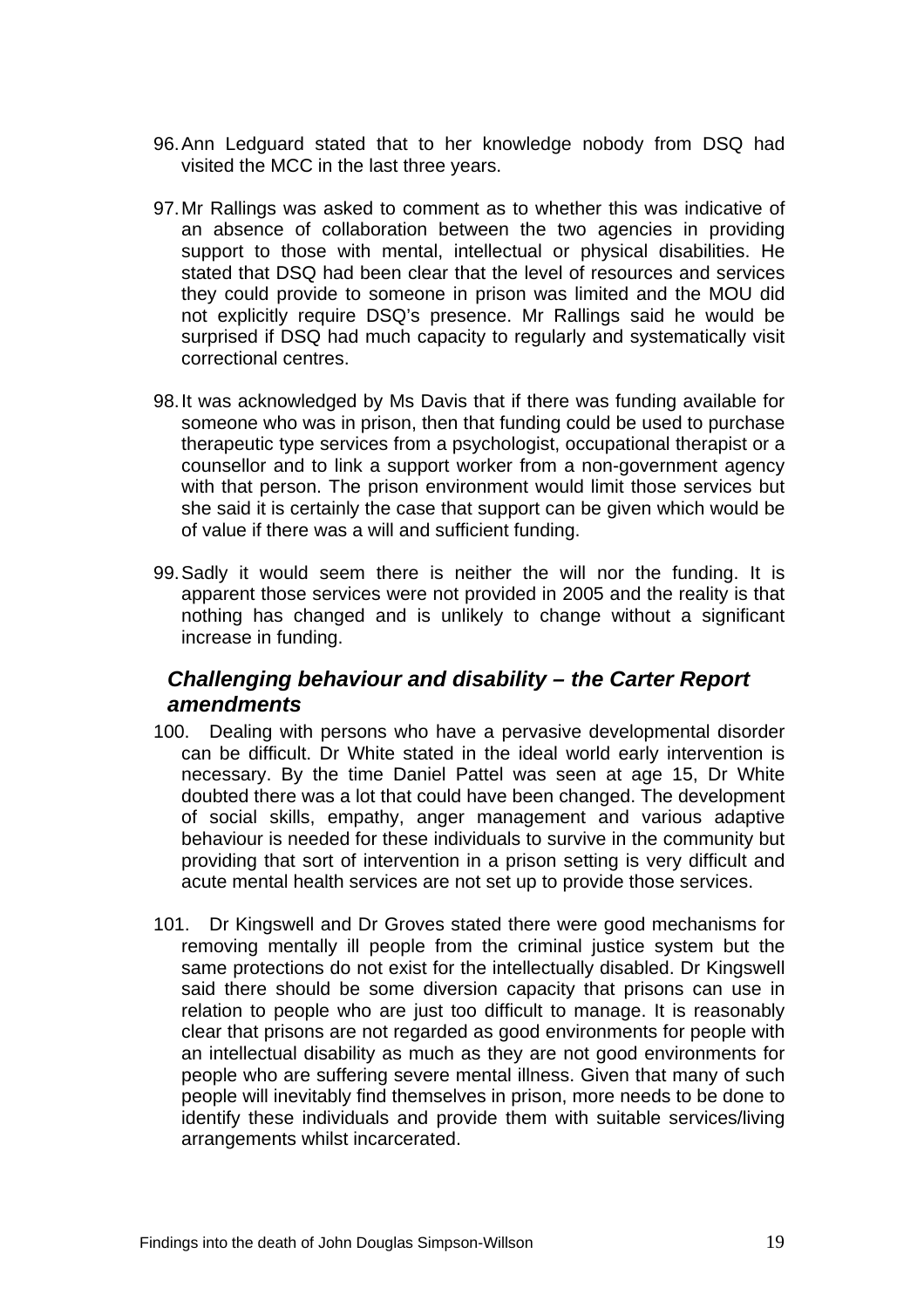- 102. In 2006, his Honour Justice Carter QC was asked to report on and investigate legislative and service options for improving responses and support services for adults with an intellectual or cognitive disability who exhibit severely challenging behaviour. As a result amendments to the *Disability Services Act 2006* and the *Guardianship and Administration Act 2006* were passed with the amendments commencing on 1 July 2008.
- 103. This legislation applies to adults who are 18 years or over, who have an intellectual or cognitive disability, whose behaviour either causes harm to the adult or others, (or represents a serious risk of harm to the adult or others); and are receiving disability services from DSQ or some other non-government service provider funded by DSQ.
- 104. Certain restrictive practices including containment or seclusion, chemical restraint, mechanical restraint or physical restraint can be approved. The intent is to provide a safe and secure service to the client and prevent them from either harming themselves or others.
- 105. In such cases, the service provider makes application to the Guardianship and Administration Tribunal. They are then linked with specialist response teams which assess the situation and prepare a positive behaviour support plan outlining the use of those restrictive practices, how they would be implemented, and how they would be used in the long term.
- 106. For containment and seclusion orders, the Tribunal has to approve the use of those restrictive practices. Other restrictive practices including mechanical, chemical and physical restraint need to be approved by a Guardian who has been appointed by the Tribunal.
- 107. The legislation provides that the use of restrictive practices will only be considered appropriate if it is necessary to prevent a person from causing harm to themselves or others and is the least restrictive way of ensuring the safety of the adult or others.
- 108. It was noted during the inquest sitting that a purpose-built containment facility was being constructed to manage those persons with particularly challenging behaviour.
- 109. It is not intended to consider in any detail this particular legislation. Clearly it was not available at the time of Daniel Pattel's release from prison but arguably his challenging behaviours would have met the target definition if it was considered he did not meet the involuntary mental health criteria. It is noted that the intent of containment or seclusion is not for a long term order but that is no different to the involuntary mental health regime except in relation to forensic orders such as imposed on Daniel Pattel.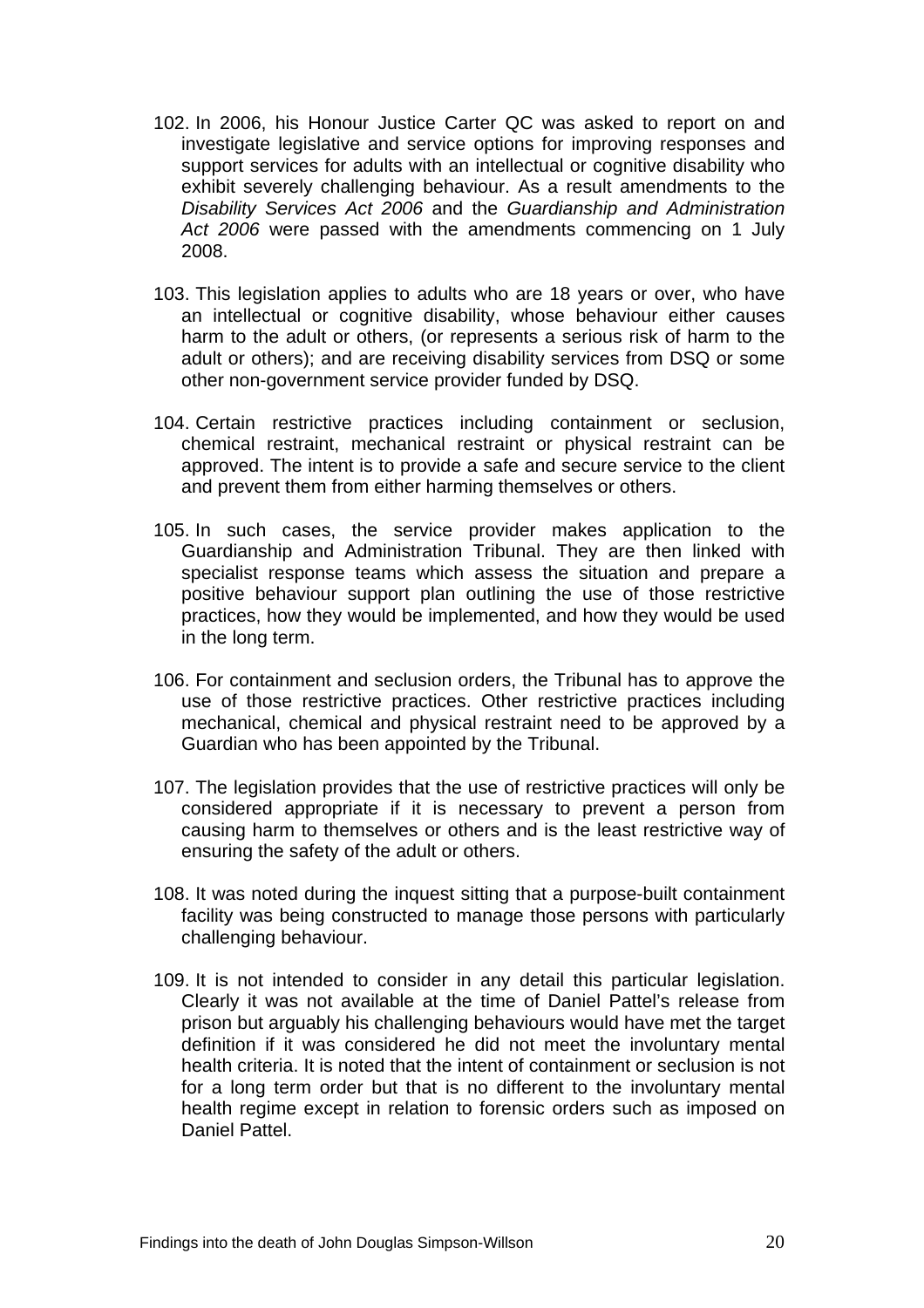- <span id="page-23-0"></span>110. In Daniel Pattel's case there would need to have been a thorough planning and assessment conducted well before his expected release, so that if it was thought that containment or seclusion was required upon release, this was put in place well before hand.
- 111. Ms Davis was not aware at the time of giving evidence whether anyone had in fact been to the Tribunal for such an order. As I understand it the high security facility has been budgeted for but not completed.

# *Daniel Pattel's early dealings with the justice and mental health system*

- 112. Daniel Pattel was well-known around the town of Maryborough as a result of what many considered to be his "odd behaviour". Some of this behaviour included walking around town in little or odd clothing. Often being located in various places with razors or plastic bags threatening to kill himself, threatening his mother, neighbours and other members of the community, yelling out on the streets, pretending to shoot occupants in cars and alleged interference with cemetery graves.
- 113. Daniel had numerous dealings with the mental health system. When he was 13 he was admitted to the Barrett Adolescent Centre because of his disruptive and odd behaviour. When he was 17 he was diagnosed with hydrocephalus. Between the period of 1996 and 1999 he received care from Dr Spelman at the Belmont Private Hospital where he was diagnosed with organic personality disorder secondary to hydrocephalus which Dr Spelman regarded as similar to Asperger's syndrome. At times Daniel had variable psychotic symptoms described by Drs Rodney and Unwin as "atypical psychosis". He was mainly treated involuntarily at that time. He was admitted to the Oxley Memorial Hospital in 1999. Again the diagnosis was borderline personality disorder and interfamilial issues.
- 114. Daniel was also well-known to local Police as a result of this behaviour and numerous incidents are detailed in his Police profile.<sup>[23](#page-23-1)</sup> Not all of these incidents will be set out but there were numerous reports recorded confirming his odd behaviour over many years.
- 115. He first came into significant contact with the Police in 1997 as a result of having absconded from a private psychiatric hospital and due to concerns expressed by his parents about his behaviour and welfare. On 7 August 1997 he appeared in the Maryborough Magistrates Court on five charges of possessing a replica firearm in a manner likely to cause alarm. These charges were dismissed and withdrawn under an order of the Mental Health Tribunal.
- 116. Daniel Pattel had been detained under the relevant Mental Health Act after committing the above offences and he was assessed by Dr Attwood (a psychologist with significant experience with Asperger's syndrome) as having many features of Asperger's syndrome and current depression.

<span id="page-23-1"></span> $\overline{a}$ <sup>23</sup> See exhibit B8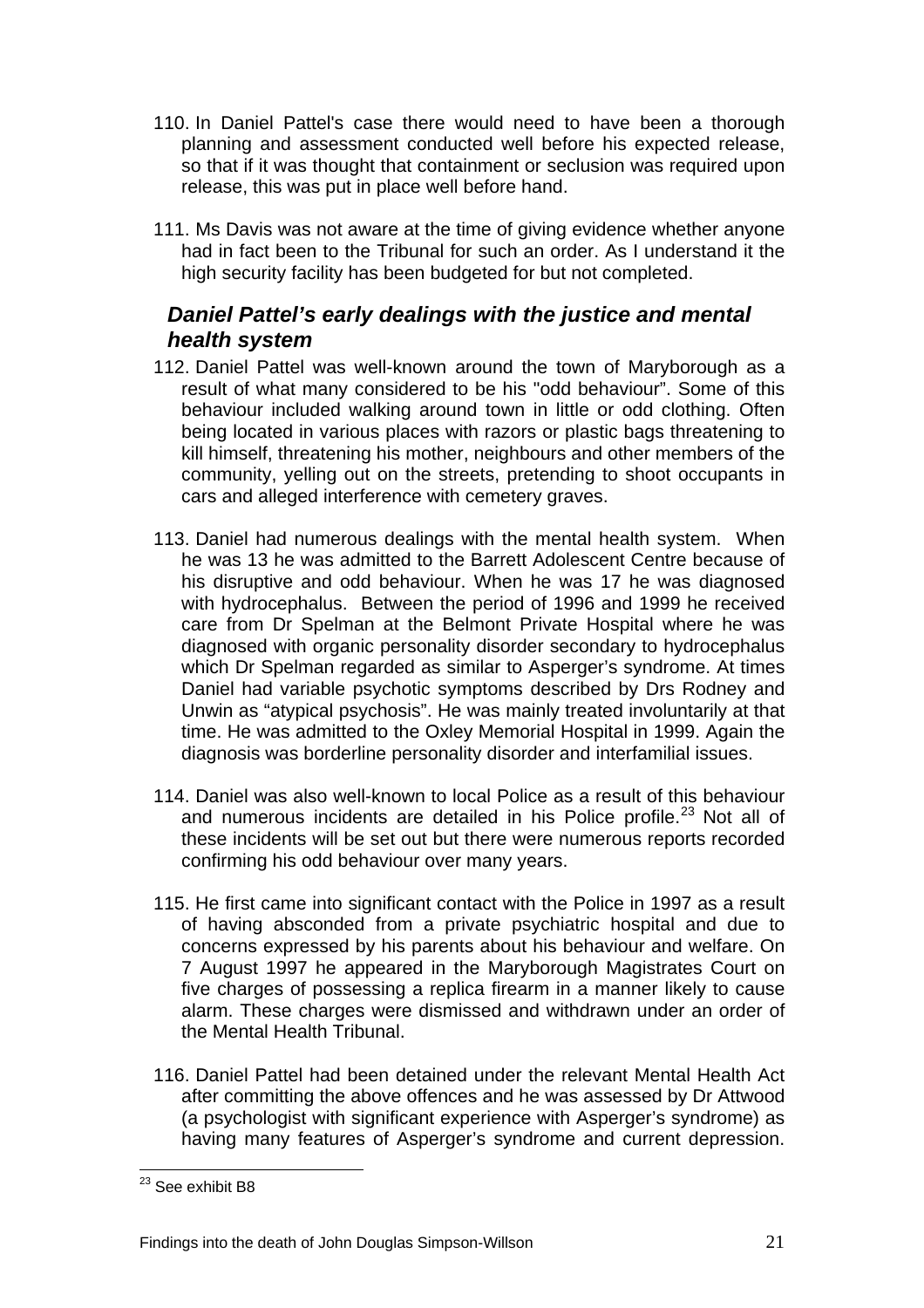Dr Attwood recommended that his depression be treated and that cognitive behavioural therapy should be attempted.<sup>[24](#page-24-0)</sup>

- 117. On 19 April 2000, Dr Alroe, a psychiatrist from the Fraser Coast Integrated Mental Health Service ("FCIMHS") who knew Daniel Pattel well, interviewed him at the Maryborough Police watch house. Dr Alroe was of the opinion that Daniel Pattel was of normal intelligence, did not have intellectual problems and did not suffer from any kind of formal mental illness.<sup>[25](#page-24-1)</sup>
- 118. On 22 May 2000, Dr Donald Grant, a psychiatrist, provided a report to the Director of Mental Health assessing the need for Daniel to remain a restricted patient under the *Mental Health Act 1974*. [26](#page-24-2). He thought it was a difficult decision but restricting Daniel Pattel was probably not the best way his behaviour could be addressed and he required management along psycho-social lines, in the community. From a diagnostic point of view he said Daniel Pattel had subtle organic cerebral problems arising from hydrocephalus. He thought Daniel Pattel's overall intelligence was probably average but there was some evidence of an organic personality disorder. He had a long history of behavioural problems with many features described in Asperger's syndrome. Dr Grant could find no convincing evidence of a psychotic disorder. He opined that regulation and hospital admission was not likely to be helpful in Daniel Pattel's overall management. He commented this was not to say he believed there was no danger of future violent behaviour by Daniel Pattel, but rather to indicate that such future violent behaviour would in his opinion not be as a result of major mental illness.
- 119. On 16 June 2000 Daniel Pattel appeared in the Brisbane District Court on two charges of threatening violence. He was sentenced to probation for three years with a special condition he undergo such medical, psychiatric or psychological counselling as may be recommended and directed by an authorised commission officer. This is often a standard condition to many probation orders and in my experience means very little concerning the future direction of treatment.
- 120. His probation officer, Melinda Bailey, met with Daniel frequently as a result of his reported behaviour and in response to telephone calls from his mother, Mrs Pattel. He breached his probation order in January 2002 for behaving in an indecent manner and was fined \$50.
- 121. In February 2002 Daniel Pattel became a regulated patient with an ITO under the *Mental Health Act 2000* at the FCIMHS. In mid February he absconded for a period of approximately nine days in which he returned to the FCIMHS when he ran out of money and returned to the Pattel residence. In early May 2002 Daniel again absconded whilst on leave in Brisbane to receive neurological treatment.

 $\overline{a}$ <sup>24</sup> See exhibit D11

<span id="page-24-1"></span><span id="page-24-0"></span><sup>&</sup>lt;sup>25</sup> See exhibit D5

<span id="page-24-2"></span><sup>&</sup>lt;sup>26</sup> See exhibit D17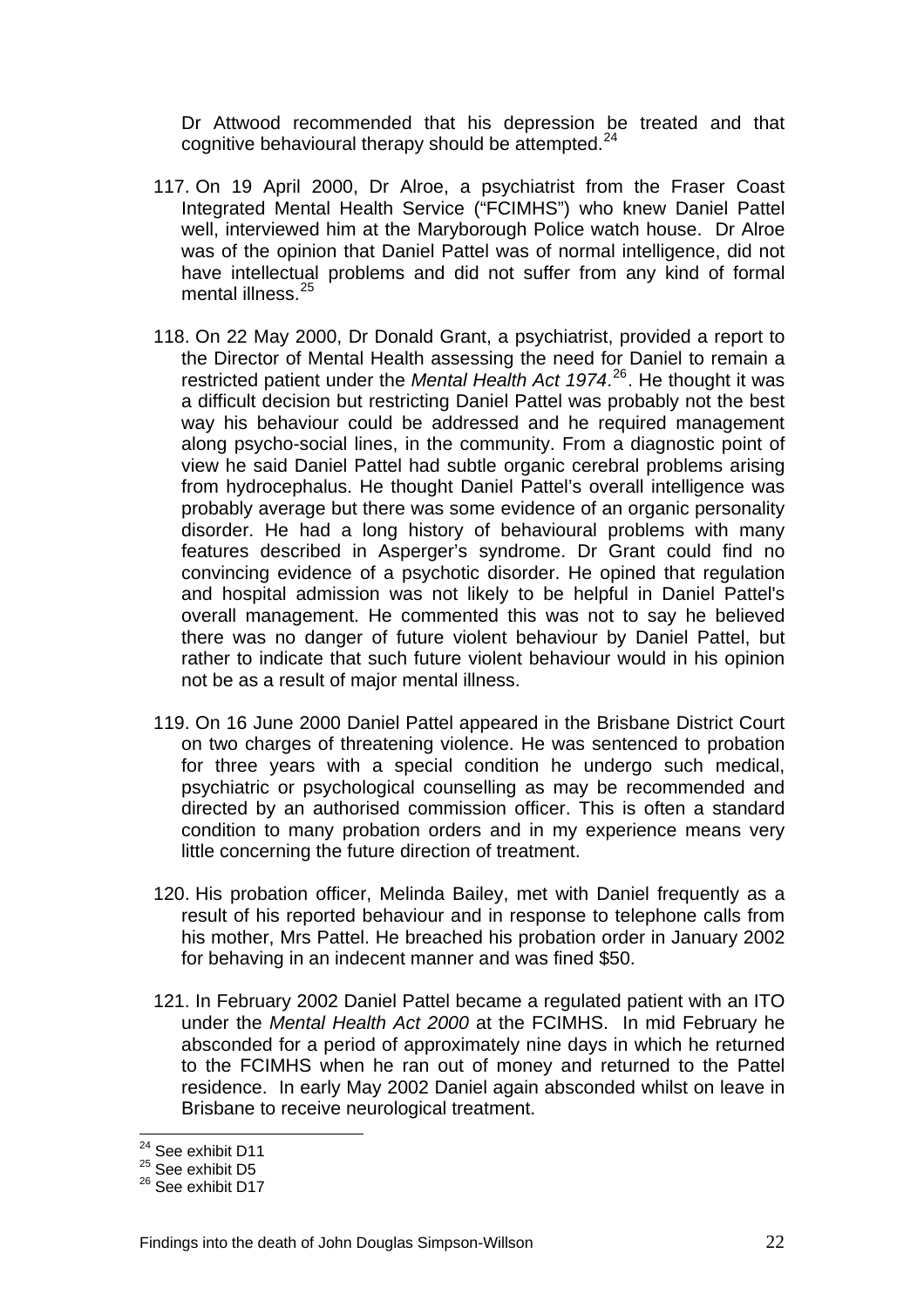- <span id="page-25-0"></span><sup>122.</sup> On 27 May 2002, whilst Daniel Pattel was absent from treatment, he stabbed a taxi driver who was transporting him. As a result, he was arrested, and detained in custody. Over the period from February 2002 to June 2002 he was seen by Dr Kelly<sup>[27](#page-25-1)</sup> and Dr Kluver of FCIMHS who both noted the previous multiple diagnoses. Neither of them found evidence of formal thought disorder and no apparent delusions when examined. Until the commission of the offence the discharge plan had been to continue the ITO with placement in the community and close follow up. He was prescribed Risperidone but Daniel was not supporting the plan. For the purposes of a report to the MHC, Dr Kluver considered that Daniel Pattel was not suffering from unsoundness of mind with respect to the offence he had been charged with and was fit for trial.<sup>[28](#page-25-2)</sup>
- 123. On 13 May 2003, he was convicted and sentenced in the Maroochydore District Court for the offence of assault occasioning bodily harm whilst armed and he was sentenced to 3 years imprisonment. The 351 days he had already served in custody was declared as time served. The sentencing judge recommended consideration be given by the prison authorities to have Daniel Pattel transferred to a relevant health institution for care.

# *Daniel Pattel's period in prison from 2002 to 2005*

- 124. Whilst Daniel Pattel was on remand awaiting sentencing for the assault on the taxi driver he was housed at Sir David Longlands Correctional Centre and Arthur Gorrie Correctional Centre. After he had been sentenced and following a referral to the FCIMHS (an AMHS) in June 2003 for psychiatric assessment he was transferred from FCIMHS to the Maryborough Correctional Centre ("MCC").
- 125. There was significant evidence before me from those associated with Daniel Pattel in the prison system concerning his behaviour. Daniel was known by prisoners and officers as "Fraido" and "Wee Wee". It would be difficult and unnecessary to describe all of the odd behaviour Daniel exhibited whilst incarcerated. What follows are just some examples from the numerous incidences involving Daniel:
	- Daniel kept his cell in a filthy state and was disciplined over this issue on a number of occasions;
	- Daniel would often spit at other prisoners/Corrective Services Officer ("CSO") staff and/or their food;
	- Daniel repeatedly washed his face/neck with a chux to the point it caused physical injury;
	- Daniel engaged in repeated hand washing;
	- Daniel showered excessively and at all hours of the night;
	- Daniel would often bang his head against the cell wall at night;
	- Daniel appeared to be talking to person/s not present or himself;

 $\overline{a}$ 

<span id="page-25-2"></span><span id="page-25-1"></span> $^{27}$  Exhibit E6 pages 79-81<br> $^{28}$  Exhibit E6 pages 95-98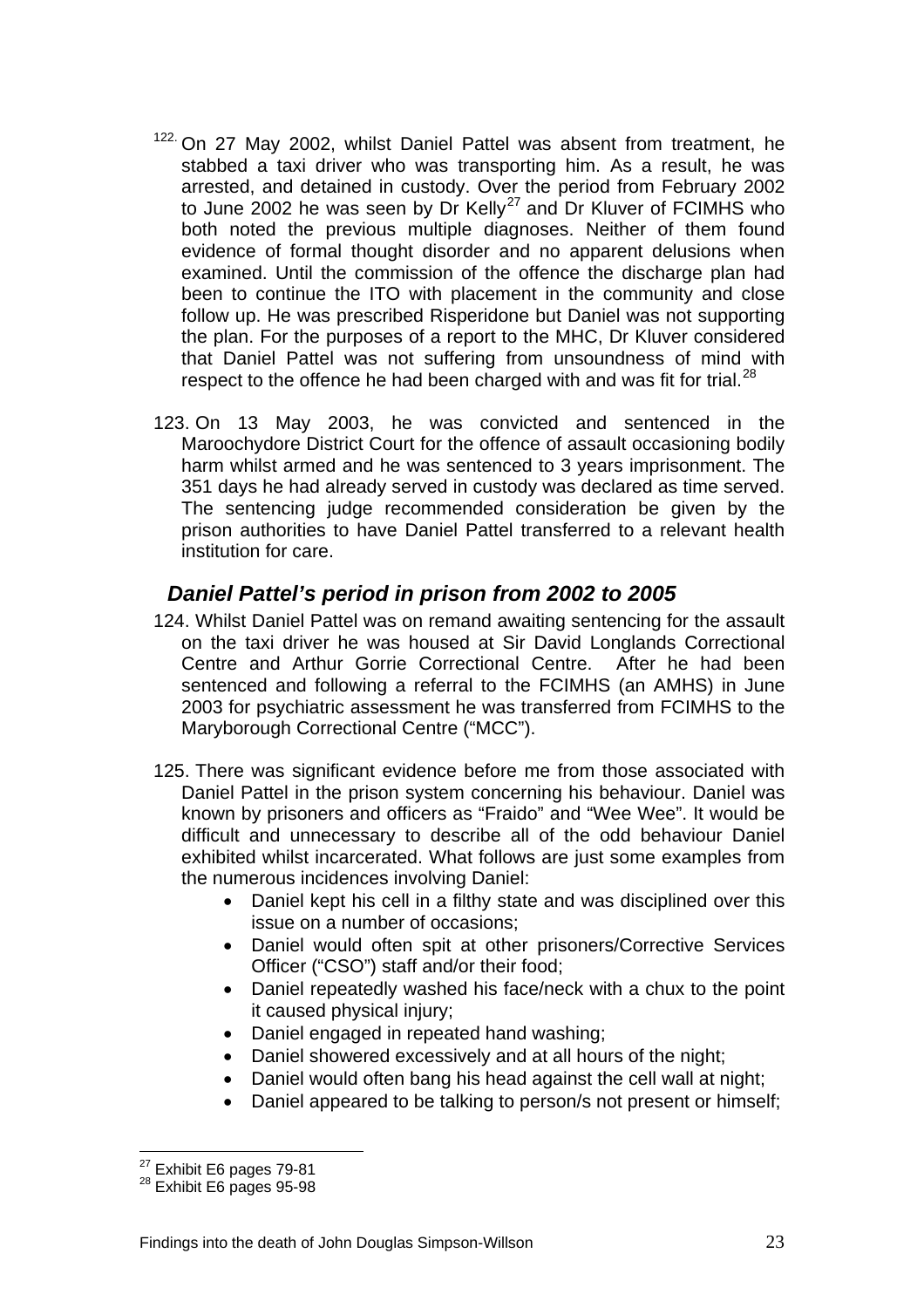- Daniel was found on more than one occasion to have spent time "writing voluminously". These writings seemed to re-iterate the same thought over and over. Some of these included "I am the Lord Bastard" and "she is the Queen Bitch";
- Daniel repeatedly threatened to hurt and/or kill other prisoners and DCS staff;
- He often made slashing motions across his throat with his finger to CSO's;
- Daniel threatened to kill DSQ support worker Michelle O'Meara; and
- Daniel confessed to a number of CSO staff that he had committed numerous killings.

126. On 26 July 2003 he told CSO Peter Baumanis<sup>[29](#page-26-0)</sup> that he had:

- strangled a 17-year-old girl in Maryborough in 1989 and Police recorded the death as asthma;
- committed six attempted murders and six murders in Sydney between July to December 1997;
- committed four murders in Hobart;
- committed two murders in Surfers Paradise being homeless persons he struck on the head with a metal plate. He named one of the victims who indeed had been killed in such a fashion; $30$ and
- In answering why he had killed these people he stated it was for the "rejuvenation process".
- 127. He had similarly told CSO Stephenson about killing two people each on the Gold Coast, Sydney and Tasmania and hearing voices that talked to him about the killings and that he had killed before and would kill again. He told her he had tried to murder another person in a mental health unit.
- 128. The "rejuvenation process" was a constant theme in behaviours observed by a number of CSOs and psychologists, sometimes in association with head banging.
- 129. The above information was contained in notes made by CSOs in the "prisoner case notes", "case management monthly reports", psychological records and in some instances, reports or direct notification to the General Manager concerning Daniel's threatening behaviour. During the inquest we heard from several of the CSOs who were regularly involved with Daniel that they often stopped recording this type of odd behaviour because it was such a regular occurrence.

 $\overline{a}$ <sup>29</sup> Exhibit C6 and C6.1

<span id="page-26-1"></span><span id="page-26-0"></span><sup>&</sup>lt;sup>30</sup> This case is the subject of a Police and coronial investigation in Southport. No charges were laid against Daniel Pattel and charges against two other defendants were subsequently dropped.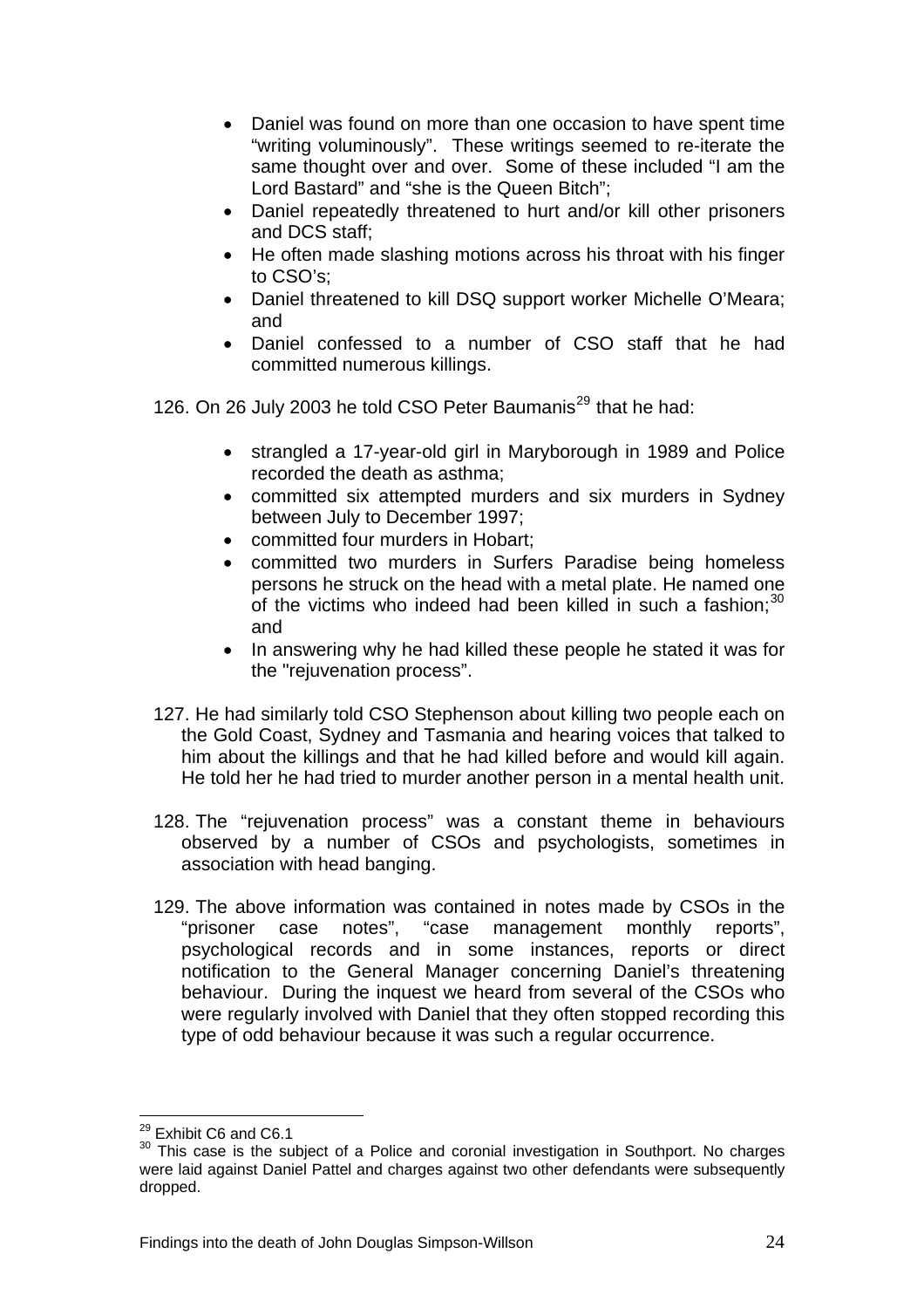<span id="page-27-0"></span>130. In December 2003, Felicity Hunter (a DCS psychologist)) compiled an Assessment Unit Report in relation to Daniel Pattel's application for community release. His application was not supported for reasons including "his reported motivation, previous violence, his failure to address his offending behaviour, his unrealistic future plans which outlined no violence prevention strategies and his continual threats of violence whilst domiciled at MCC."<sup>[31](#page-27-1)</sup>

# *Daniel Pattel's housing in prison and the provision of programs to him*

- 131. Mr David Brown (the General Manager of MCC at the time) noted that Daniel was a challenging prisoner to manage as he presented with some unusual conduct and behaviours which could be confronting to staff and other prisoners. Daniel Pattel was considered to be a special needs prisoner and was housed in the protection unit where his special needs could be addressed and managed appropriately. The protection unit enabled Daniel Pattel's conduct to be closely managed, and to minimise opportunities for him to act out and to minimise the risk posed to and by other prisoners. Mr Brown said an extensive multidisciplinary team approach was adopted to address his special needs. Daniel Pattel had overlapping special needs which included medical, mental health and behavioural needs. These needs were addressed by staff and included day-to-day issues such as the hygiene of his cell, repeated hand washing and showering at all hours and yelling out at all hours. He was not very engaging in his responses.<sup>[32](#page-27-2)</sup>
- <sup>132.</sup> Lisa Dalmau (a senior psychologist and later an Assistant General Manager at MCC) stated that Daniel Pattel was housed in a secure unit at the centre. This unit was usually reserved for offenders of exceptionally good institutional behaviour and conduct. Daniel Pattel was placed in this unit because those prisoners were more likely to be tolerant of his unusual behaviour. She noted that Daniel Pattel "was not suitable for group based rehabilitation programs and individual intervention to address criminogenic needs was not possible or available within the department".<sup>[33](#page-27-3)</sup> Ms Hunter came to a similar conclusion. Ms Hunter stated Daniel's "lack of motivation to participate in programs offered at the centre made it fruitless to have him participate".<sup>[34](#page-27-4)</sup>
- 133. The role of psychological and counselling services within the prison setting was not (and is not) to provide therapeutic counselling but to assess the prisoner's risk of self harm or suicide. Therapeutic counselling would only occur if the prisoner's behaviour was impacting on their performance in the facility. In the case of Daniel Pattel this was one of the reasons why Ms Hunter and other psychologists at MCC saw

 $\overline{a}$ 

<sup>&</sup>lt;sup>31</sup> Exhibit C20A

<span id="page-27-2"></span><span id="page-27-1"></span><sup>32</sup> Exhibit C6B

<span id="page-27-3"></span><sup>&</sup>lt;sup>33</sup> Exhibit C12

<span id="page-27-4"></span><sup>&</sup>lt;sup>34</sup> Exhibit C20A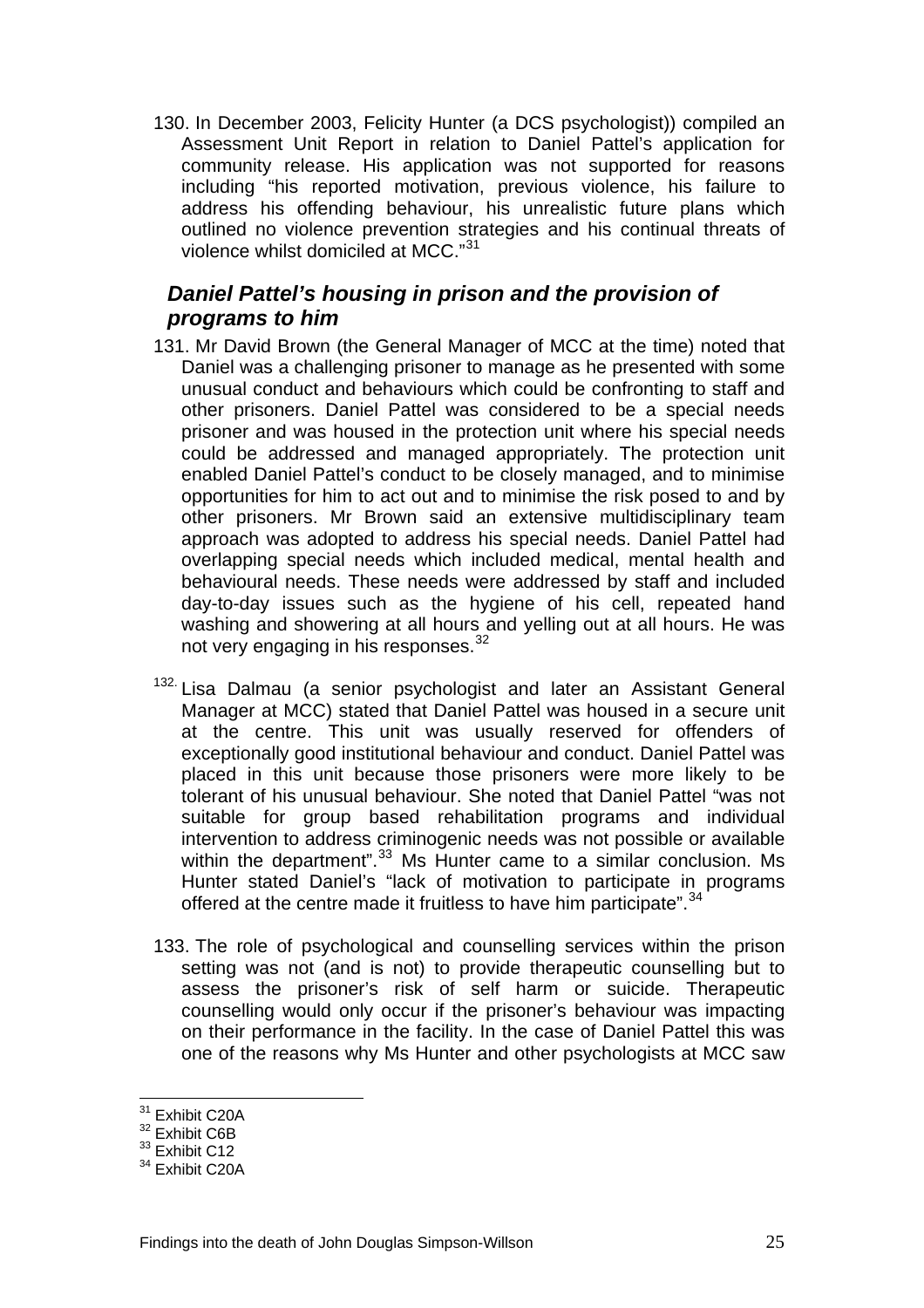<span id="page-28-0"></span>him quite regularly. Individual intervention in relation to criminogenic needs was not possible or available as most of the programs were group based and accordingly not suitable for Daniel. Individual therapeutic intervention was also not possible because it was against DCS policy. In any event Ms Hunter considered Daniel Pattel's lack of empathy would have made him unsuitable for individual attention.

- 134. Ms Hunter did provide supportive counselling because of Daniel Pattel's high needs in terms of behaviour and mental health, but ultimately that ceased as Mr Pattel no longer wanted counselling and she assessed that he did not want to make any changes to his particular behaviours.
- 135. Mr Rallings also stated it was not DCS core business to provide specialist and specialised services. DCS staff tried to identify those people needing specialised services and make appropriate referrals in liaising, coordinating and case management and follow-through. In this case the only response probably available was a referral to the PMHS.
- 136. Mr Rallings stated it would still largely be the case that DCS would be unable to provide rehabilitation programs in prison that were suitable to Daniel Pattel, although there are now other programs that can be provided which have more benefit than intervention programs. This would include the types of transition programs that will be discussed later in this decision and support services that PMHS and DSQ could provide. In principle this all sounded very sensible but in practice my concern is the funding of both DSQ and the PMHS is so limited these good intentions would be unlikely to be implemented in an effective manner.
- 137. What is apparent is that although Daniel Pattel was appropriately housed and fed, nothing was done about providing for his particular needs whether they be classified as mental health issues or behavioural/intellectual disability issues. This was not because DCS failed to provide services that were in existence, but because there were no such services available (other than a referral to PMHS) then or probably now. People such as Daniel Pattel simply fall between the gaps.
- 138. How such services are provided to prisoners is a policy decision for government. Funding would be a primary consideration when determining what services and programs are provided to prisoners, and, any increase in services and programs would require additional resources.

#### *Mental Health care provided to Daniel Pattel at the MCC*

139. Following his arrest on 27 May 2002 for the assault on the taxi driver, Daniel Pattel was initially transferred to the Sir David Longlands Correctional Centre. It would seem the general consensus of the psychiatrists who saw him in this period of time was that there were no acute psychotic concerns and his behaviours were due to a personality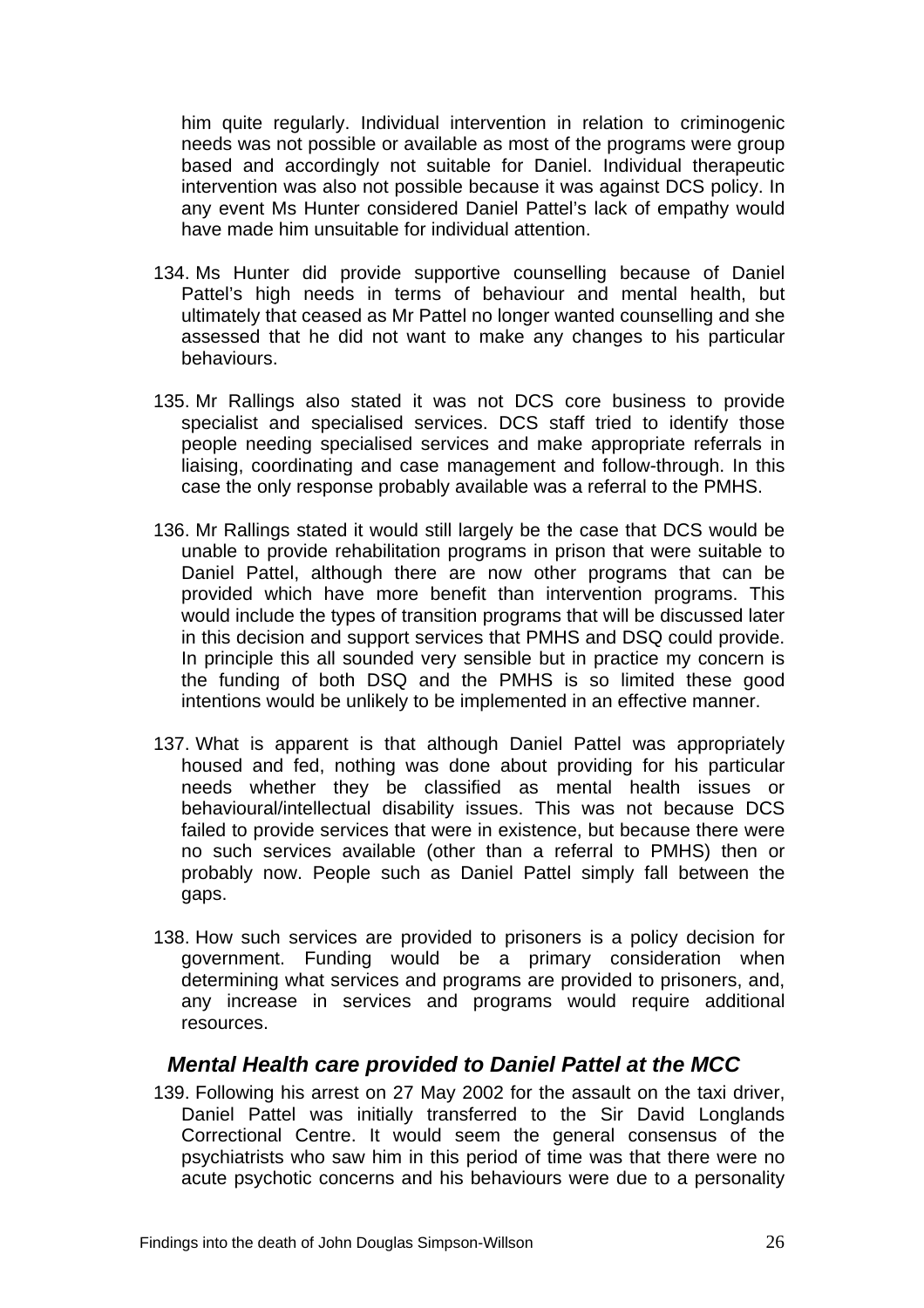disorder or a Pervasive Developmental Disorder. $35$  He was generally reviewed monthly.

- 140. In late June 2003 Daniel Pattel was referred by Dr Kingswell to the FCIMHS (an AMHS) for assessment. This resulted from two consultations Daniel Pattel had with Dr Kingswell. On 20 May 2003 he told Dr Kingswell he had "confessed to two murders several months ago. Police had said that only one occurred and the culprit was in prison. As far as he was aware he committed the murders. He recalled killing them and went to parks at Surfers Paradise and clobbered a couple of homeless men sleeping in parks with a steel plate". On 10 June 2003 Dr Kingswell records he had a very odd discussion with Daniel Pattel when Daniel told him it was "self evident that he would not reoffend and is not a danger to the community however he repeated his confession about two murders".
- 141. Dr Karin Fuls assessed Daniel Pattel at FCIMHS and thought he had symptoms of a pervasive developmental disorder but no other clinically significant impairment. As Dr Fuls considered Daniel did not meet the criteria for an involuntary treatment order he was sent back to prison. On this occasion he was sent to MCC. This entire process seems to have taken place over a 72 hour period.
- 142. The MCC had the benefit of a District Forensic Liaison officer employed by FCIMHS who would spend three hours a week at the prison providing triage assessments, discharge planning and training, to correctional staff. Referrals were made to services which met the needs of individual prisoners and all mental health referrals were triaged out by this officer. Three hours a week does seem to be inadequate for that purpose in a prison of that size.
- 143. During Daniel's incarceration at the MCC he was seen regularly by both psychologists at the MCC and psychiatrists from the PMHS. Whilst it is not the purpose of a decision such as this to simply set out each and every involvement Daniel had with psychologists and psychiatrists whilst incarcerated at the MCC, I have attempted to detail some of the more significant presentations from the final year or so of his incarceration.
- 144. By way of background, Mrs Pattel had over many years been advocating on behalf of her son. She had received correspondence from a number of sources at various times confirming that her son did not meet the criteria for involuntary treatment and that he would continue to receive monitoring of his medical and psychiatric conditions in prison.
- 145. It is evident that the capacity to provide psychiatric treatment of prisoners in a prison environment is very limited. In considering prisoners such as Daniel Pattel, Dr Hannah said she was particularly looking for

<span id="page-29-0"></span> $\overline{a}$ <sup>35</sup> Reports of Dr Heffernan D18 and Dr Kluver D19, Dr Attwood D11 and referred to by the MHC at para 16 noting they were unable to find any evidence of psychotic illness or mood disturbance and his presentation was consistent with Asperger's Disorder.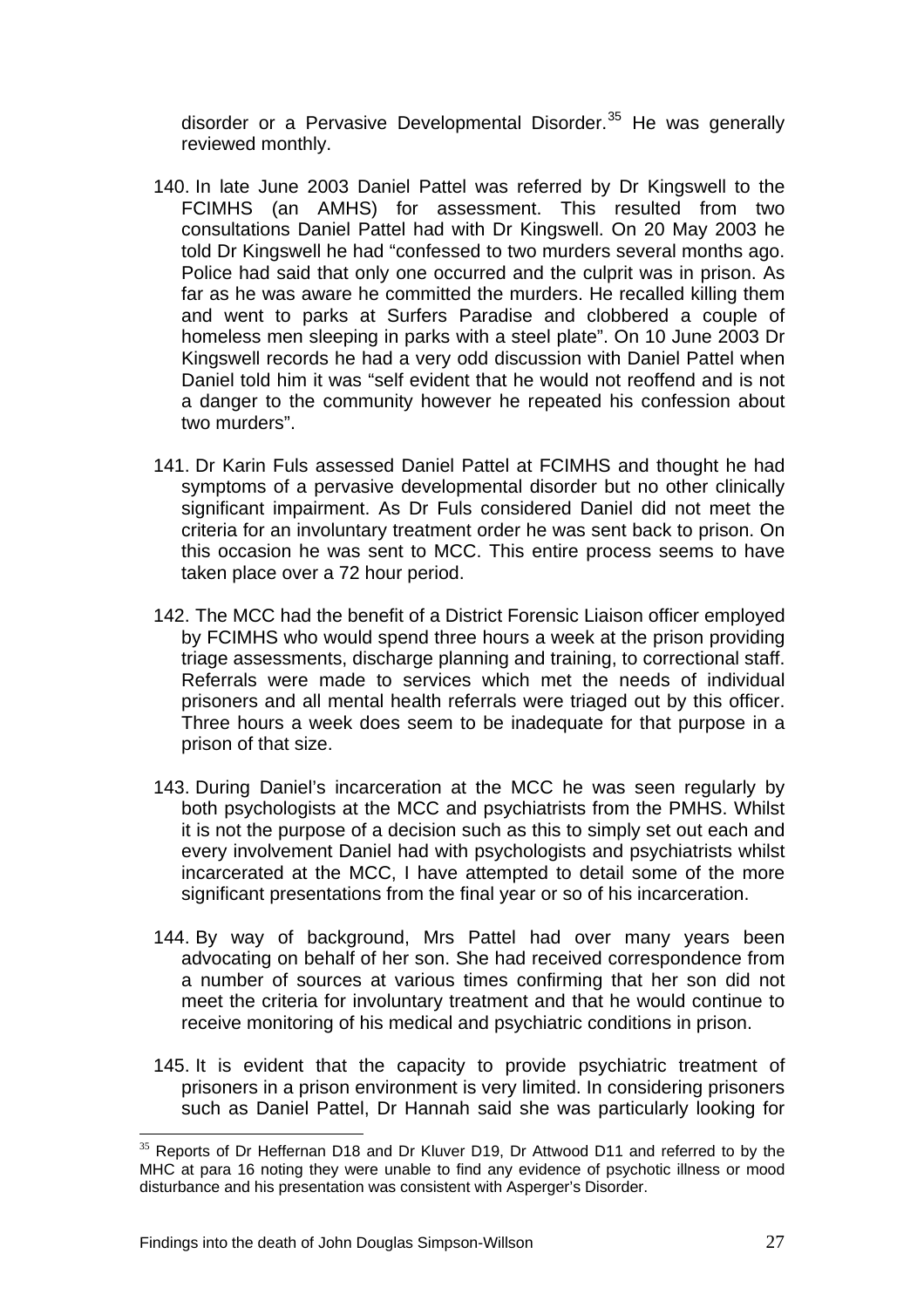whether there had been any acute changes or deterioration in his behaviour at around the time she was seeing him.

- 146. Dr Kingswell stated that their (PMHS) capacity to provide ongoing supervision and treatment of a mental disorder in a prison setting is very poor and the best they could do was to monitor the treatment needs of patients in prison. An assessment order may be needed if there is evidence which suggests a more fulsome assessment is needed. Accordingly, consistent with what Dr Hannah said, from the perspective of Dr Kingswell the issue of diagnosis might have been relevant but he was more interested in whether he needed to intervene for this person on this particular day, particularly on an involuntary basis.
- 147. In May 2004, Dr Anderson, a private psychiatrist, was engaged by Mrs Pattel and DSQ to assess Daniel and provide a psychiatric report. Dr Anderson interviewed Daniel for two hours with the permission of DCS. Daniel Pattel made reference to "the rejuvenation thing", about the killings on the Gold Coast and how he "wanted to get his murders up". Dr Anderson concluded Daniel had a "schizophrenic or schizophreniform illness with features of hallucinations, delusions, neologisms, unusual thought processes, bizarre behaviours and blunting of affect".<sup>[36](#page-30-0)</sup>
- 148. Dr Anderson's understanding was that the main consideration was Daniel's dangerousness to the community. He indicated the "dangerousness will be minimised if he is not deluded or hallucinating and the appropriate treatment to control any psychotic symptoms will be one of the newer antipsychotic medications."<sup>3</sup>
- 149. It would seem that within a short time frame this report was provided to the MCC and those dealing with Daniel Pattel by either his mother and/or DSQ; and copies of Dr Anderson's report can be found in several different sections within the DCS file on Daniel Pattel. It is apparent from his evidence that Dr Kingswell does not recall having seen or read this report.
- 150. Dr Hannah commenced seeing Daniel Pattel in June 2004. She had by this time seen a report from Dr Anderson who suggested depot Risperidone (an anti-psychotic) as a treatment option. There was some contention raised as to whether Dr Hannah actually read the report but I accept that she did, but clearly did not accept the diagnosis.
- 151. Daniel Pattel refused to see Dr Hannah on 19 June 2004 but she did see him on 19 July 2004 by video link. She first saw him in person on 30 August 2004. She noted his past history and the previous diagnosis and her impression was that at this time there was no clear evidence of psychosis, although there was unusual content in response to

 $\overline{a}$ <sup>36</sup> Exhibit D6

<span id="page-30-1"></span><span id="page-30-0"></span><sup>&</sup>lt;sup>37</sup> Exhibit D6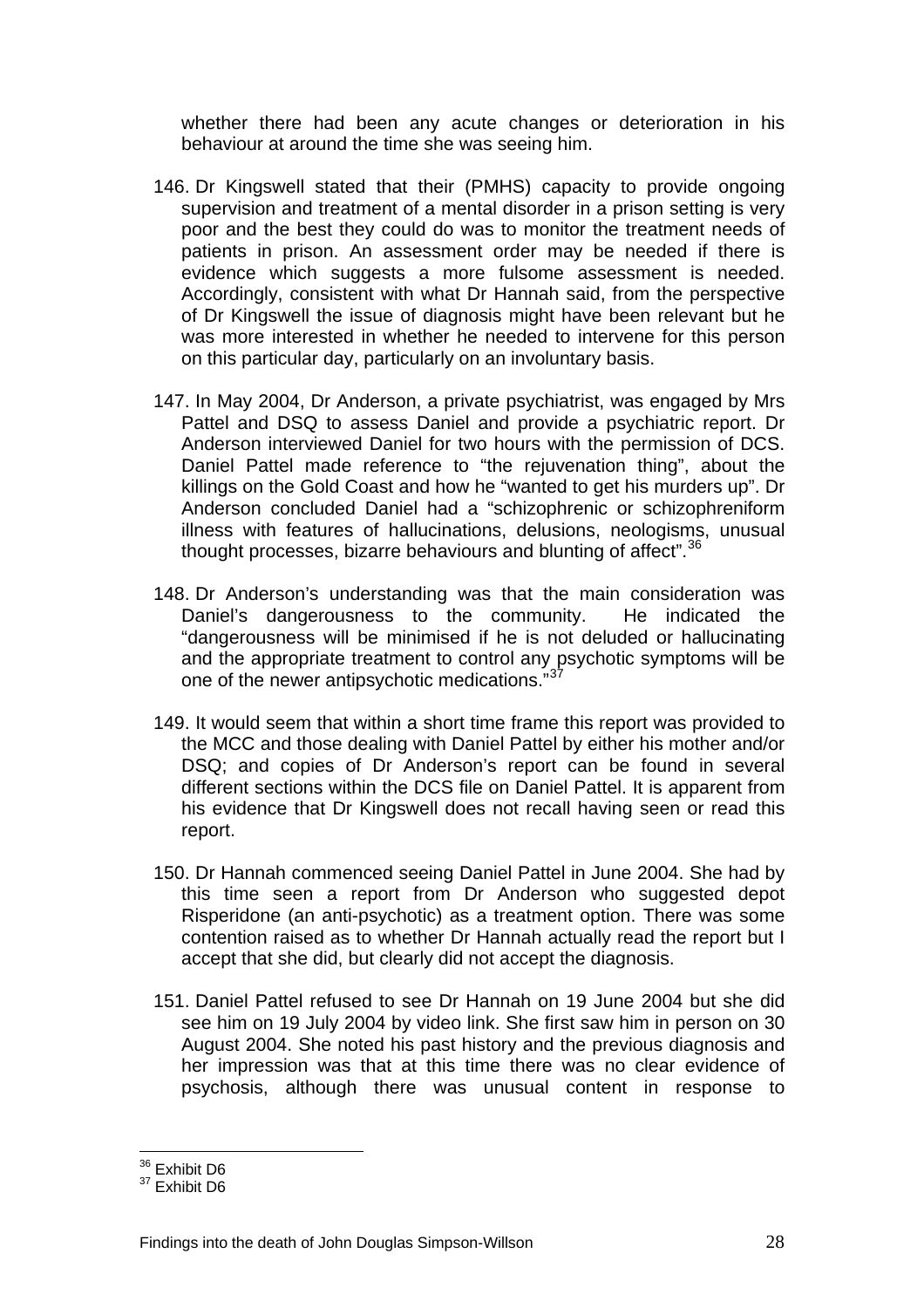questioning regarding his offences. He was adamant he did not want medication.

- 152. Dr Hannah again reviewed Daniel on 15 November 2004 and she considered he was more cooperative and better overall. He again denied any hallucinations or any other psychotic phenomena. They discussed medication and Daniel stated he had previously been on anti-psychotic medication and it made him feel worse. He said he was agreeable to follow-up mental health services following his release from custody and her impression was there were no grounds for an involuntary treatment order.
- 153. Daniel Pattel was again reviewed by Dr Hannah via video link on 6 December 2004 and again she thought there were no grounds for enforced treatment.
- 154. Dr Hannah stated Daniel Pattel had made no threats towards others that she was aware of, including threats of violence to staff or other inmates. She qualified this statement later saying she was generally aware of concerns regarding his dangerousness.
- 155. It was clear from her evidence that Dr Hannah was not aware of the many reports that had been made by CSOs concerning Daniel's behaviour, other than in a general manner.
- 156. The procedure for video interviews was that the psychiatrists only received a faxed copy of any previous psychiatric progress notes that may have been made which were contained on the prisoner's medical file. When the psychiatrists were physically present at the prison they had access to the whole medical file. However, it is very doubtful that Dr Hannah or Dr Kingswell, considered anything other than the previous psychiatric progress notes. Neither of them considered such documents as the psychologists' reports.
- 157. Dr Hannah said when she was consulting with prisoners on video link the whole session normally ran for two hours and during that time she would see on average eight prisoners, two of whom were usually new cases. On average that meant approximately 10 – 15 minutes each for review; but often the new cases would take longer so the regular reviews might be as short as 10 minutes.
- 158. When Dr Hannah saw prisoners in person the time period allowed to see each of them was much the same. With that amount of time, it was impossible to conduct an entire review of the prisoner's medical file. Dr Hannah indicated she would have a look at the psychiatric progress notes first and then potentially flick through any other correspondence or reports. How long she was able to look at them was unknown. It is likely the time available was very limited.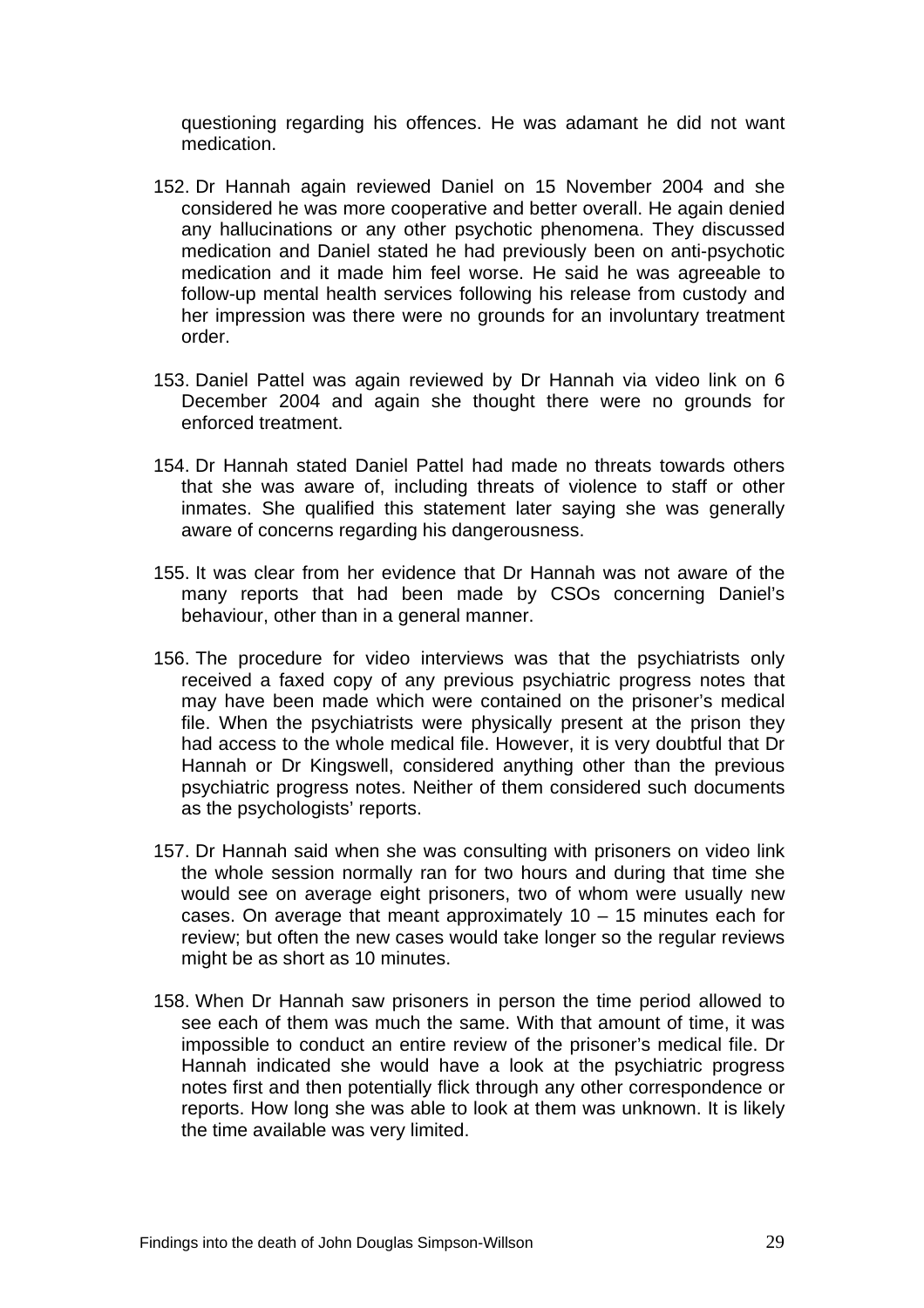- 159. Dr Hannah received a handover from Robert Pedley, the Team Leader at PMHS regarding Daniel Pattel's history and she is in no doubt that during the time she treated Daniel his risk of dangerousness was known and had been documented. She considered her main task was to examine whether there had actually been any change or difference in Daniel's behaviour. She had not seen any acute changes. Dr Hannah was not aware of many of the psychologist summaries that were on the file and she had not seen any of Daniel's writings (which referred to the "Lord Bastard" etc).
- 160. Ms Hunter (and a number of other psychologists) prepared a number of assessment advice reports which detailed concerns about Daniel Pattel's behaviour in prison such as headbanging, compulsive and repetitive behaviour including showering and face wiping, threats to kill people, references to hearing voices, references to becoming increasingly hostile to prisoners, presenting with macabre thought patterns and appearing to be resistant to change or restructure, threatening to knife someone and conspiracy theories in reference to the September 11 terrorist attacks.
- 161. These reports were placed on Daniel's medical file and were also copied to the counsellor's file and Daniel's sentence management file. The physical presentation of Daniel's medical file has the notes by psychologists in a pink divider after the psychiatric section summaries.
- 162. Ms Hunter also undertook a review of Daniel's case notes from time to time. This was so that she had collateral information with respect to his behaviour and, in particular, looking for any escalation in that behaviour. The intention of Ms Hunter in copying section summaries to the medical file was specifically as a point of call for the psychiatrists to see them.
- 163. Dr Hannah gave evidence she would have considered the most recent notes by psychiatrists who had seen Daniel Pattel but would not have considered the nursing notes or the psychologist notes. She received reports from staff that Daniel was reporting to be hearing voices but when she questioned him about this he denied it. She agreed it would have been helpful to read the information that was in the psychologist notes, although she did not think this information would have changed her diagnosis.
- 164. Dr Kingswell was of the opinion that Daniel suffered from a pervasive development disorder. Dr Kingswell saw Daniel on four occasions between 21 February 2005 and 9 May 2005<sup>[38](#page-32-0)</sup>. During this period Dr Kingswell was aware a psychiatrist from the Sunshine Coast [Dr Anderson] was of the opinion Daniel suffered from schizophrenia and needed ongoing treatment for this disorder. Dr Kingswell did not share this view and it was not an avenue he was prepared to pursue. $39$  It was Dr Kingswell's experience that "when Daniel described psychotic

 $\overline{a}$ 

<span id="page-32-1"></span><span id="page-32-0"></span> $38$  He had also seen Daniel on four occasions between 10 June 2003 and 21 November 2003. 39 Exhibit C23B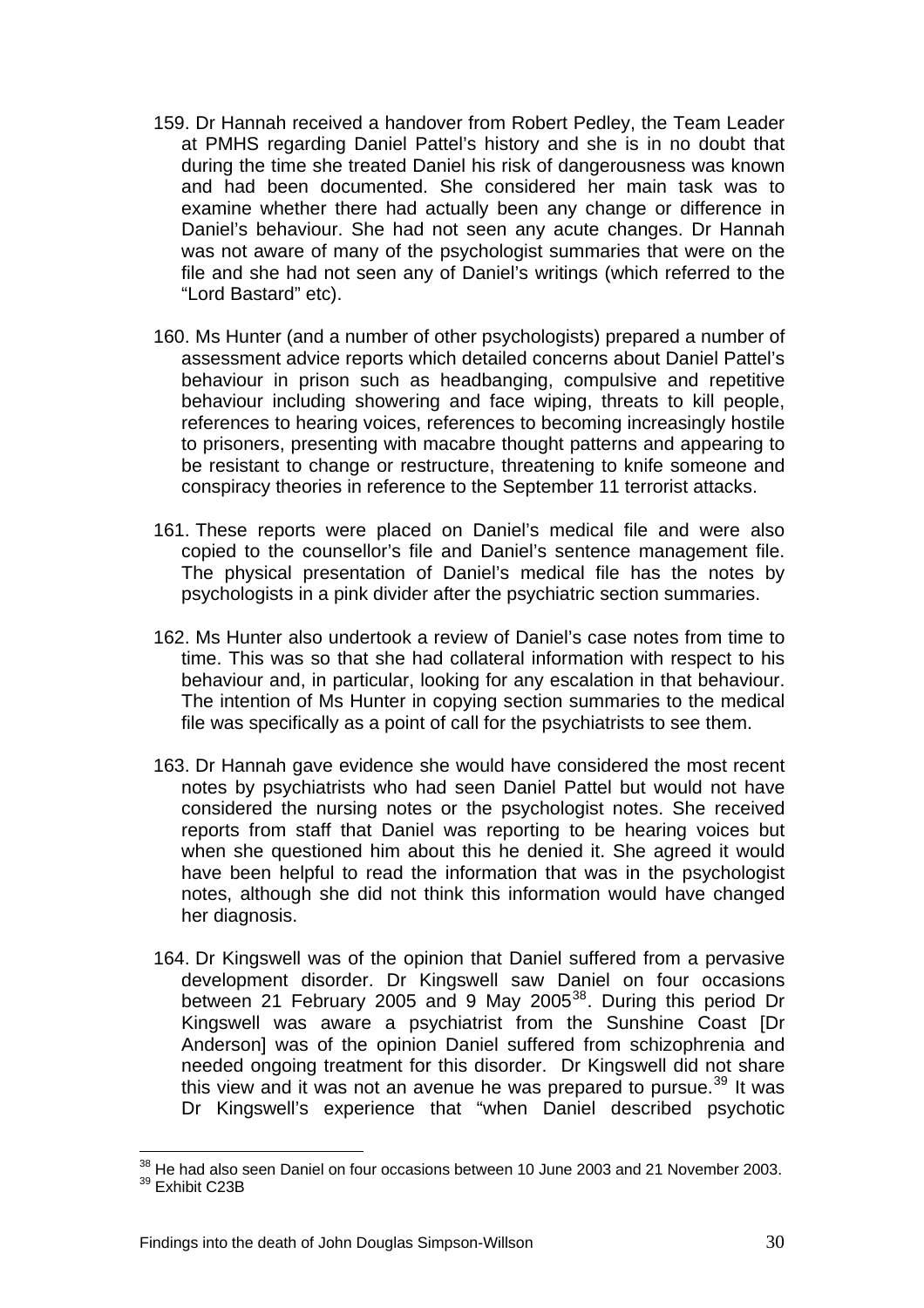symptoms he invariably retracted the account and when offered treatment for the possibility that a psychotic illness underpinned his oddity, he refused"[40](#page-33-0).

- 165. According to Dr Kingswell, on 14 March 2005, Daniel complained of a range of symptoms that would fit within people's idea of a psychotic illness. Daniel spoke of hearing the voices of Dr Spelman and Dr Sheehan and stated he wanted to achieve a murder when he left prison. Dr Kingswell raised the prospect of medication with Daniel and he stated "the last thing I want is medication"<sup>[41](#page-33-1)</sup>.
- 166. Dr Kingswell conducted a video conference with Daniel on 8 April 2005. During this session Daniel denied hearing voices and Dr Kingswell did not elicit any delusions. Daniel denied having any thoughts of killing someone on discharge.
- 167. Dr Falconer was notified of Dr Kingswell's concerns that Daniel had claimed to be planning to kill someone upon discharge.<sup>[42](#page-33-2)</sup> Dr Falconer subsequently advised the Director-General of DCS who in turn outlined these concerns in a letter to the Commissioner of Police on 9 May 2005.<sup>[43](#page-33-3)</sup> This has been the only occasion on which Dr Kingswell has been confronted with such a clear threat and an imminent discharge which has prompted him to make such a notification.
- 168. As Dr Kingswell said in his evidence he had *"no doubt that Daniel Pattel posed a significant risk to the community. He had told me that. And he had behaved that way in the past. I knew or believed that I knew that he posed a significant risk to the community. I knew that he had a severe developmental disorder and a range of unusual behaviours and an unusual pattern of thinking. I knew that his dangerousness required some surveillance and monitoring. I knew that his mental health required some surveillance and monitoring and possibly treatments at different times and I was quite prepared to meet all of those requirements but in this particular case we were prevented from doing anything around that because Mrs Pattel had an alternate plan that she was going to put into action and she clearly did not want our assistance in the matter."* The added problem for Dr Kingswell is that he did not consider Daniel Pattel was suffering from a delusional mental illness as such and therefore there was no lawful mechanism he could use to otherwise detain him.
- 169. Dr Kingswell conducted a video conference with Daniel Pattel on 9 May 2005. Daniel denied having ever heard voices. Dr Kingswell noted no change in Daniel Pattel and "nil psychotic". Daniel told Dr Kingswell he expected to see Dr Anderson upon discharge at the urging of his mother and expected the issue of medication would be discussed.

<span id="page-33-0"></span><sup>&</sup>lt;sup>40</sup> Paragraph 16 of C23B

<span id="page-33-1"></span><sup>&</sup>lt;sup>41</sup> Page 326 – 327 of Exhibit E6 contains Dr Kingswell's notes from this session.  $42$  Exhibit G7

<span id="page-33-3"></span><span id="page-33-2"></span> $43$  Exhibit G15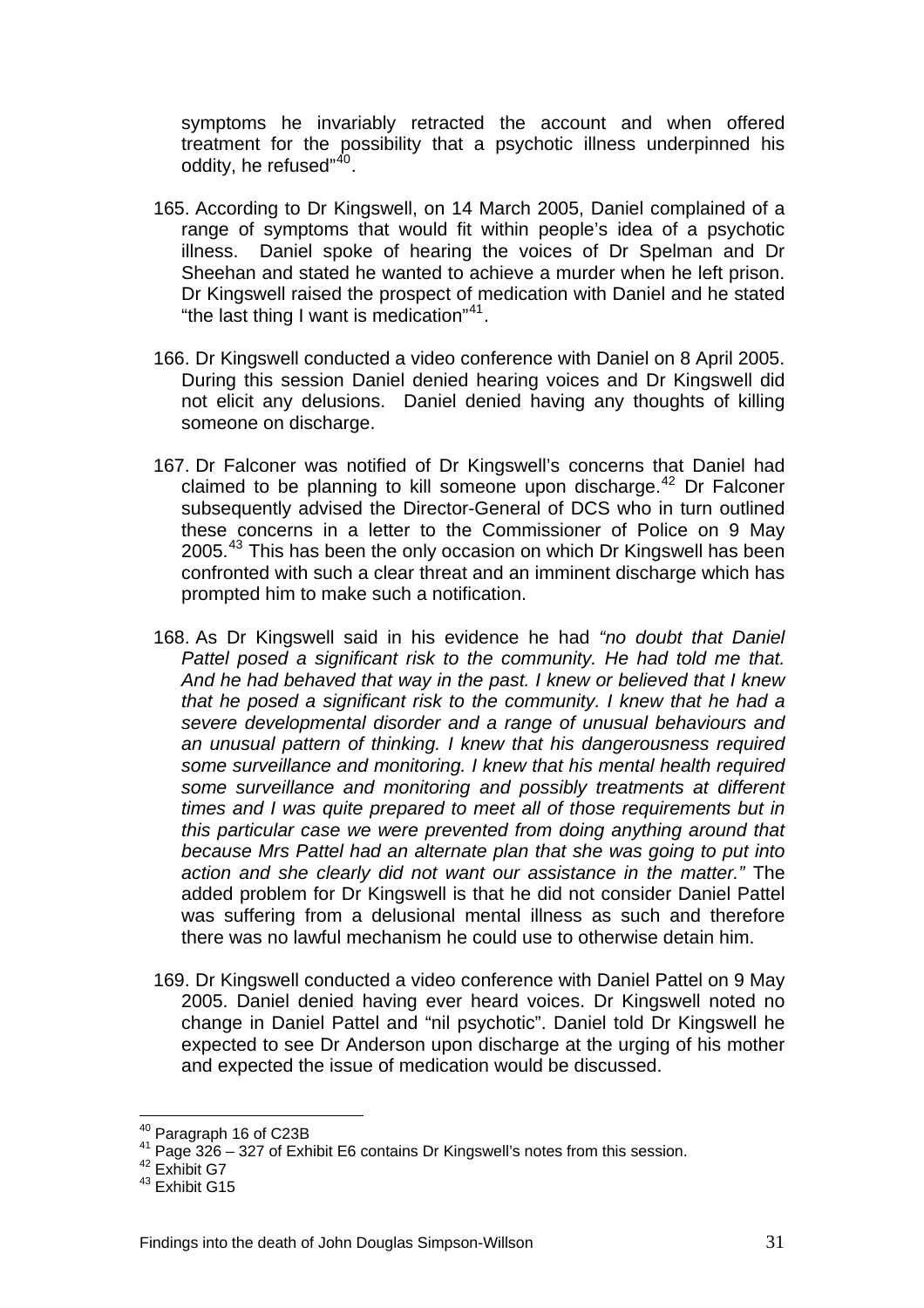- 170. During cross examination both Dr Hannah and Dr Kingswell were given a description of varying behaviours over the period of time he was in prison by Counsel for the family of Mr Simpson-Willson. They were also shown the handwritten notes of Daniel Pattel that were found in his cell. In general terms the description of the behaviours included:
	- He was extremely messy with rotten food left in his cell and soiling his toilet;
	- Strangely, considering the above, he would engage in compulsive washing and showering and rubbing himself;
	- Banging his head against the cell walls;
	- Obsessive writing;
	- Threats to kill or claiming to have murdered someone;
	- That he wanted to get rid of his testicles because of the possibility of evil spirits;
	- The belief that he was a genius and that he had a high or different intelligence;
	- That the voices could be controlled by speaking to a person of higher than average intelligence;
	- That he could live forever; and
	- That he would speak about brain rejuvenation.
- 171. Dr Hannah had the opportunity to read the patient notes at a break in her evidence and stated she was aware that Daniel Pattel had a pattern of threatening to kill somebody but there had not been any escalation or change in those threats over the period of time she treated him. Although knowing this information would be relevant, she thought it would not have changed her diagnosis.
- 172. There is clearly a recurrent theme of "rejuvenation" in Daniel's records. Importantly Dr Kingswell said he was not aware of that theme until he read about it in the MHC transcripts. When the description of behaviours gleaned from the progress notes was read out to him at the inquest, Dr Kingswell said in his view they now did show a persistent pattern or quality of thought and behaviour. Dr Kingswell said having such information might have changed his degree of anxiety about whether Daniel should receive some assessment and treatment against his will but it would not necessarily cement a diagnosis or change his opinion. He noted the threats were a recurring theme, and obvious to everybody, but the extra information might have alarmed him in a more urgent sense and he may have done an assessment order. He stated it did not sound like Daniel was travelling as well as he had been given to believe.
- 173. In relation to the repetitive notes found in Daniel's cell Dr Kingswell stated he had never seen that correspondence and it would have been helpful to have had it for consideration. Dr Kingswell said that looking at Daniel's writings, he considered that they were thought disordered and were "written by an insane person until proven otherwise"<sup>[44](#page-34-0)</sup>.

 $\overline{a}$ 

<span id="page-34-0"></span> $44$  At page 28 in the transcript from 5 November 2008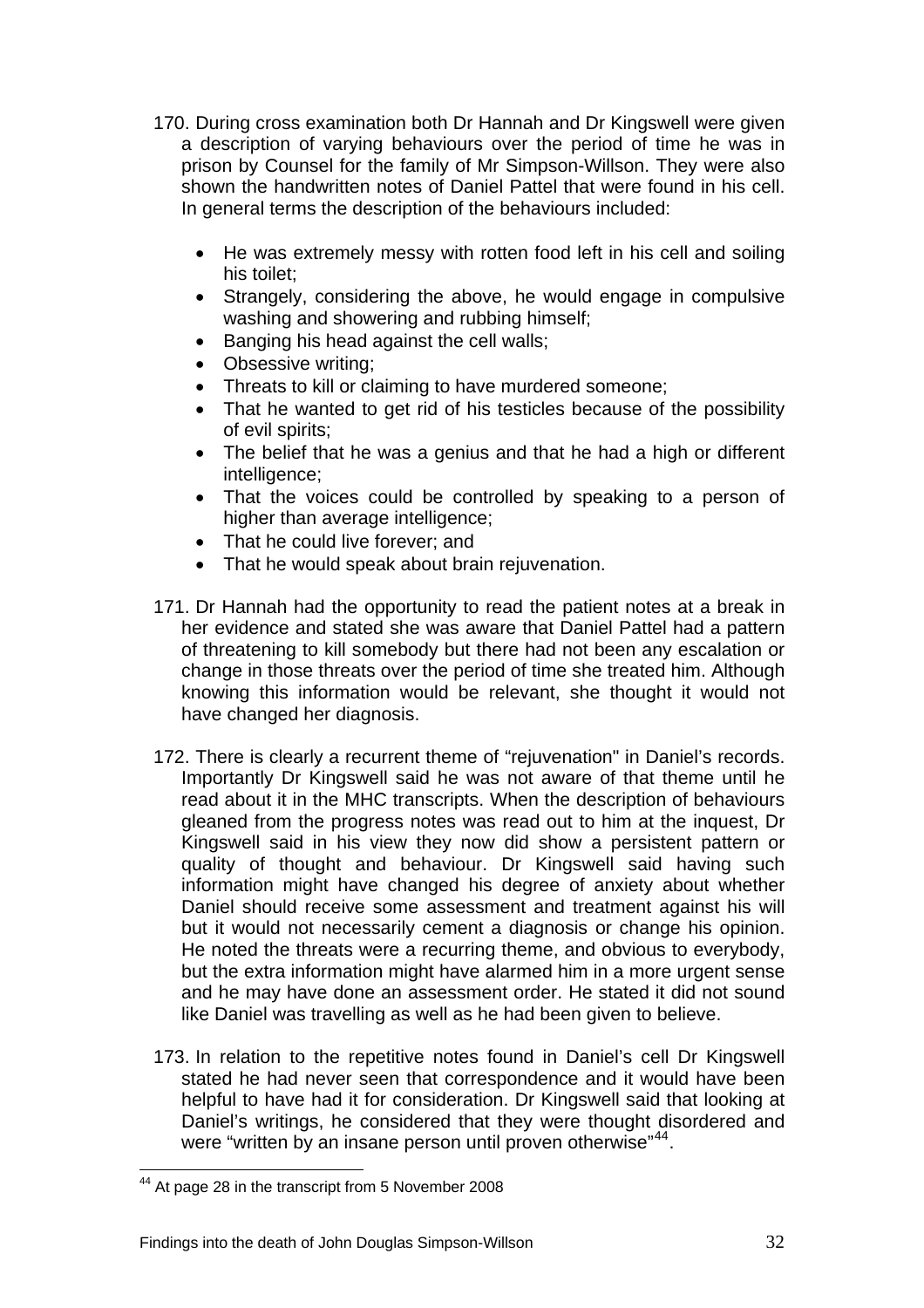- 174. Dr Kingswell was quite prepared to acknowledge that with the extra information that may have been available it might have changed my view about hospitalisation if there was this compelling and consistent picture of very disorganised thinking and behaviour that place him or other people at risk. Then I would have taken a different path." He went on to say he would have found the evidence compelling and that a further assessment was required.
- 175. What is clear is that there was relevant information available in the prison file and more particularly on the medical file. There are multiple reasons why the material was not read or accessed. Even if there had been a willingness by them to read that material, the capacity of PMHS psychiatrists to do so was limited due to time constraints imposed upon them and by the very structure of the service being provided. Notwithstanding the time constraints the material on the medical file was at least readily accessible and should have been read. The other information was not as accessible and the issue of information sharing and how to improve it was the subject of evidence at the inquest and will be addressed in the course of recommendations.
- 176. Given that PMHS psychiatrists would only have ready access to what was contained on the medical file it is difficult to say whether having read only that information would have made a difference to their decisions to not refer him for assessment at an AMHS or affect any change in diagnosis. It is significant that in the course of the MHC Court proceedings, a number of psychiatrists, including the assisting psychiatrists to the court, made reference to Daniel Pattel's capacity to hide some of his symptoms in the prison environment. Even when he was held at The Park for 14 days during July and August 2005, Dr Hannah found no evidence of psychosis. Dr Hannah found during this admission that he was more disturbed in his behaviour and was more subjectively distressed than on previous occasions when she had seen Daniel. He spent the majority of his time with repetitive obsessional writing. In her opinion there was still not enough evidence of psychosis to make a diagnosis of schizophrenia.
- 177. Over the subsequent months after his arrest for the killing of Mr Simpson-Willson, Daniel Pattel presented at times as clearly psychotic and at other times not. By the time Dr Voita saw Daniel Pattel in July 2006 at the Arthur Gorrie Correctional Centre, she considered him to be psychotic and completed a Recommendation for Assessment and listing for a bed in the High Security Inpatient Unit. That bed did not become available until December 2006 and by that time Dr Voita thought that Daniel Pattel was clearly psychotic and remained so. He was voicing a number of bizarre, persecutory and grandiose delusional ideas and his thoughts were disordered. The fact it took almost six months to find a high security bed for someone who was considered to be clearly psychotic and had already killed a person is astounding and indicative of the urgent need for more high security beds.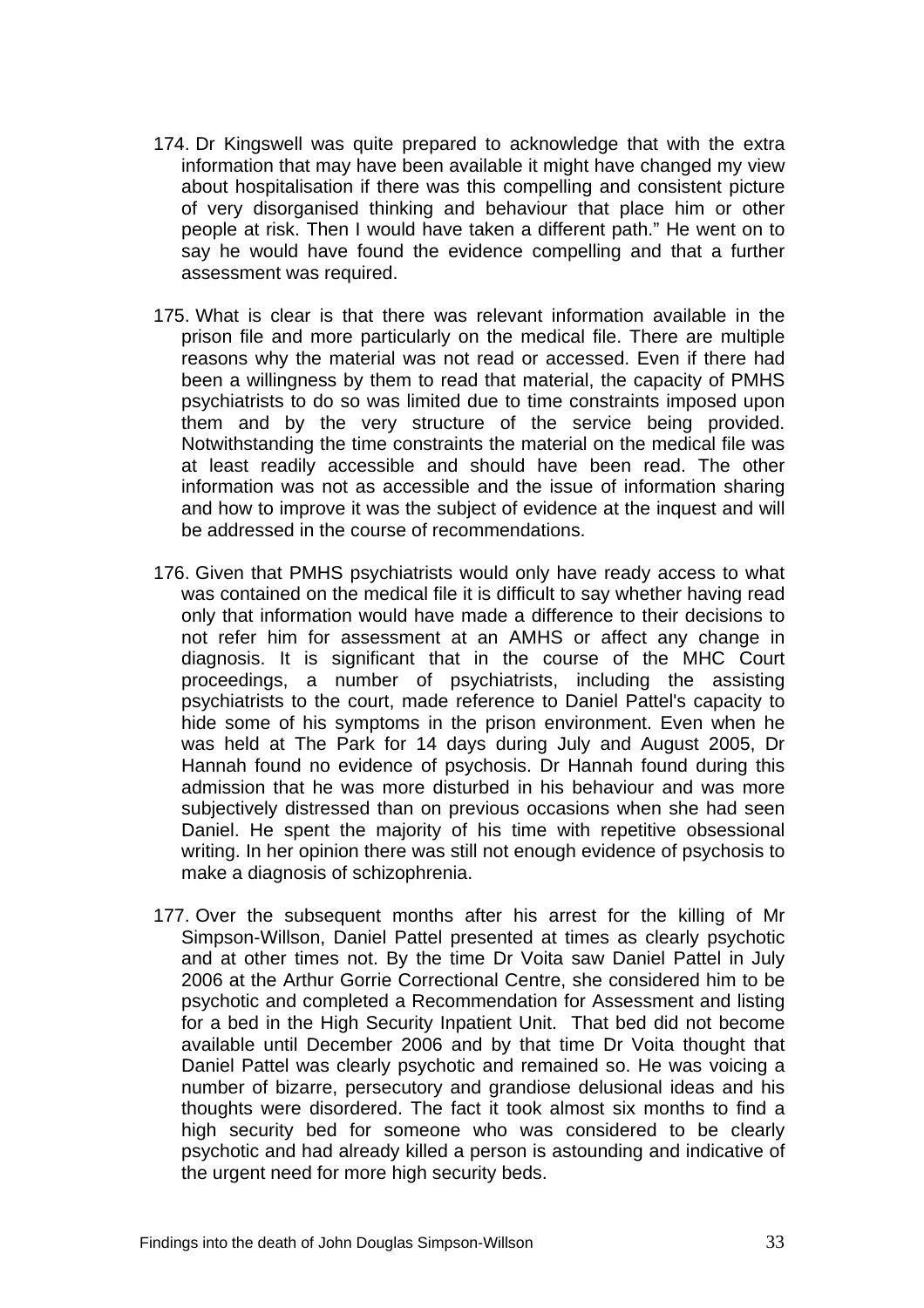- <span id="page-36-0"></span>178. The issue of diagnosis is complicated and the extent to which any change in assessment by Dr Kingswell at around the time of Daniel Pattel's release would have changed the outcome is speculative. Perhaps if Daniel Pattel had been taken to an AMHS for an assessment immediately after his release he may have been placed on an ITO and detained even for a short while until he could be assessed by Dr Anderson.
- 179. However, it was likely that any assessment referral would have been made to the FCIMHS and there was a view on the part of Dr Kingswell, and certainly Mrs Pattel, that a decision would have been made by FCIMHS that Daniel Pattel did not meet the criteria for an involuntary treatment order. Certainly the view expressed by FCIMHS representatives as recorded in minutes of a meeting held as late as 4 May 2005<sup>[45](#page-36-1)</sup> was that Daniel Pattel had Asperger's syndrome and not schizophrenia and was ineligible for mental health services.
- 180. Given the history of assessments at FCIMHS the most probable result of a referral for assessment would be that he did not meet the criteria for an ITO and would not have been detained.
- 181. On a number of occasions during the inquest I heard some limited evidence in relation to the reported attitude of FCIMHS that they would not accept someone who met the criteria for an ITO unless they were psychotic at the time of assessment. That certainly is not what the *Mental Health Act* states and Dr Groves stated that if this was the view, then it was a misplaced view. He stated there was a very clear understanding that people are treated with severe mental illnesses because they need specialist services but that does not necessarily mean they must have a psychotic illness. Dr Kingswell gave similar evidence. I would hope by now that people in authority such as Dr Groves would have ensured this prevailing view had been well and truly put to rest.

# *Expert Review by Dr Paul White*

182. Dr Paul White provided an independent expert report to the Coroner<sup>[46](#page-36-2)</sup>. He is a specialist psychiatrist having worked in the prison system for many years and has published a number of research papers on the principal themes of mentally ill offenders and adults with developmental disorders exhibiting severe challenging behaviours. At the time of the inquest he was the Director of the Dual Diagnosis Unit at The Park Centre for Mental Health but was on secondment with DSQ. Given his dual diagnosis and prison setting experience he was particularly well suited to assist the Court.

 $\overline{a}$ 

<sup>&</sup>lt;sup>45</sup> Contained within exhibit G9

<span id="page-36-2"></span><span id="page-36-1"></span><sup>46</sup> Exhibit G3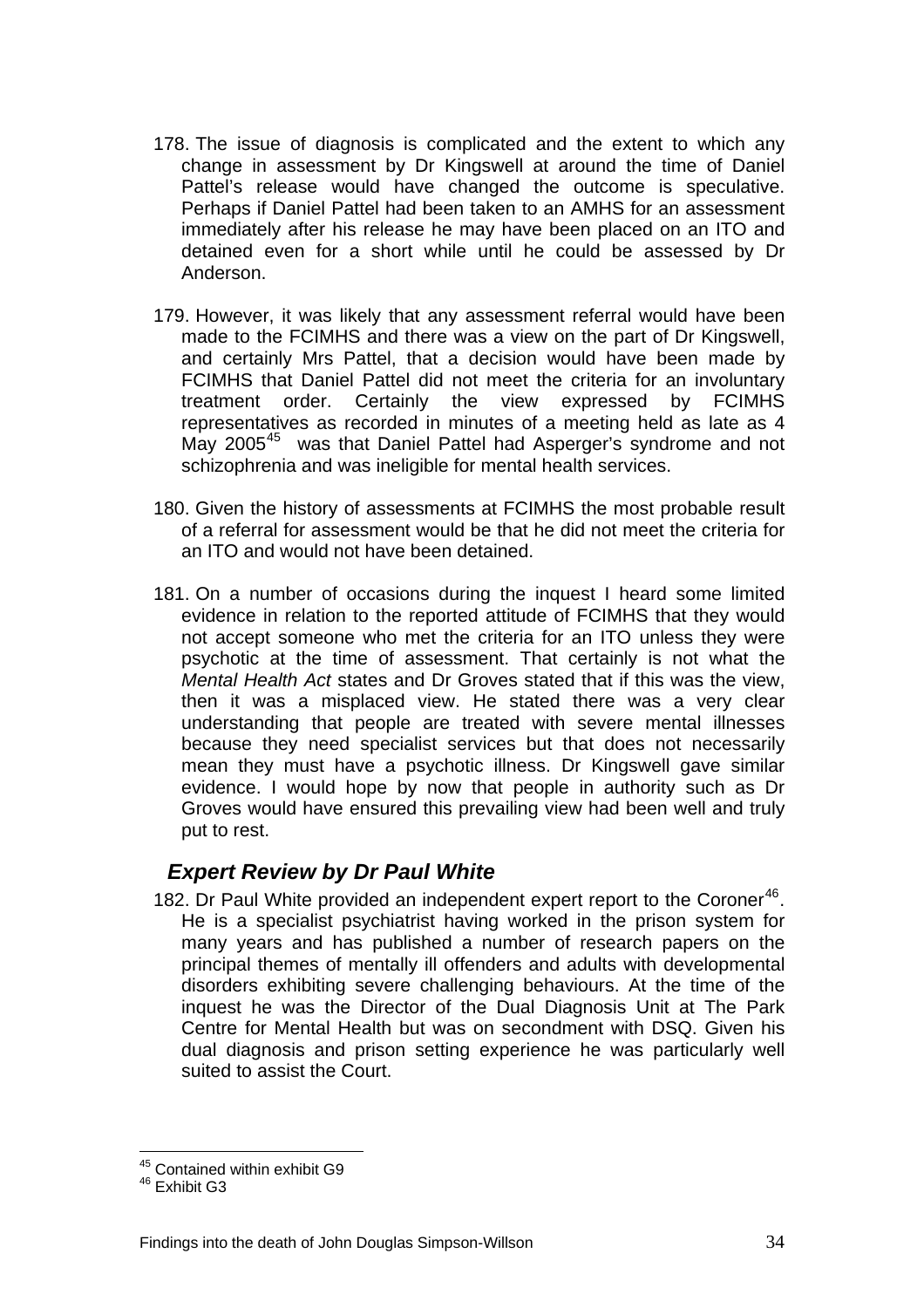- 183. Dr White noted in the decade prior to the killing of Mr Simpson-Willson, that Daniel Pattel's presentations to psychiatrists had enduring themes of an emotionally cold and withdrawn young man with violent sadistic fantasies. At some time (he speculated around 2002); the dominant driver of the thoughts became paranoid schizophrenia. Severe personality disorders and head injuries are risk factors for this disorder and he thought the picture was consistent.
- 184. Dr White considered there were differing presentations to Dr Anderson, as distinct from other psychiatrists and health professionals whom Daniel saw within the prison system, which he thought may explain the differing opinions. Dr White thought Daniel retained the ability to suppress many of his symptoms for most of the time until after the killing of Mr Simpson-Willson. The fact he confessed to Dr Anderson days after the killing of Mr Simpson-Willson is compelling evidence of that fact.
- 185. Even subsequent to Daniel's arrest his diagnosis remained unclear, and the abundance of conflicting histories, diagnoses and presentations would have made a diagnosis even more difficult. Dr White noted the diagnosis of paranoid schizophrenia was made by careful examination and observation in the Arthur Gorrie Correctional Centre. He opined that Daniel Pattel's clinical state had deteriorated in prison and the illness manifested itself floridly and awfully.
- 186. Dr White stated in his report that he considered Daniel Pattel's treatment and management prior to his release was adequate and appropriate. Despite reports of his poor relationship with staff and threats to them, physical violence manifested itself only on one occasion in prison. He considered the actions taken by Dr Kingswell and DCS and Police were appropriate. The arrangements to discharge Daniel into his family's care and the follow-up that had been arranged by his family with Dr Anderson were also appropriate and adequate.
- 187. Dr White agreed that at the time of Dr Kingswell's assessment and on the basis there were no evident signs of psychosis to him, no steps could or should have been taken to prevent Daniel Pattel from being released into the community.
- 188. It is abundantly clear to me that the type of service provided by the PMHS in video interviews of approximately 10 – 15 minutes and occasional face-to-face meetings of a similar time frame, even with the most experienced psychiatrists such as Dr Kingswell, could not possibly be sufficient to elicit a sufficient presentation to include or exclude psychosis in a complex person such as Daniel Pattel.
- 189. It also seems likely the opinions of Dr Hannah and Dr Kingswell would have been influenced by the history of diagnoses that had been made by numerous psychiatrists in the past and this was an added complication to their assessment processes. For such a complex case a  $10 - 15$  minute interview process was inadequate and almost useless. This case called for longer observations and interviews with Daniel Pattel. More time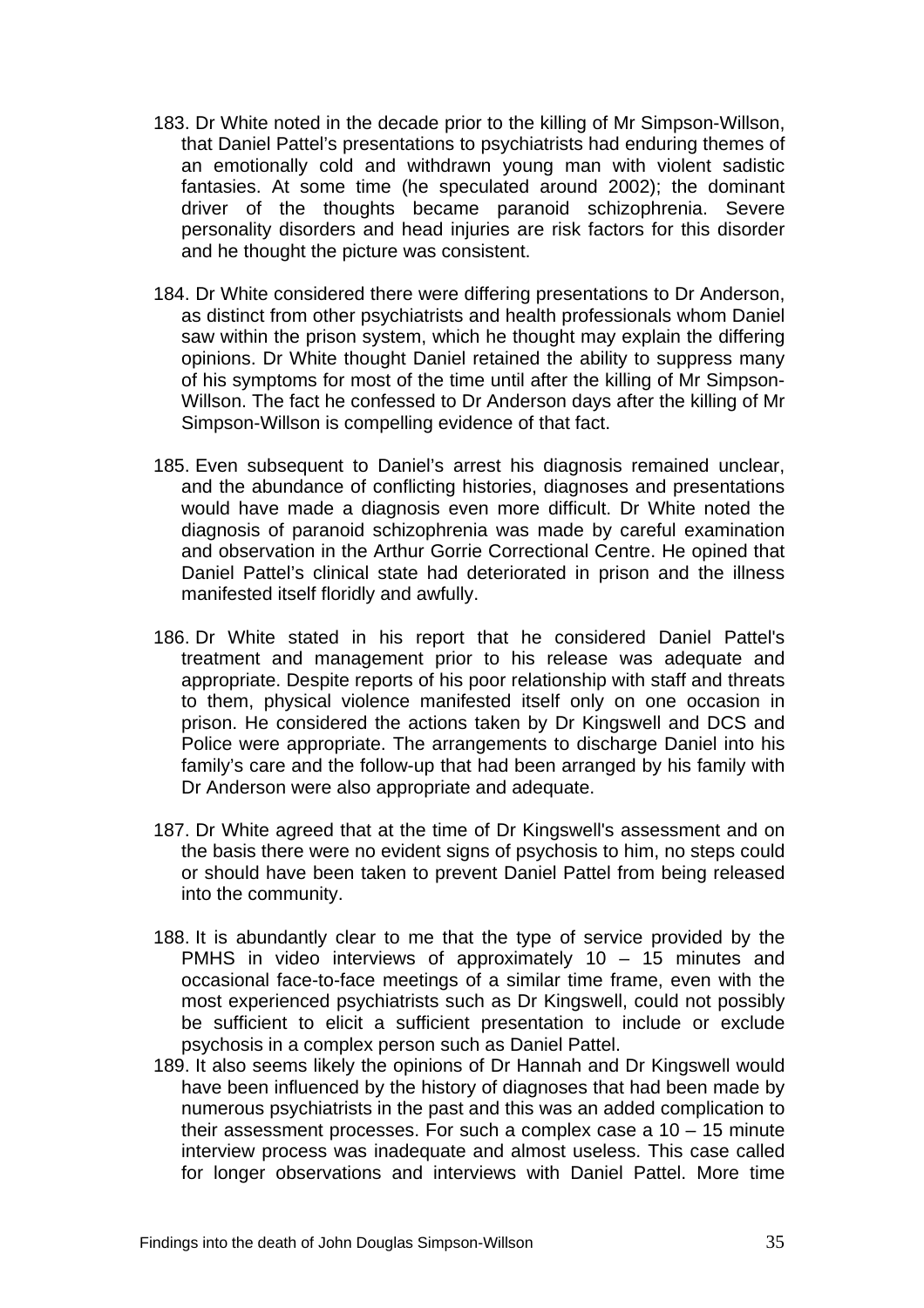needed to be spent in assessing him and to read or review the vast amount of collateral information that was available, but not accessed.

- 190. Dr White considered that seeing a patient for 15 minutes every month is well short of an ideal consultation and that a video link is inadequate to properly assess a patient. He indicated he would expect it might take a couple of hours to assess a patient of this complexity. It is in my view significant that Dr Anderson had seen him on a couple of occasions for a number of hours before coming to his opinion and diagnosis and was not restricted to the very short interview structure which was available to PMHS.
- 191. Consistently with that opinion when it was suggested to Dr Groves that this type of brief consultation was not conducive to optimal therapeutic treatments or interventions, his response was that whilst it would be for a very small proportion of people, for the vast majority of people it was not going to be conducive.
- 192. Dr White also considered the assessment process at the FCIMHS in 2003 when Daniel was transferred from prison for assessment over a period of approximately 2.5 days. He stated he would probably have needed longer than that to assess a person of Daniel's complexity. He explained he would need between about four to six hours to assess Daniel and that normally both the psychiatrist and the patient can only tolerate about an hour or so of this sort of assessment.
- 193. Dr White was also asked to comment on the description of the behaviours of Daniel which had been gleaned from the psychological notes and prisoner officer reports (from his DCS file) and in particular the bizarre writings that were found in his cell. Dr White agreed that those symptoms were consistent probably with a pervasive developmental disorder, with the exception of the "rejuvenation" theme that Daniel spoke and wrote about. Dr White considered the writings were most bizarre and he thought that those described observations were consistent with a diagnosis of schizophrenia. Dr White commented there was a bizarre quality to the writings that exceeded anything he had seen in someone with a pervasive developmental disorder.
- 194. Nevertheless Dr White also considered that there are other contextual factors that need to be considered when determining Daniel's diagnosis including the fact that PMHS assessed Daniel in a prison environment, that Daniel had a long history of oddity and where there had been many assessments by other senior psychiatrists and medical practitioners. Dr White thought this would have resulted in a pattern of relying on earlier reports and on earlier diagnoses which it would be difficult to derail from. Even with all the extra information that Dr White was now aware of, given the past history of diagnosis and context in which the decision was being made, he could not say he would have made a different decision to that of Dr Kingswell. However, he also said that starting from scratch, and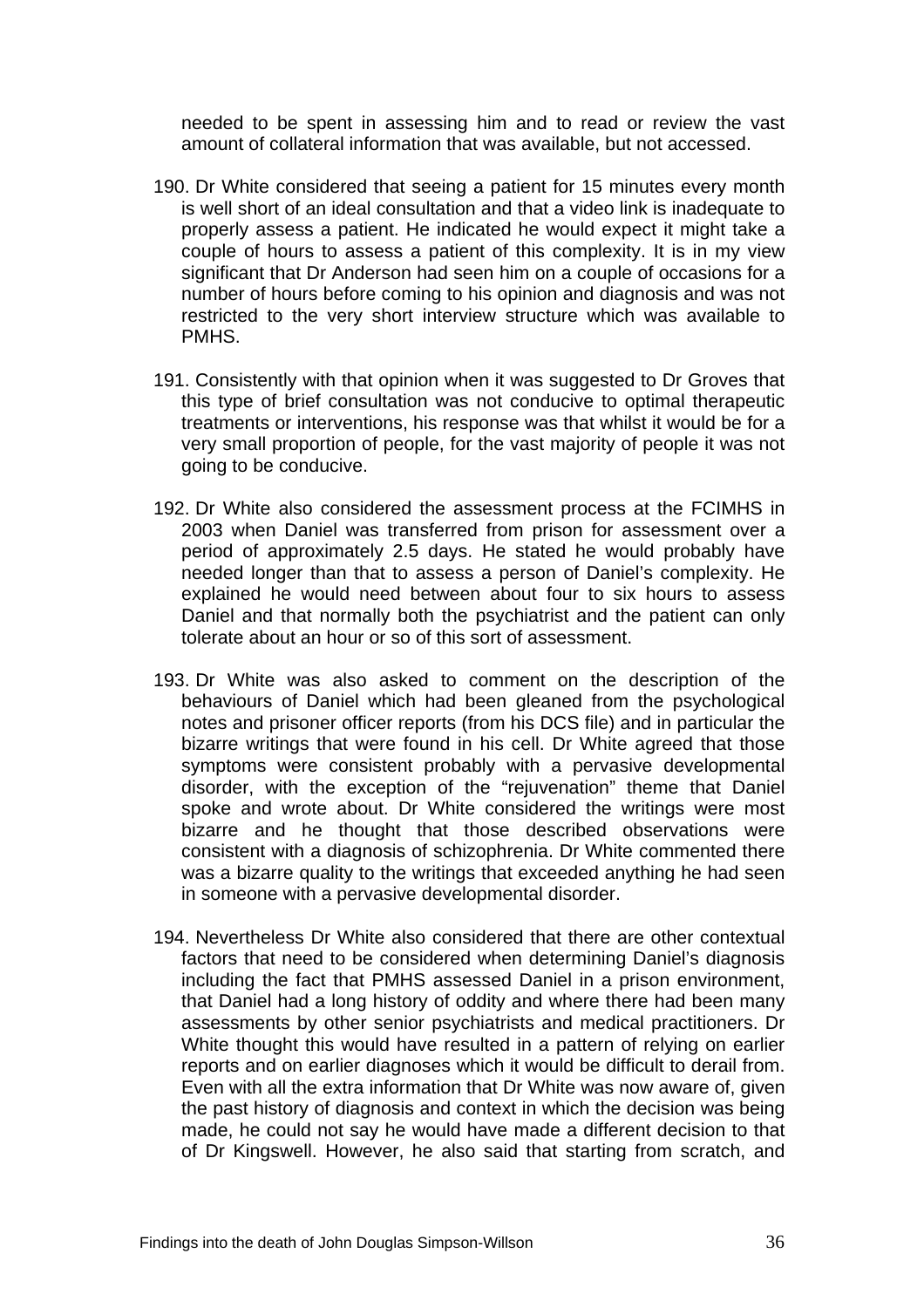with only that information, a finding of schizophrenia was a compelling diagnosis.

- 195. Dr White made the point it was human nature and the nature of medicine and not just of psychiatry, that clinicians rely on earlier reports or earlier diagnoses. It is well known in the medical field, that clinicians can place a heavy reliance on the medical history in making diagnoses and an acceptance of a diagnosis without considering other possible alternatives can lead to diagnostic error.
- 196. Dr Anderson stated he would not rely on opinions in other reports, but he would to some degree rely on factual information and collateral evidence which may include observations in those reports. He also stated he would need to elicit signs and symptoms himself to come to an opinion rather than be swayed by anyone else's opinion. <sup>[47](#page-39-0)</sup>
- 197. Of course it could be argued that is precisely the problem Dr Hannah and Dr Kingswell faced. They considered there were insufficient signs from their observations (which were limited) to diagnose psychosis or another mental illness which could support an ITO or referral for further inpatient assessment. It would have been better if Dr Kingswell had also read and considered what Dr Anderson had written and observed although I suspect that the observations recorded in his report, other than with reference to "rejuvenation" (which in itself was fairly unspecific), would not have provided them with much other information that they already did not know.
- 198. An added impediment would also seem to be the lack of confidence Mrs Pattel had with decisions made by the PMHS and FCIMHS in relation to her son. There are references throughout the documentation which tend to suggest, rightly or wrongly, that the relationship between Mrs Pattel and those services and DCS was quite strained. By the time Daniel Pattel was to be released Mrs Pattel had not been included in any of the substantive release discussions that were held. Furthermore she had made it clear she was intending to engage Dr Anderson and certainly by implication (the evidence from Mrs Pattel on this issue being somewhat unclear) she would not accept a referral to FCIMHS. From her perspective this may have seemed a reasonable decision but it did create a further barrier to involvement by the mental health and DCS services post release.
- 199. I have no doubt there are a whole range of factors which contributed to the diagnoses of Dr Hannah and Dr Kingswell in 2004 and 2005 and which are in conflict with the findings of the MHC. They include the extensive previous history and multiple diagnoses by many other mental health clinicians; the reliance that subsequent treating doctors would have in relation to those previous diagnoses; the fact that Daniel Pattel was able to mask his psychotic symptoms at times and in particular in

<span id="page-39-0"></span> $\overline{a}$ <sup>47</sup> Transcript 7-67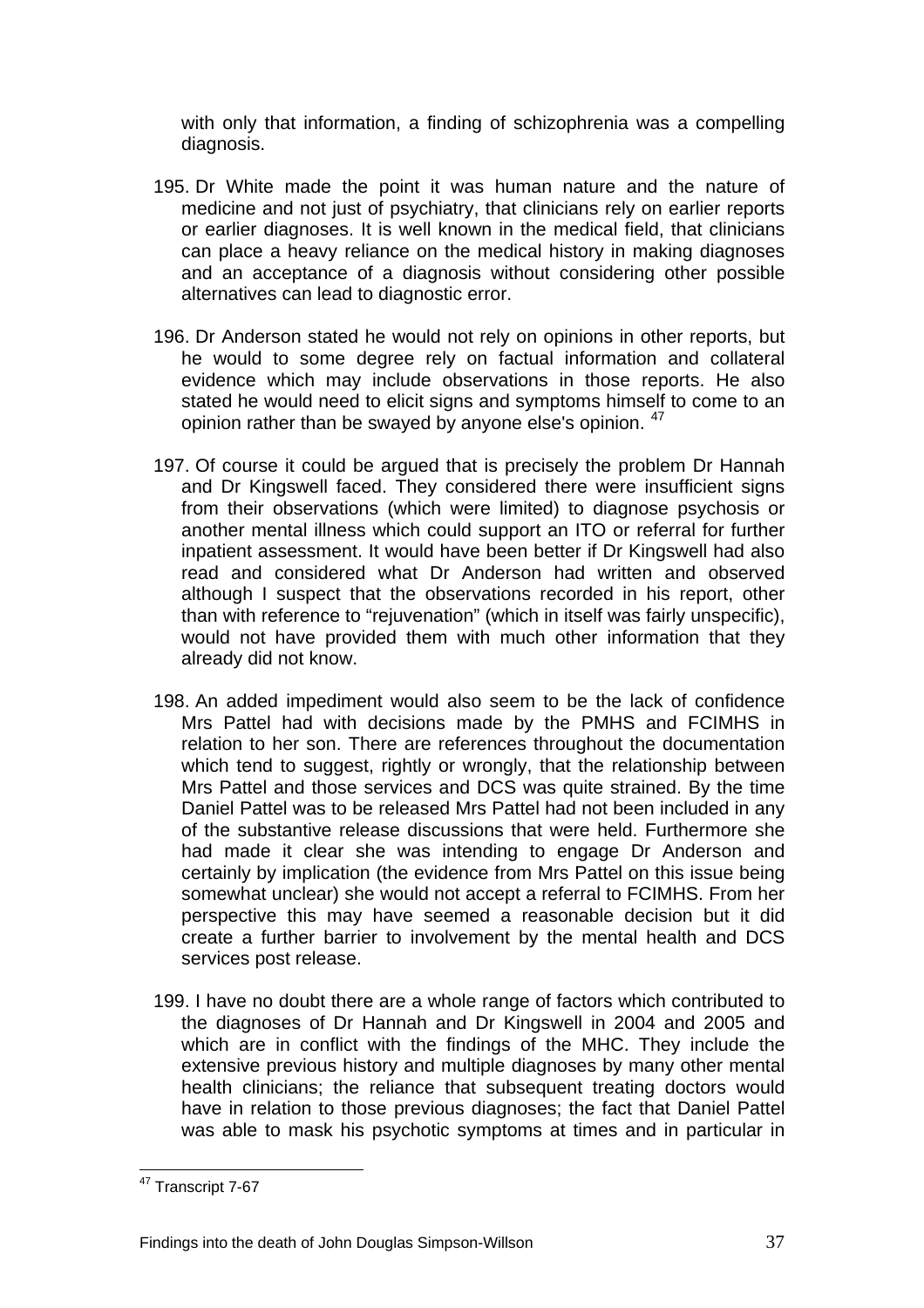<span id="page-40-0"></span>the prison environment; the difficulties in the sharing of relevant information between PMHS and DCS; and the structural difficulties that were imposed on the PMHS which prevented psychiatrists having anything approaching adequate time to be able to make appropriate observations and to consider alternative diagnoses.

# *Disability Services Qld support to Daniel Pattel in prison*

- 200. Limited support was available to be given to Daniel Pattel by DSQ. His support workers (Michelle O'Meara and then Ann Ledguard) visited him on a monthly basis to provide him with support.
- 201. Ms Ledguard told the inquest that DSQ funded the report of Dr Anderson as they (DSQ and Mrs Pattel) were concerned about the diagnosis from FCIMHS. Ms Ledguard had approximately 11 meetings with Daniel Pattel and on many occasions he spoke gibberish.
- 202. Prior to being incarcerated Daniel had received an Adult Lifestyle Support Package. This package (of approximately \$20,000 per annum which equated to between 12 and 16 hours per week) was to recommence following his release from prison. The primary purpose of this funding was to engage Daniel in the community and to assist in independent living skills. There was also evidence that Ms Ledguard was attempting to secure additional funding for Daniel as she felt this package was inadequate for Daniel's particular needs.
- 203. Despite Ms Ledguard's best efforts, at the time of Daniel's release, she had been unable to secure a non-government provider to provide support to Daniel. The service providers declined on the basis they did not have the staff to support Daniel's needs and/or they were concerned about the risk Daniel posed to their staff.
- 204. Prior to Daniel's release, Ms Ledguard had approached DCS to obtain permission for support workers to enter the MCC and work with Daniel regarding independent living and/or life skills, prior to being released. It would seem this permission was not granted. Ms Ledguard was adamant that if a support organisation had been allowed access to Daniel prior to his release, this would have put a different light on whether the service providers she approached would be willing to provide support to Daniel as they would have had a chance to engage with Daniel whilst incarcerated to determine the level of support Daniel needed and whether the particular service would be able to provide it.
- 205. I have no doubt that Ms Ledguard was a conscientious and dedicated worker who was trying to find support programs to meet Daniel's needs on his release and assist Daniel and his family.
- 206. Ms Ledguard said there were some difficulties in flagging individuals with disabilities within the prison system but if they were flagged then DSQ may be able to provide them with either formal or informal supports. and start the application process pre-release and have contact with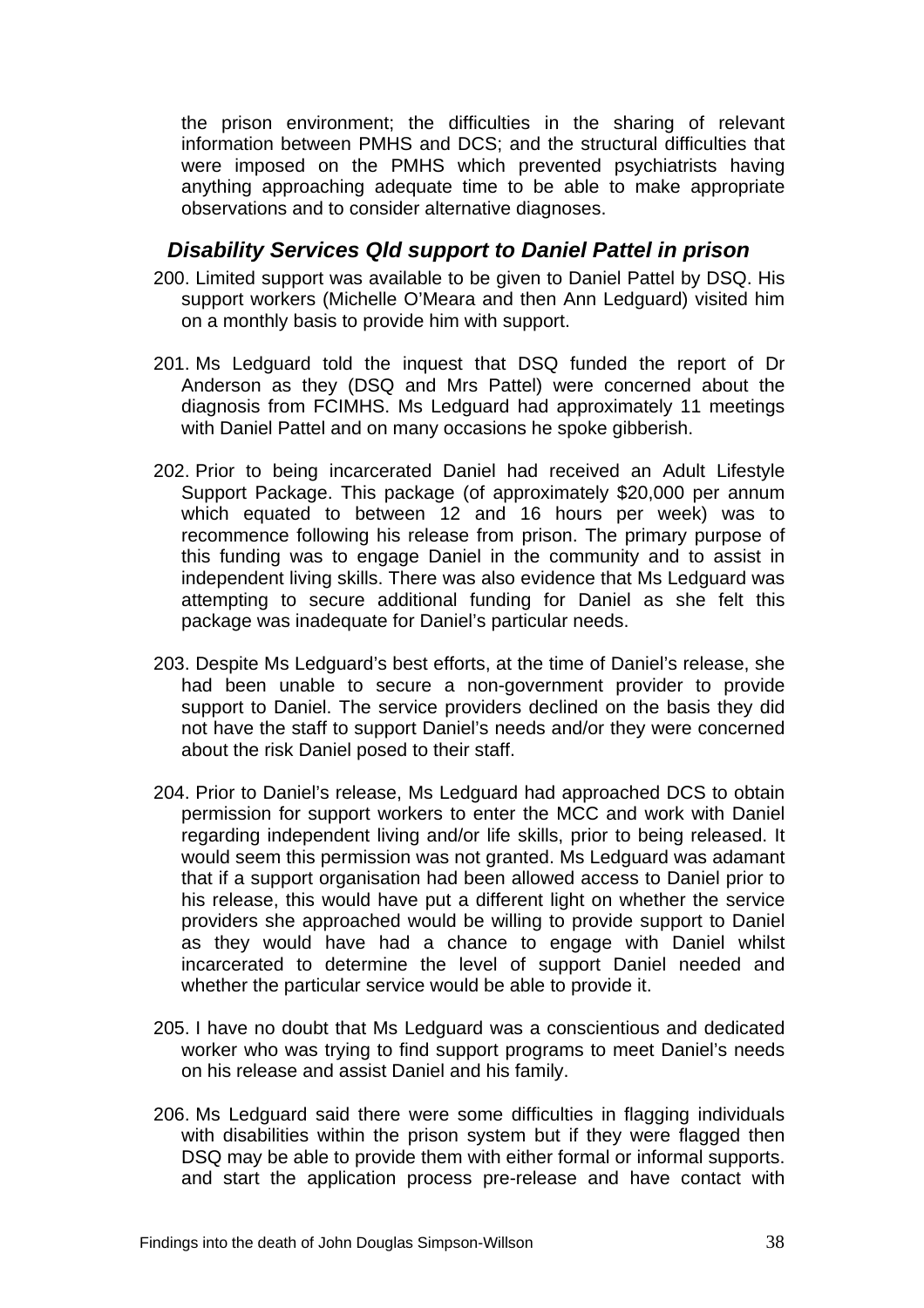<span id="page-41-0"></span>them. The issue of confidentiality and the raising of such information with DSQ would require the permission of the particular prisoner. Ms Ledguard was not aware that anything like this was happening at the relevant time in 2005 or since. She was aware that a MOU with DCS had been established but at the time of the inquest she knew of no DSQ officers from the Maryborough/Bundaberg area that visited the MCC to support prisoners who may have disabilities.

# *Discharge planning*

- 207. Daniel Pattel's impending release had been the subject of a number of case conferences. On 14 October 2004 a case conference, held over an hour, occurred with the General Manager, Senior Psychologist, Sentence Management Coordinator, Health Services Coordinator and Ms Ledguard. The discussions and outcomes of this meeting were noted on a minute<sup>[48](#page-41-1)</sup>. The group discussed Dr Anderson's report and his recommendation that Daniel Pattel receive medication; and other information including his behaviour in prison. The group also explored planning for Daniel's release. The outcome of this discussion was that Ms Ledguard would continue to explore housing options and support for Daniel Pattel's release. The minute also noted that Daniel Pattel would be reviewed by a psychiatrist (including a medication review) at the next visit and the possibility of a case conference involving clinicians including psychiatrists would be explored.
- 208. On 16 December 2004 a case conference was held between the Health Services Coordinator and Ms Ledguard<sup>[49](#page-41-2)</sup>. It was determined that a further case conference would not achieve a different outcome other than continued liaison between DSQ and Health Services. The purpose of the meeting was a general discussion regarding Dr Anderson's recommendations for Daniel's medication, potential release dates for Daniel, outcomes of the latest psychiatric consultations, Daniel's compliance with medication, support and housing for Daniel upon release and feedback on application for funding through DSQ. Ms Ledguard would continue to explore housing options and support for Daniel Pattel on release, there was to be continued assessment and treatment by PMHS and there was to be an exploration of the possibility of a letter of support from the Health Services Coordinator to DSQ. A letter of support was sent on 27 January 2005.<sup>[50](#page-41-3)</sup> This letter indicated that Daniel Pattel would "require appropriate accommodation and more intensive intervention than his current funding would support."
- 209. On 10 March 2005 another meeting was held between the Health Services Coordinator, Accommodation Manager, Senior Psychologist and Ms Ledguard.<sup>[51](#page-41-4)</sup> Again it was determined that a further case conference would not achieve a different outcome other than continued

 $\overline{a}$ 

<sup>&</sup>lt;sup>48</sup> Exhibit G17

<span id="page-41-2"></span><span id="page-41-1"></span><sup>&</sup>lt;sup>49</sup> See exhibit C53

<span id="page-41-3"></span><sup>50</sup> Exhibit C53 attachment 9

<span id="page-41-4"></span><sup>51</sup> See page 73 of exhibit E5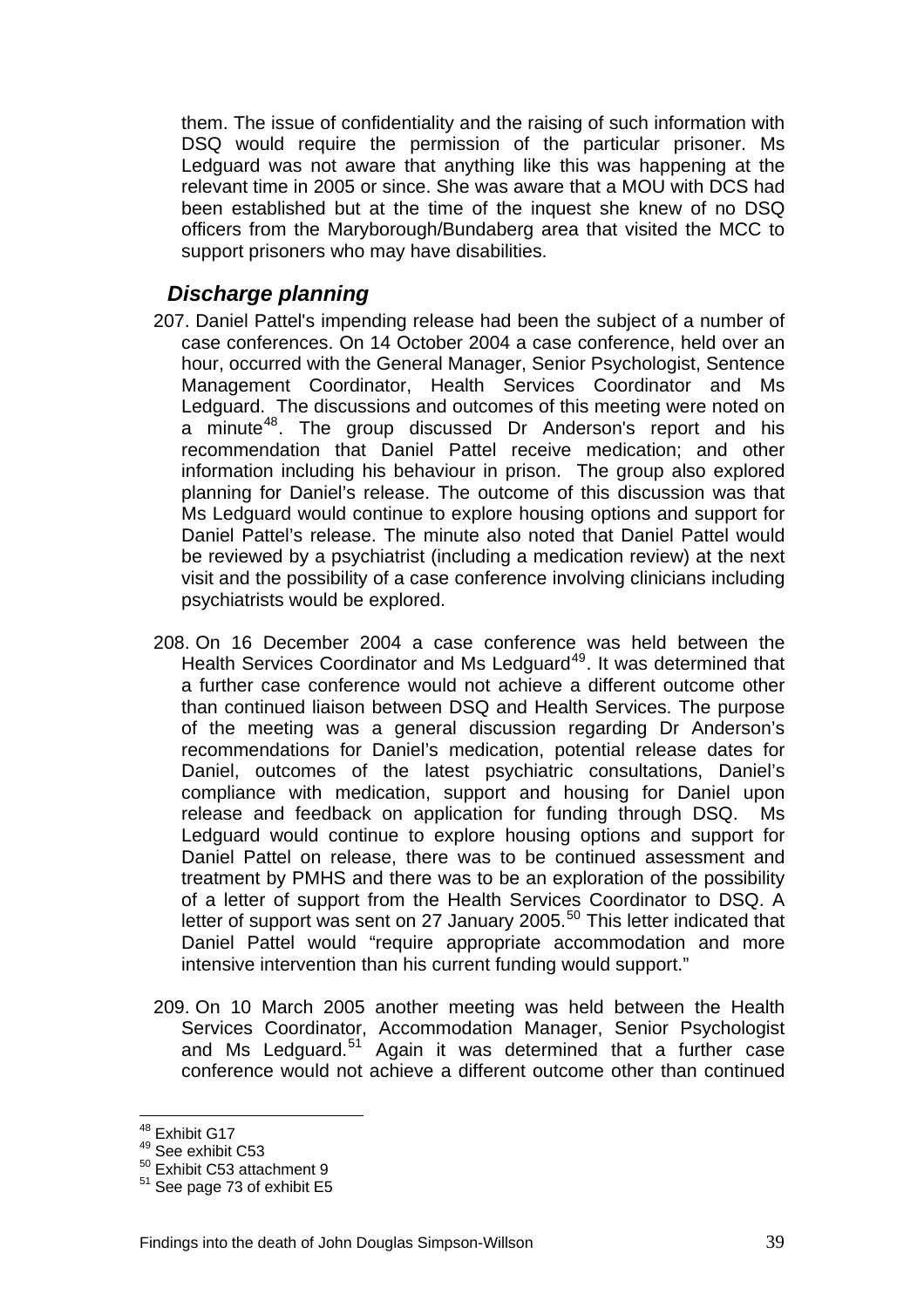liaison between DSQ, Health Services and DCS. Again the participants discussed Daniel Pattel's medication, discharge date and accommodation. DSQ and DCS staff agreed the Pattel family home was not ideal accommodation for Daniel and Ms Ledguard raised the possibility of additional funding for supported/supervised accommodation. The meeting also noted that pre release programs such as daily living skills may be possible if Daniel was willing to participate. Ms Ledguard was to advise DCS of the person to deliver the pre-release program. The next meeting was scheduled for 8 April 2005.

- 210. On 8 April 2005 Ms Ledguard sent an email to a colleague outlining her recollection of a meeting at MCC that day.[52](#page-42-0) Ms Ledguard indicated in both the email and during her evidence that at this meeting permission had not been granted for support workers to enter the MCC to work with Daniel.
- 211. During this time Ms Ledguard and others at DSQ were liaising about where Daniel Pattel could go to live, and attempting to obtain a service provider, although there were concerns about his threats to his parents and staff.
- 212. On 4 May 2005, a meeting was held between the QPS, DSQ, DCS and FCIMHS. Ms Ledguard was on leave but had briefed a DSQ representative. Several file notes of the meeting<sup>[53](#page-42-1)</sup> noted that all members of the group expressed their concerns about Daniel Pattel's pending release but were not able to formalise any strategies regarding that situation.
- 213. One issue which became evident in relation to this meeting was that, despite what had been suggested in the meeting of 14 October 2004, no input was sought from Dr Kingswell, his treating psychiatrist from PMHS. Dr Kingswell said in his evidence he would have thought that input from PMHS would have been of assistance.
- 214. All those involved with Daniel Pattel whilst he was incarcerated (DSQ, DCS, PMHS) agreed that Mrs Pattel was a strong advocate for her son. In addition, Mr and Mrs Pattel had been appointed Daniel Pattel's guardian by the Guardianship and Administration Tribunal. Mrs Pattel was not invited to attend the discharge planning meeting held on 4 May 2005. I am not able to determine why Mrs Pattel was not included. It is understood there were difficulties in the relationship between Mrs Pattel and the treating psychiatrists at PMHS and FCIMHS, and probably with DCS, but if that was the reason for not including her then it was wrong. It may have also been an oversight but either way it was regrettable. Both from a legal point of view as his guardian, and from a practical point of view, her input would have been important.

 $\overline{a}$ 

<sup>&</sup>lt;sup>52</sup> The email is contained in exhibit G9

<span id="page-42-1"></span><span id="page-42-0"></span><sup>&</sup>lt;sup>53</sup> Two file notes were composed, one by Cheryl Walker and one by Des Evans. These file notes are contained within exhibit G9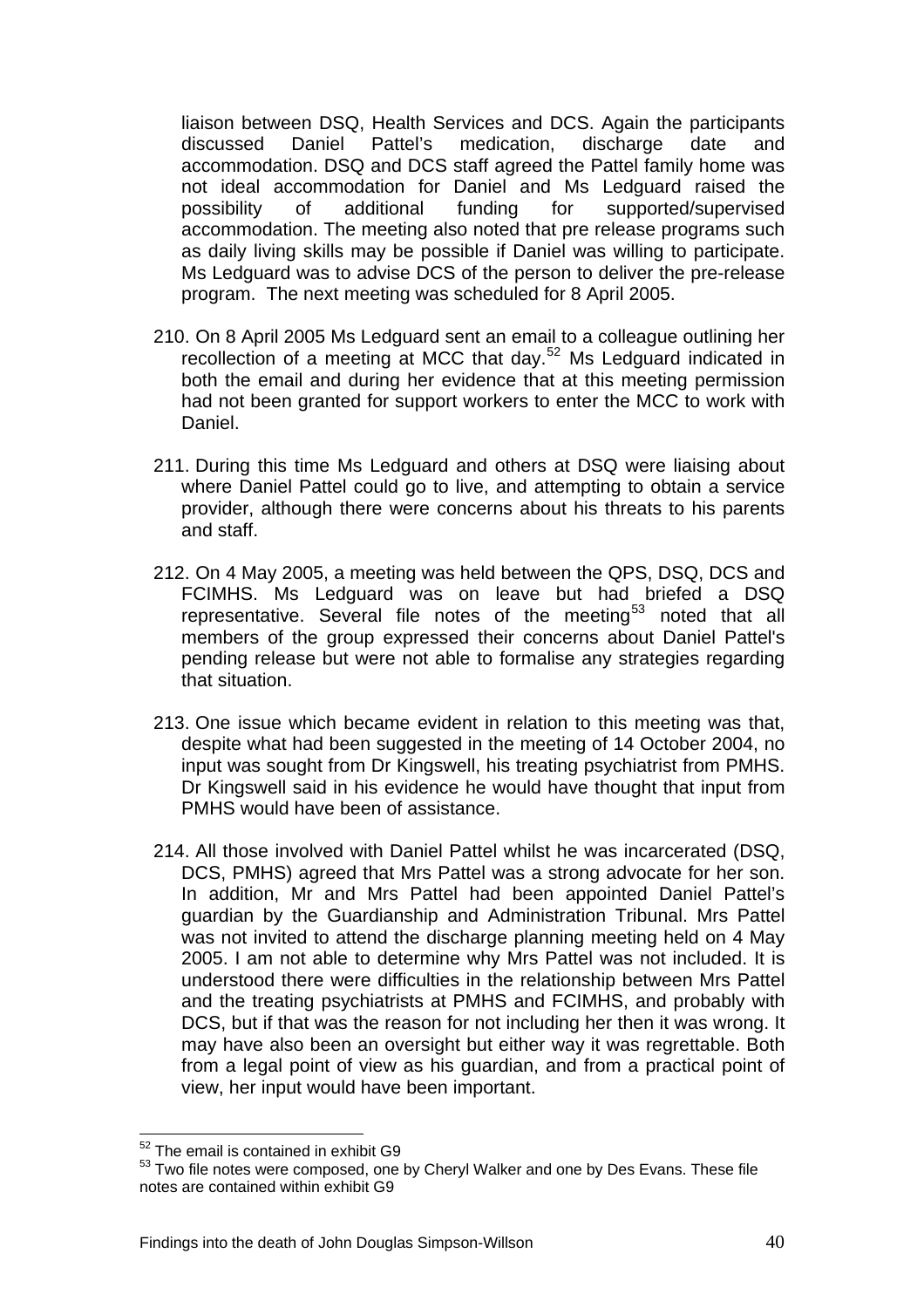- <span id="page-43-0"></span>215. In a general sense, the pre-release planning that was done by DCS and DSQ was the best they could do, subject to the qualifications I make below. Unfortunately in this case, DSQ could not find a community organisation that would provide services to Mr Pattel. Perhaps if a program or support services had been immediately available to Daniel Pattel on his release, then this may have made a difference, with him being monitored and given some structure and activities. Equally, it may have made no difference to the outcome and actions taken by Daniel Pattel.
- 216. Nevertheless there are lessons to be learnt to improve the process. Mrs Pattel certainly should have been included in the pre-release meetings and Daniel Pattel's treating psychiatrist from PMHS should have been present or contacted about a contribution at the very least. Dr Anderson, Daniel's proposed psychiatrist upon discharge, should also have been invited to the discharge planning meeting or at least contacted to confirm what arrangements were being made.
- 217. Mrs Pattel had every right to make her own arrangements for her son to attend a private psychiatrist upon discharge. Nevertheless, in such a complex and difficult case, PMHS, DSQ and DCS should have been more involved in ensuring these arrangements were being made. Dr Kingswell's concerns were notified to the Commissioner of Police who advised the local Police who made some contact with the Pattel family. However, it seems Mrs Pattel was not informed of the specific concerns of Dr Kingswell.
- 218. There was also no patient handover from PMHS to Dr Anderson. Nor was Dr Anderson informed of the concerns held by Dr Kingswell. That was something that could and should have been done and Dr White thought that even without the patient's consent, the treating psychiatrist should have been told.
- 219. The impact of hindsight is sometimes difficult to put to one side. Nonetheless looking at it as objectively as possible it is clear that the case did call for a much more comprehensive review of the file and psychiatric history as part of the discharge planning, as well as a detailed psychiatric assessment. The issues which made this case extraordinary were the concerns of future violence which were evident to all and given the seriousness that Dr Kingswell considered it, should have rung the alarm bells and resulted in a thorough discharge review involving all relevant persons.

### *Discharge planning policy since 2005*

220. Mr Rallings stated that his directorate is responsible for the oversight and strategic direction of rehabilitation of prisoners in custody and also those under supervision in the community.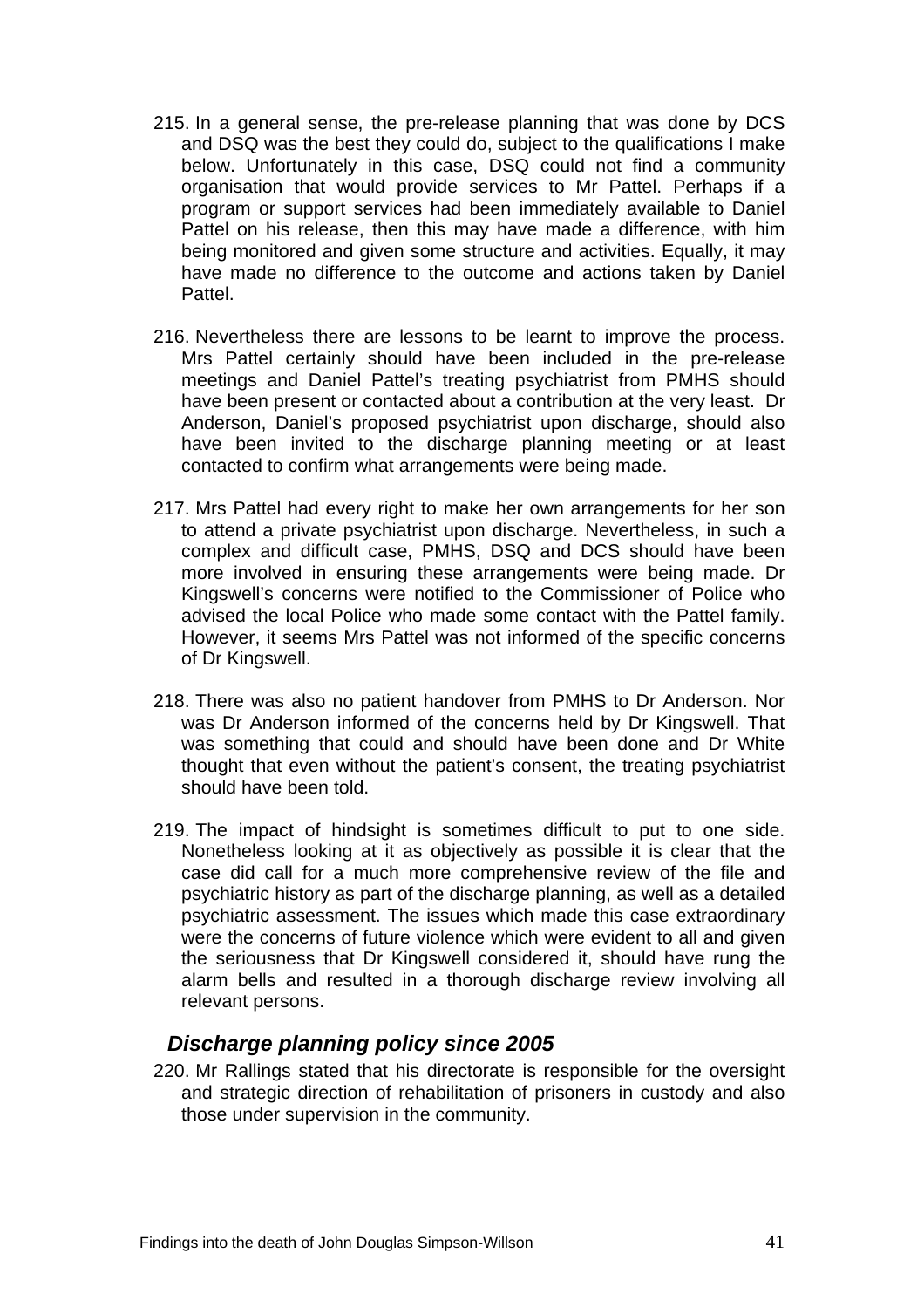- 221. Specifically relating to the case of Daniel Pattel, there was no specific exit plan established for him. Mr Rallings stated this would be somewhat of an aberration but he conceded this would not have been the sole occasion where that had occurred. Despite this, he would still think a high proportion of prisoners on release would have an exit plan.
- 222. Since Daniel Pattel was discharged from the MCC in 2005, a number of additional programs have been introduced in Queensland. These include the Transitions Program, the Integrated Transitional Support Model and Transitional Support Service, and the Offender Reintegration Support Service ("ORSS"). I do not intend to set out in detail those various programs, all which are based on the principle that facilitating an offender's successful resettlement in the community is an important means of reducing recidivism.<sup>[54](#page-44-0)</sup>
- 223. The Transitions Program has greater resources and targets prisoners assessed as having a higher likelihood of reoffending and/or having the most significant resettlement needs.
- 224. The Transitional Support Service is available to prisoners who are not eligible for the Transitions Program usually because they are at less risk of reoffending and/or their needs are not so great. This includes offenders who are incarcerated for shorter time frames. The program is less intensive and involves completion of a transition needs assessment and the provision of appropriate referral or support information.
- 225. A Transitions Coordinator is employed at each correctional centre. Following a prisoner's completion of the program a Transitions Coordinator may refer the prisoner to the ORSS program if they are found to have significant remaining reintegration needs, including those stemming from a disability or impairment.
- 226. In addition to these services, PMHS has also funded a transitional support service in south-east Queensland to provide resettlement assistance to prisoners with a significant mental illness who are about to be released from a correctional facility. The services are partly funded by DSQ and are provided by a non-government organisation, the Richmond Fellowship.
- 227. Within PMHS, increased funding has allowed clinical coordinator positions to increase from two to five and there is a greater capacity to provide discharge planning. The transitional care coordination programme is intensive and resources are limited. Specifically it is used for the 5% of the prison population seen to be most at risk so that a clinician can work with them not only on their discharge planning while in prison; but also for the first two weeks when they leave prison (this time period being the most at risk period for people when they leave custody).

<span id="page-44-0"></span> $\overline{a}$  $54$  The statement of Alicia Eugene (exhibit G6) sets out the basis of the various programs as does the statement of Mark Rallings (exhibit G14).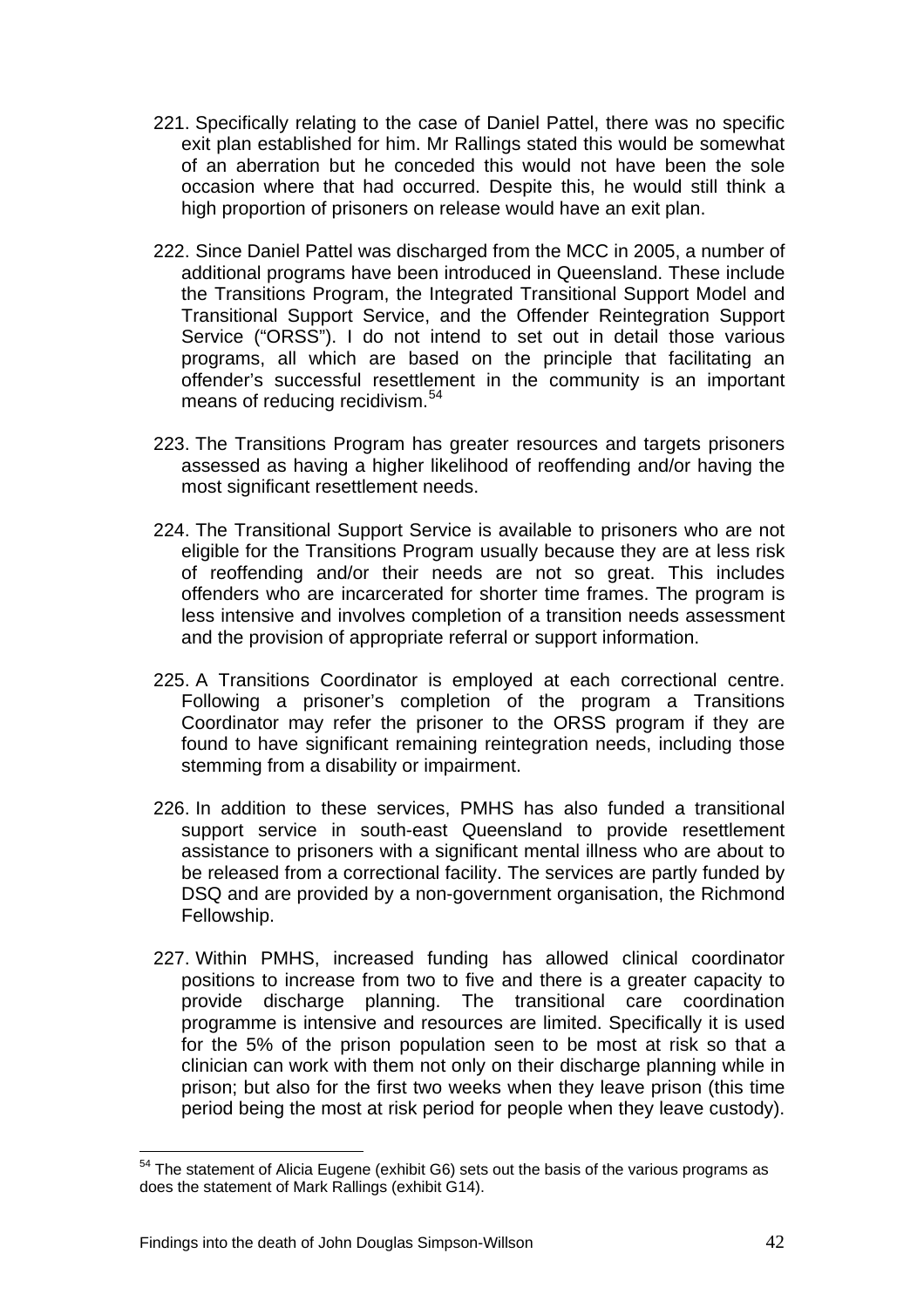<span id="page-45-0"></span>The program provides some continuity of care to link the prisoner with the receiving mental health service, whether it is a district mental health service or a private psychiatrist, and tries to provide a more comprehensive link between treating services to ensure some continuity of care.

- 228. In relation to the ORRS programme Mr Rallings agreed that it had it had inarguably been a successful program.<sup>[55](#page-45-1)</sup> Persons who are eligible for the ORRS program will have completed one of the transitional support programs and in the two vears since the program commenced there had been 500+ participants.
- 229. Mr Rallings noted that the ORSS program was not offered at all correctional centres and would benefit from greater funding. He was asked about the similar Western Australian program which had four times the amount of budget allocated. Mr Rallings stated that with any increased funding for the program, he would rather see resources go to external service providers to provide these services to support prisoners returned to the community. He said that DCS' core business was keeping prisoners safe, secure and providing rehabilitation benefits and then making referrals.
- 230. The written submission by the Prisoners Legal Service clearly supports the proposition that the transitional programs can provide a significant benefit to prisoners, but resources were such that the demand by potential participants exceeded the supply and the programs would benefit from increased funding. Given the success of the programs, it would be uncontroversial (except in so far as it requires extra money) to find, that considering the significant benefits to individual prisoners and ultimately to the community that these programs should be adequately resourced so they can benefit a wider cohort of the prison population.

### *Information sharing*

 $\overline{a}$ 

- 231. It was apparent during the course of the inquest that a recurring theme for my consideration was how better information from within DCS could be made accessible to psychiatrists and other health workers.
- 232. DCS kept many volumes of material concerning Daniel Pattel, much of which would not be of interest to treating psychiatrists, but some of which would be helpful, as is apparent from the evidence of Dr Kingswell.
- 233. Dr White stated that it would be difficult for information to be shared between departments quickly in a custodial setting where there are barriers to the free flow and dissemination of information. I agree with Dr White that in a prison environment this is going to be difficult; which is why I requested DCS and Queensland Health consult together and

<span id="page-45-1"></span> $55$  Although there were difficulties in comparing the statistical data some figures produced suggested that in the context of reducing recidivism this had gone from a previous 60% to approximately 3%.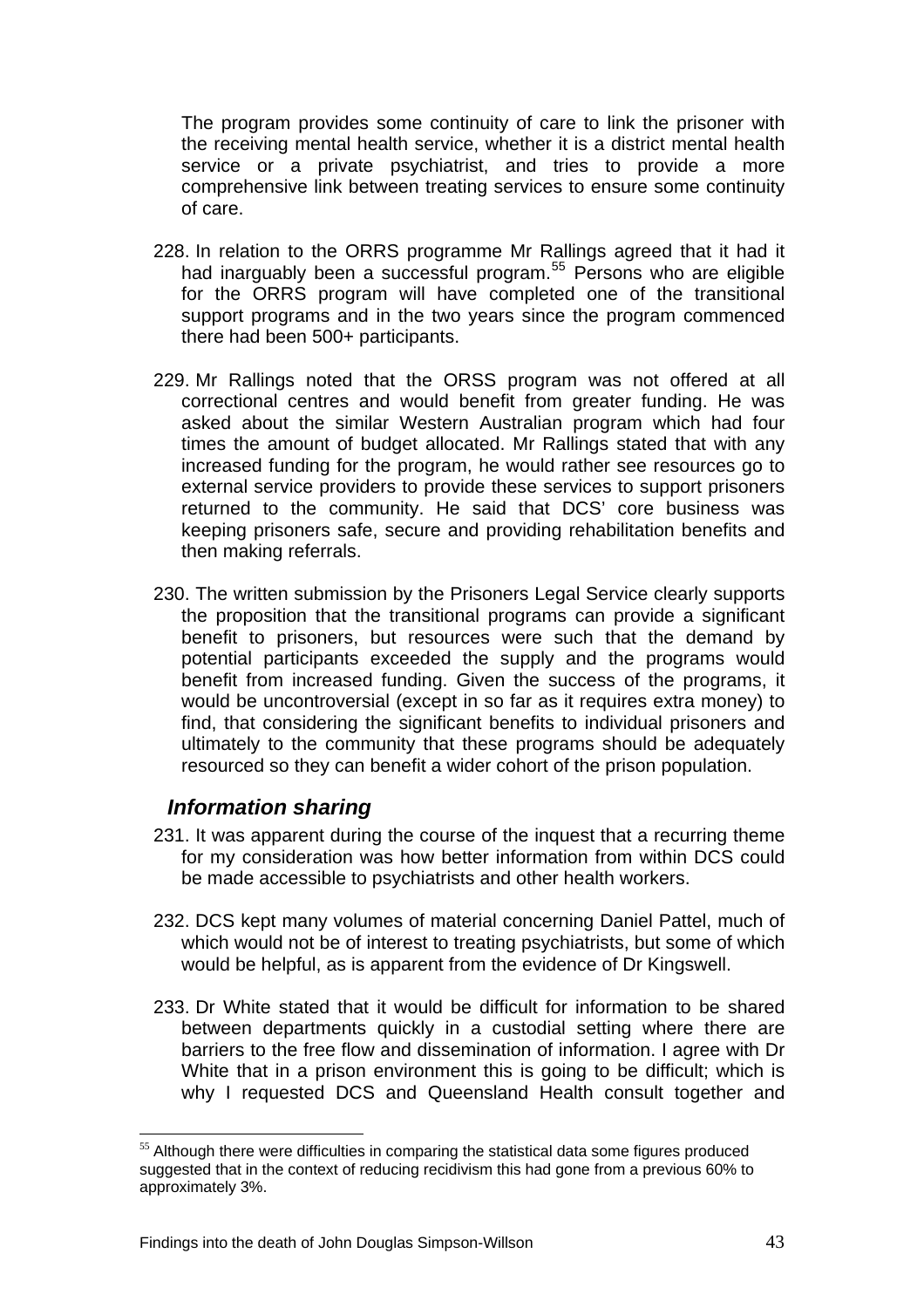<span id="page-46-0"></span>advise me as to how in a practical way that works for both agencies, there could be some dissemination of information on the nature of the behaviours that were observed within the prison system by various people about Daniel Pattel and others like him in the future. This could be information that Dr White, and certainly Dr Kingswell, would now think would have been important for them to know.

- 234. I recognise that in Daniel Pattel's case, his behaviours were not recorded on a daily basis within the notes because after some time many of the CSOs had seen his behaviours as a recurring theme and part of his makeup.
- 235. DCQ and Queensland Health have provided to me a draft set of communication protocols which, in my view, certainly go a long way towards providing improvements to ensuring psychiatrists and other medical staff are provided with appropriate information concerning any notable behavioural or mental state changes in a prisoner. The proposed protocols will be annexed as an exhibit to this decision and I recommend they be implemented in full.

#### *Training of DCS staff*

- 236. Mr Rallings detailed some of the training provided to CSOs. He said DCS is working with PMHS to make staff available for training in dealing with prisoners with special needs such as mental health issues and challenging behaviours. Again, as a matter of principle, this certainly would be a step in the right direction, but again, issues concerning the resourcing of PMHS and the practicality of this service being able to provide such training did not seem to have been discussed to a level of benchmarking or the frequency of such training. It seemed to me this is just another good idea on paper but its implementation is somewhat doubtful.
- 237. CSO intake training relevantly includes two 2 hour sessions with respect to "at risk" prisoners, one 2 hour session on mental health and one 2 hour session on suicide and self harm. Mr Rallings stated it was his understanding there was training additional to that on those issues, although again, there were no specifics given.
- 238. I accept that CSOs are not and could not be trained to provide mental health assessments but no doubt their training could include awareness of what may be important to be passed on to psychologists and psychiatrists to consider. Dr White did not disagree with this view, although he also recognised that CSOs have an almost impossible task; and even with more training, it would still be difficult.
- 239. I agree and am mindful of not placing too much of a burden on CSOs. What is needed is for their observations to be recorded and assessed by someone who is trained appropriately, such as the prison psychologists, so they can identify those persons who potentially need further assessment.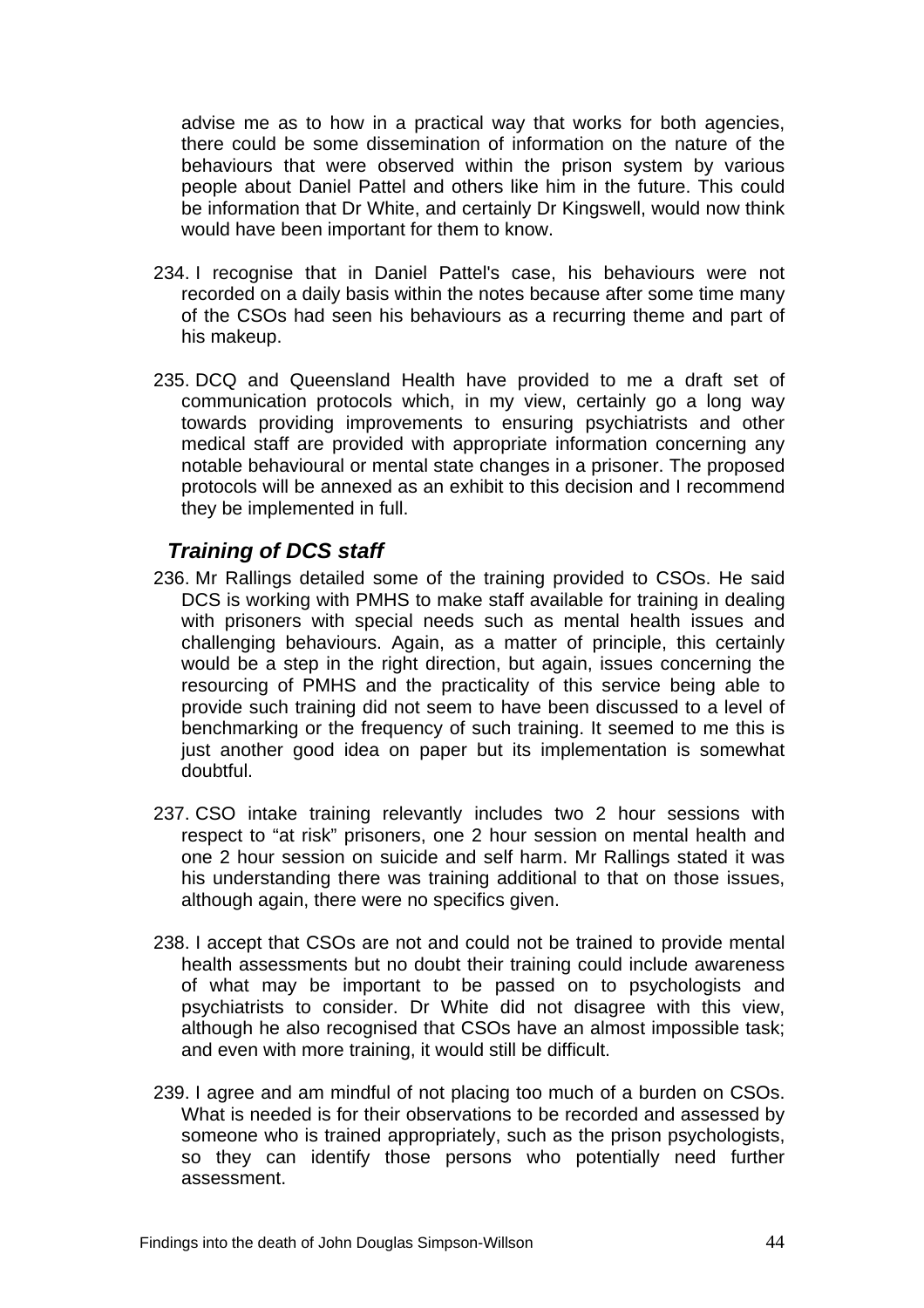# <span id="page-47-0"></span>*Submissions*

- 240. I have been provided with submissions from the Prisoners' Legal Service and the Public Advocate. The Prisoners Legal Service has considered the submissions of the Public Advocate and has helpfully not repeated recommendations where they agree and PLS generally endorses the submissions of the Public Advocate.
- 241. As I stated earlier in this decision, it was not difficult for me to find there is a significant funding gap with respect to the provision of mental health services to prisoners and that it is the responsibility of the Queensland Government to fund PMHS to ensure prisoners receive mental health services to a level comparable to those in the community.
- 242. The submission of the Prisoners' Legal Service helpfully identifies the expressly stated policies contained in the *Corrective Services Act 2006* and in the Standard Guidelines for Corrections in Australia which recognises that prisoners, including those who are suffering from a mental illness or an intellectual disability, have rights to have access to health services of a standard comparable to that of the general community.
- 243. There seems to be some confusion and tension between the access to Medicare funding at State and Commonwealth levels by serving prisoners. There is apparently historical precedent that section 19(2) of the *Health Insurance Act 1973 (Cth)* has been interpreted as excluding prisoners because medical services to prisoners are provided by the state through the prison system.
- 244. As the great majority of prisoners are impecunious, they have no access to funds that can be utilised to pay private medical specialists. In this case, DSQ funded Dr Anderson to provide a report, but there was no funding available to provide, for instance, psychological services, including cognitive behaviour therapy individually suited to Daniel Pattel. I have no doubt many other prisoners would benefit from psychological services they would be able to obtain whilst they are in the general community through Medicare rebates however such services are unavailable whilst they are incarcerated.
- 245. Dr White believed the situation has been the subject of lobbying for two decades at least and should be addressed by those who have the political power to do so. I recommend the Queensland Government and the Federal government address this situation.
- 246. The submissions of the Public Advocate of Queensland are comprehensive and generally uncontroversial, other than where there are clearly funding and resource issues, which no doubt will cause some impediment to their implementation.
- 247. Dealing with each of the submissions and recommendations proposed by the Public Advocate in turn I comment as follows: --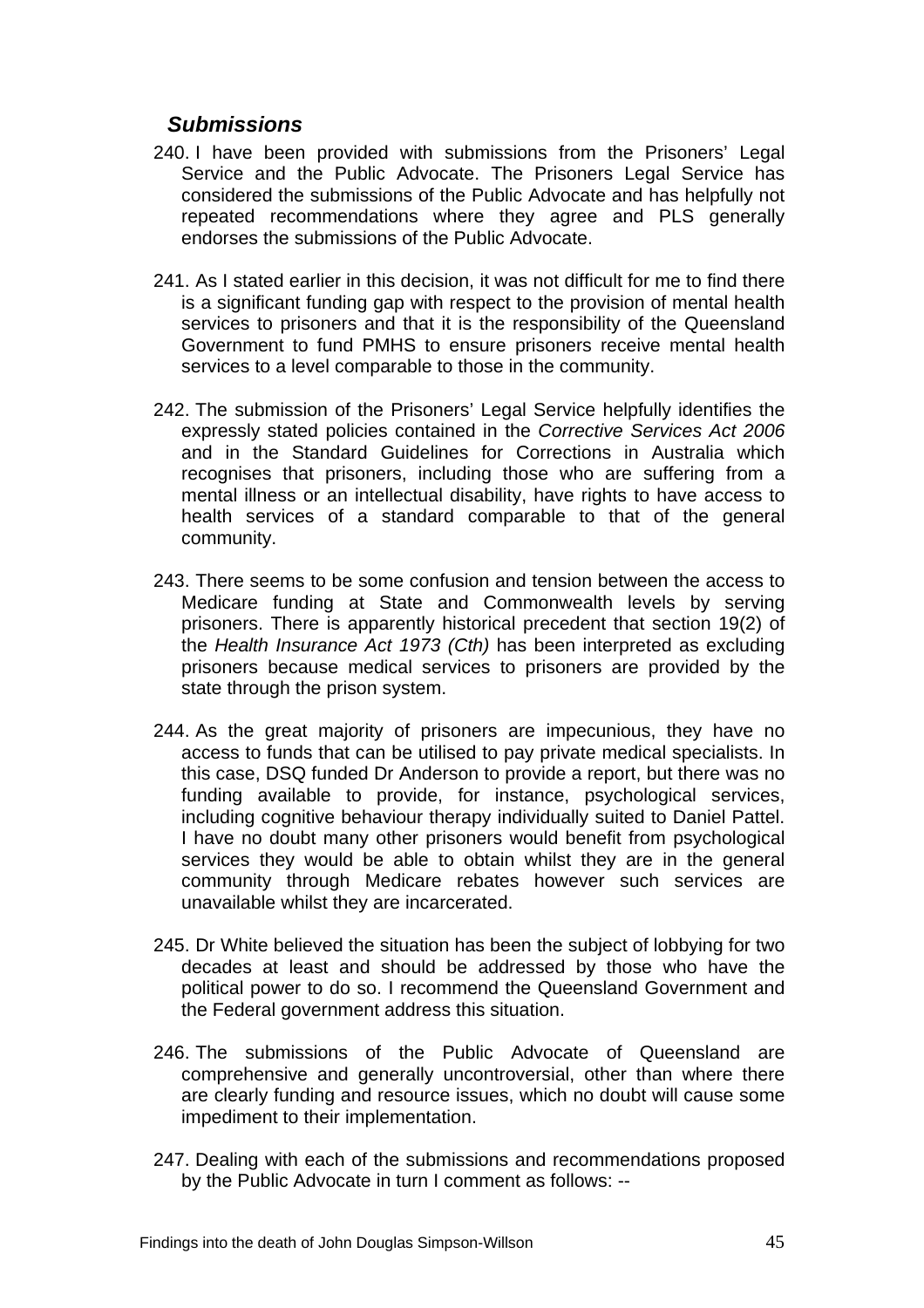#### **Diversion**

- 248. The recommendation suggests that adequate disability support, court diversion and community corrections options are developed to keep people with impaired decision making capacity out of prison. Although I would personally endorse that such diversion programs are warranted and should be pursued by government, it is my view the inquest did not consider sufficient evidence to be able to make such a broad recommendation in those terms.
- 249. Diversion programs already operate within the justice system so the principle is well enough known. Initiatives such as the Special Circumstances List and Homeless Persons Court Diversion Program are already operating in the Brisbane Magistrates Court and many of those participants suffer from mental health or intellectual disabilities. There are also various alcohol related bail and Court sponsored programs operating in other parts of the state, together with drug diversion programs, all of which encompass therapeutic justice principles.[56](#page-48-0)
- 250. I mention those programs on the basis that the Courts and justice system are well aware of the potential benefits that can arise through diversion programs and it can only be hoped that, as the success of those programs continues to be evaluated, the result will be a broadening of the geographic scope and number of such diversion programs.
- 251. I also consider the need for effective mental health services for prisoners and ex-prisoners is a principle which is well advocated by other persons and agencies, such as Prisoners Legal Service, and should be developed in that manner. A broadly stated coronial recommendation will not add to what is already known. Dr White, no doubt amongst others, stated, that as COAG reforms bind all government agencies, they bring with them the opportunity to improve services in all the relevant "*government departments in order to provide the range of health, housing and community services for people with mental illness. This must include improved and expanded prison mental health services, court diversion programs, and well resourced inpatient and community forensic services that link mental health, judicial and correctional services and provide specialist pre-release assessment, consultation and liaison for clinical managers. Diversion from the criminal justice system of mentally ill people who have committed minor offences is one of the few opportunities for community-based prevention. Access to stable housing and to appropriate vocational rehabilitation services is essential for functional recovery. All of these programs will need specially trained and*

<span id="page-48-0"></span> $\overline{a}$  $56$  A summary of such programs are outlined at pages  $86 - 99$  in the Magistrates Court of Queensland Annual Report 2007-2008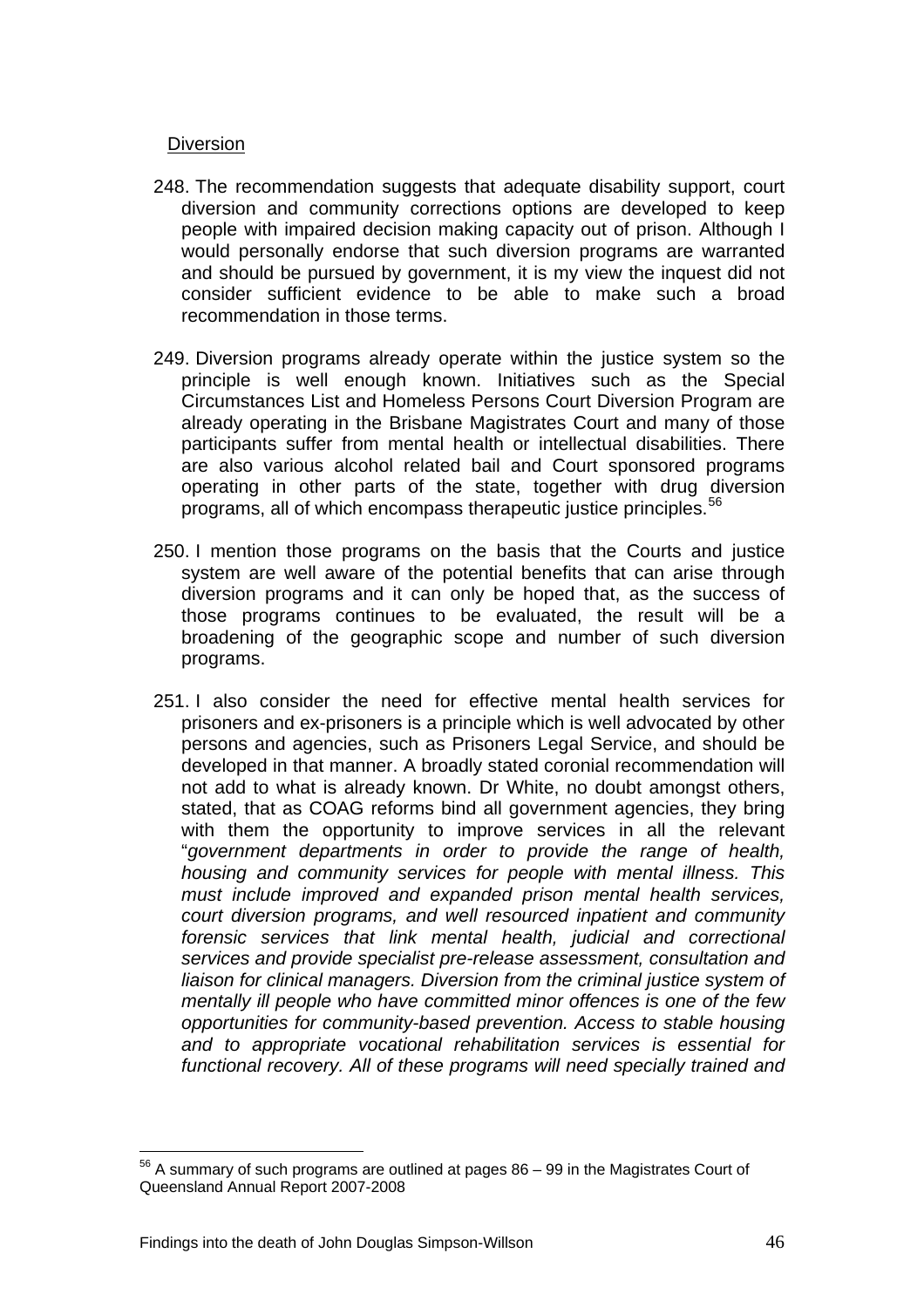*supported mental health and custodial personnel, including psychologists, psychiatrists and specialist case managers."*[57](#page-49-0).

252. That would seem to sum up what is needed. It just requires the political will and resources to do so.

#### **Screening**

253. I heard evidence from Dr Kingswell, Dr White and Mr Rallings concerning efforts being made to develop an intake screening process and tool to identify prisoners with disabilities and there is clearly support for such a process. Accordingly I recommend these screening tools continue to be developed and implemented as soon as possible (if not already implemented) without a significant delay or expense. Of course, identifying such persons is the first stage. Providing services as appropriate for their needs is something that then needs to be developed and provided.

#### Service Delivery

- 254. The recommendation of the Public Advocate suggests that DCS and DSQ review service delivery models, policy and procedure regarding the interface between the case management needs of prisoners with impaired cognition and those responsible for the attention of such persons. Quite properly, the Public Advocate did not suggest a particular model and certainly the inquest did not hear any evidence which supports one model over any other. Clearly, there is a significant gap in services being provided to those within the prison system who suffer from intellectual and/or mental health disabilities.
- 255. Those with intellectual disabilities still have support needs whilst they are in prison and it would seem that DSQ has virtually no resources available to it to provide such services. Adequate funding should be provided to ensure that prisoners can receive disability services to a level comparable to those suffering from a disability within the community. Such services should include criminogenic support programs for prisoners with cognitive impairment and complex needs, having regard to their disability, together with transitional support programs upon their release. As to whether those programs are provided by the DCS or DSQ is a matter that needs to be decided by them but one way or the other services should be provided. My view is that DSQ would be best placed to provide these services if funding was made available.
- 256. I have already commented upon the evidence heard in relation to the funding of PMHS and it is very clear that the Queensland Government needs to adequately fund PMHS to ensure prisoners receive mental health services to a level comparable to community members.

<span id="page-49-0"></span> $\overline{a}$  $57$  Exhibit G13 contains Dr White article - Prisons: Mental health institutions of the 21 $\mathrm{^{st}}$ century?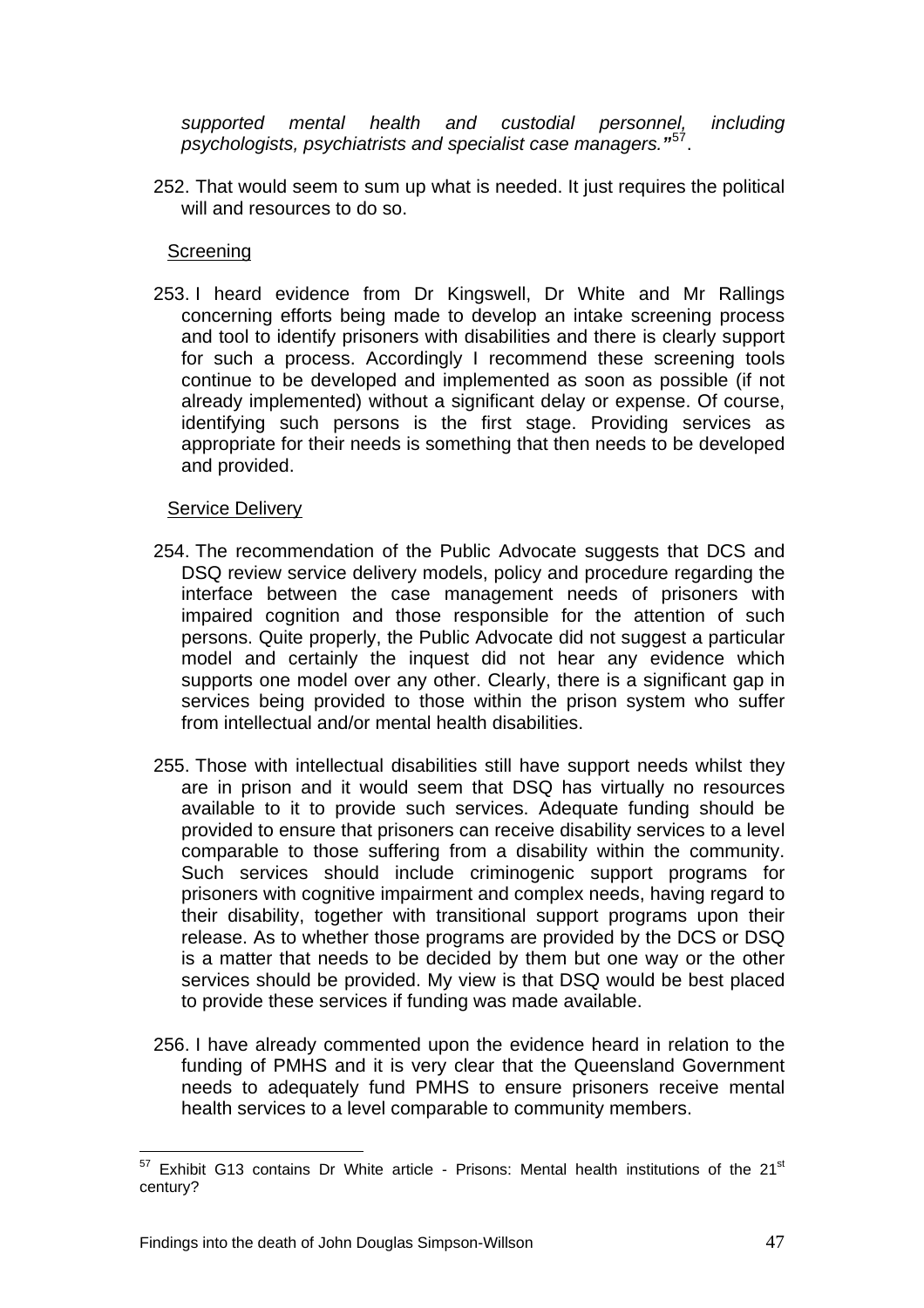#### **Communication**

257. I have already commented on the communication protocols developed by DCS and Queensland Health which are endorsed and recommended by me.

#### **Training**

- 258. The role of substitute decision-makers entitled to make decisions for prisoners with impaired decision-making capacity was clearly an issue that came out of the evidence heard in this inquest. I support the recommendation made by the Public Advocate that calls for professional development and education concerning prisoners with impaired decisionmaking capacity. It would seem to me that implementing such a recommendation would not be particularly resource intensive and would not involve training of each and every corrective services officer necessarily, as there should be an emphasis on training the particular staff that will be making decisions concerning the release of prisoners back into the community. In the first instance, such officers who are involved in those decisions could be readily identified and efforts could be maximised at that level.
- 259. With the commencement of the amendments to the *Disability Services Act 2006* it is clear that staff will need a working knowledge of that regime, as clearly Daniel Pattel would have been a person who, potentially, would now be considered as fitting the criteria for restrictive practices and/or containment and seclusion. Early release planning would be essential.
- 260. I have no difficulty in accepting the recommendation that DCS review staff training and induction packages, policies and procedures to support staff at all levels to develop knowledge in disability awareness and case management. Given that induction training already includes training regarding prisoners who potentially may be suffering from a mental illness and given the evidence that a significant number of the prison population may also be suffering from forms of intellectual disability alone or in combination with mental health conditions, this would seem to be a sensible recommendation and not particularly resource intensive.
- 261. I am not able to make a recommendation that the Royal Australian and New Zealand College of Psychiatrists consider its current training program and its adequacy to prepare psychiatrists to assess and treat persons with a dual diagnosis of mental illness and intellectual or developmental disabilities. Although I heard evidence that since the 1970s the two areas have basically split off within the Australian profession (with a few exceptions) I did not hear from the College in relation to that issue or other professional associations and therefore am unable to comment on the efficacy and desirability of such a change.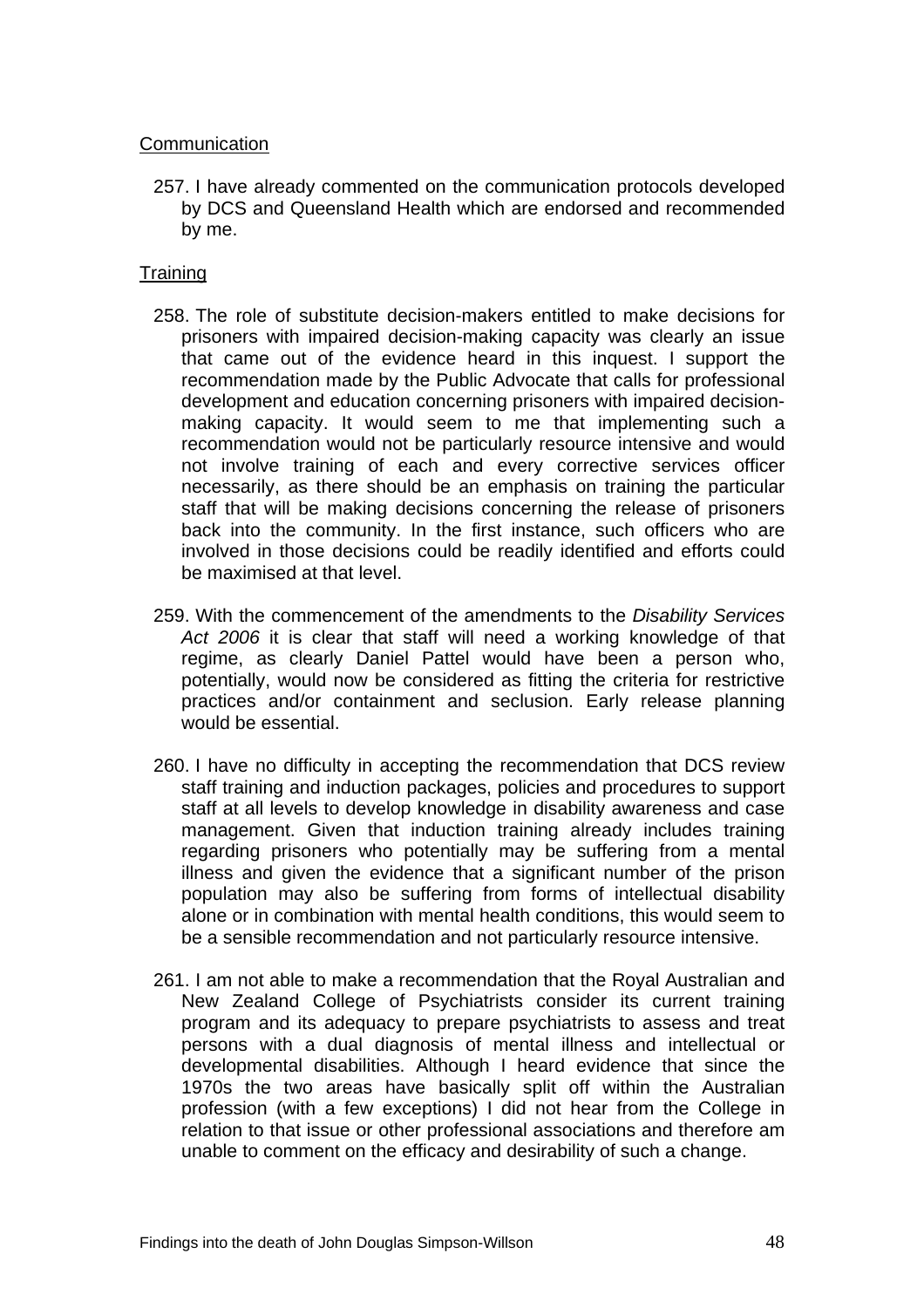# <span id="page-51-0"></span>*Conclusions*

- 262. The Mental Health Court made a finding that, at the time Daniel Pattel was released from the MCC on 26 May 2005, he was suffering from a psychotic illness of a schizophrenic nature. The fact that a number of psychiatrists over many years considered his illness was not as a result of a mental illness capable of being treated, but due to pervasive developmental disorder, does not mean that those psychiatrists simply got it terribly wrong.
- 263. There was a complexity to the diagnosis of Mr Pattel's condition and I do not find there was any one specific failure within the system which brought about this very sorry and tragic event. There were a series of failures, some of those were resource based and, each failure on its own, being not predictable of the eventual outcome. Whether Daniel Pattel was suffering from an intellectual/behavioural and/or a mental health disability, he received virtually no treatment for his condition whilst in prison, mainly due to the fact there was no capacity to do so. MCC was not able to provide appropriate programs and PMHS and DSQ were simply not resourced to make up the gap.
- 264. I have earlier identified that there were a whole range of factors which contributed to the diagnoses of Dr Hannah and Dr Kingswell in 2004 and 2005, which appear to be in conflict with the findings of the MHC, and which prevented them from referring him to an AMHS for assessment or coming to an alternative diagnosis themselves. These included the structural difficulties facing PMHS in providing mental health services, the complex diagnosis, the plethora of psychiatric opinions advanced in the past, the fact that Daniel Pattel was able to hide his symptoms in a prison environment, the limited time periods in which assessments could be made, and issues concerning information sharing and the failure to read or access the information that was available on the medical file.
- 265. When it came to the time of discharge there were added difficulties including the failure to consult with Mrs Pattel; the failure to include the psychiatrists from PMHS in the conversation; the evident strained relationship that was apparent between Mrs Pattel and PMHS; the failure to provide a discharge statement to Mrs Pattel or Dr Anderson setting out the information that concerned the authorities and Dr Kingswell and/or to directly consult with Dr Anderson about those concerns; and the difficulties experienced by DSQ in finding an appropriate service for Daniel immediately on his release. There were sufficient alarms about the dangerousness of Daniel Pattel that called for a thorough review before discharge that included all of the people mentioned above.
- 266. In a case as complex as this one, with the whole range of structural difficulties that have been identified, it is simply not possible to determine that one or another factor is ultimately determinative at pointing blame at someone.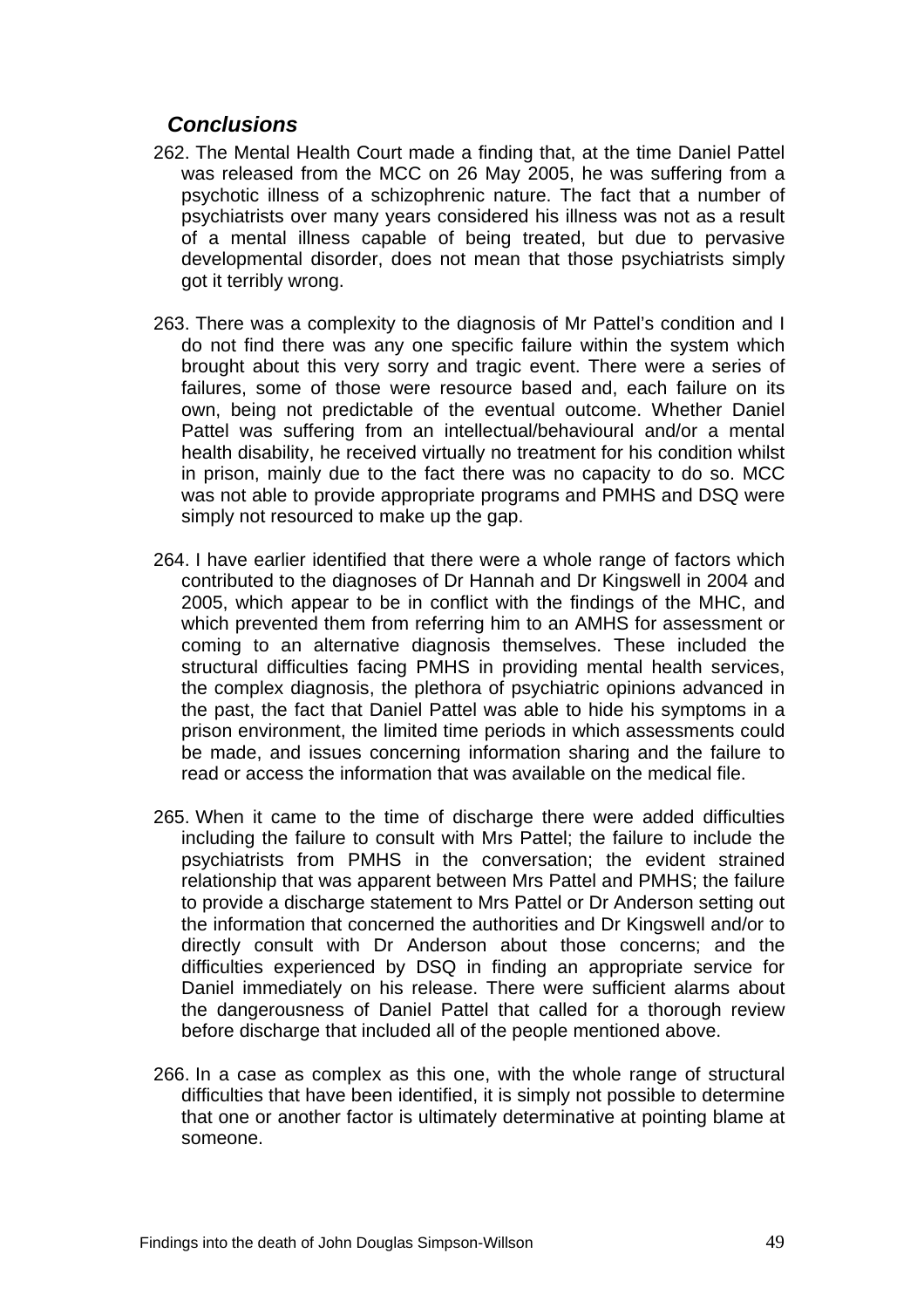- <span id="page-52-0"></span>267. The family of Mr Simpson-Willson was justly concerned that someone such as Daniel Pattel was released back into the community in the manner that occurred. They have suffered the greatest loss. The family of Daniel Pattel can also feel aggrieved that despite their extensive advocacy over many years, their concerns about his behaviour and the failure to diagnose that he was indeed suffering from a mental illness as well as other conditions, fell on deaf ears.
- 268. There were potentially a number of lost opportunities that if taken up may have brought about a different result. The result may also have been the same.
- 269. What is evident is that more can be done to ensure that such opportunities are not lost in the future. It is hoped that recommendations which include better resourcing of PMHS and DSQ, better pre-release planning and transition to pre-release and post-release and the provision of relevant information to treating psychiatrists will create an environment where better and more appropriate decisions can be made for challenging persons such as Daniel Pattel in the future.

# *Findings required by section 45*

- 270. I am required to find, as far as is possible, who the deceased was, when and where he died, what caused the death and how he came by his death. As a result of considering all of the material contained in the exhibits and the evidence given by the witnesses, I am able to make the following findings in relation to the death:
	- a) The identity of the deceased was John Douglas Simpson-Willson;
	- b) The date of death was 3 June 2005;
	- c) The place of death was at the Central Rotunda, Botanical Gardens, Brisbane City;
	- d) The formal cause of death was due to head injuries;
	- e) These head injuries were inflicted upon Mr Simpson-Willson by Daniel Pattel, recently released from the Maryborough Correctional Centre, who used a heavy rock to deliver at least two severe blows to the head, fracturing his skull and causing bleeding over the surface of his brain and causing increased cranial pressure. Daniel Pattel admitted to inflicting the fatal injuries and intending to kill Mr Simpson-Willson, firstly to his psychiatrist and later to the Police. He was subsequently found to be of unsound mind at the time of the killing by the Mental Health Court.

#### *Concerns, comments and recommendations*

271. Section 46 of the Act provides that a coroner may comment on anything connected with a death that relates to public health or safety, the administration of justice or ways to prevent deaths from happening in similar circumstances in the future. During the course of my judgment I have made a number of observations and comments and have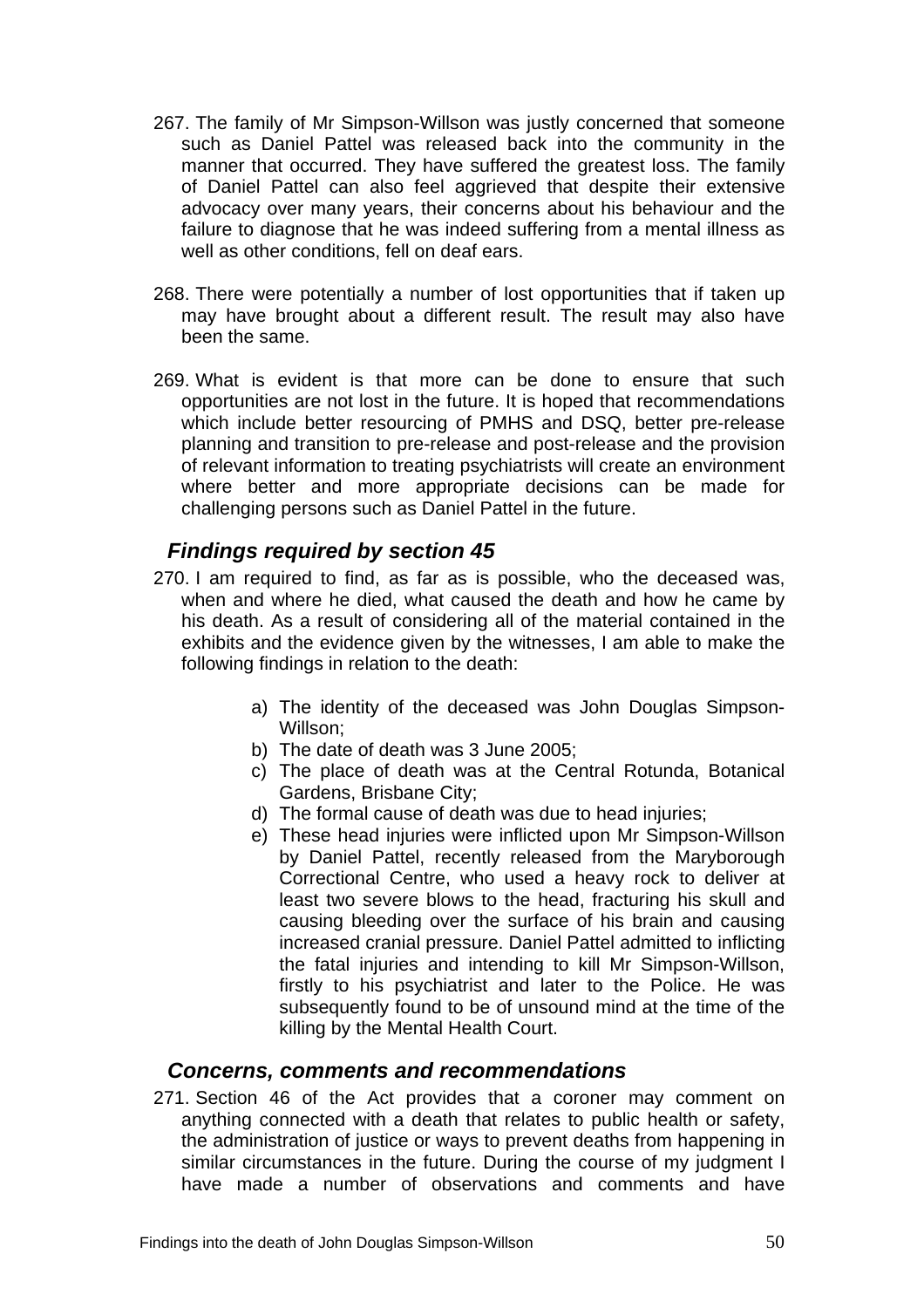considered a number of recommendations made by those appearing before the inquest. For the reasons I have given I published a set of draft recommendations in my draft findings. Other than some minor amendments they remain my recommendations and are produced as follows:

- 1. Queensland Government fund PMHS to ensure prisoners receive mental health services to a level comparable to community members; and that there be sufficient staff and resources available to PMHS such that they are able to spend sufficient time in being able to access all available information concerning those who are being assessed by them and to be able to spend sufficient time with individual prisoners to be able to properly assess their needs and mental health/intellectual state.
- 2. Queensland Government explore opportunities with the Commonwealth Government to provide access for prisoners to the Medicare Rebate Scheme;
- 3. DCS and DSQ review service delivery models, policy and procedure such that prisoners with impaired cognition are able to fully participate in prison activities and programs suitable for their particular vulnerabilities; and that DSQ be funded such that service delivery for their clients does not cease upon them being incarcerated;
- 4. DCS, in collaboration with Queensland Health and DSQ, continue to progress the development of a routine intake screening process which identifies prisoners with disabilities which impair cognition, their vulnerabilities and needs when entering corrective services facilities and assists and informs individual offender case management planning;
- 5. DCS, in collaboration with Queensland Health and DSQ, collect, collate and report statistical information about prisoners with disabilities which impair cognition, to inform ongoing policy and program development, monitoring and evaluation;
- 6. DCS ensure that substitute decision-makers are involved in the planning processes and in decisions regarding the release of adult prisoners with impaired decision-making capacity, for relevant matters which may include accommodation and support upon release;
- 7. DCS ensure that relevant staff have training and induction policies and procedures to incorporate professional development education concerning the Guardianship and Administration regime, the role of Guardians as substitute decision-makers and health decision-making including those of Statutory Health Attorneys, Guardians and Attorneys for health matters;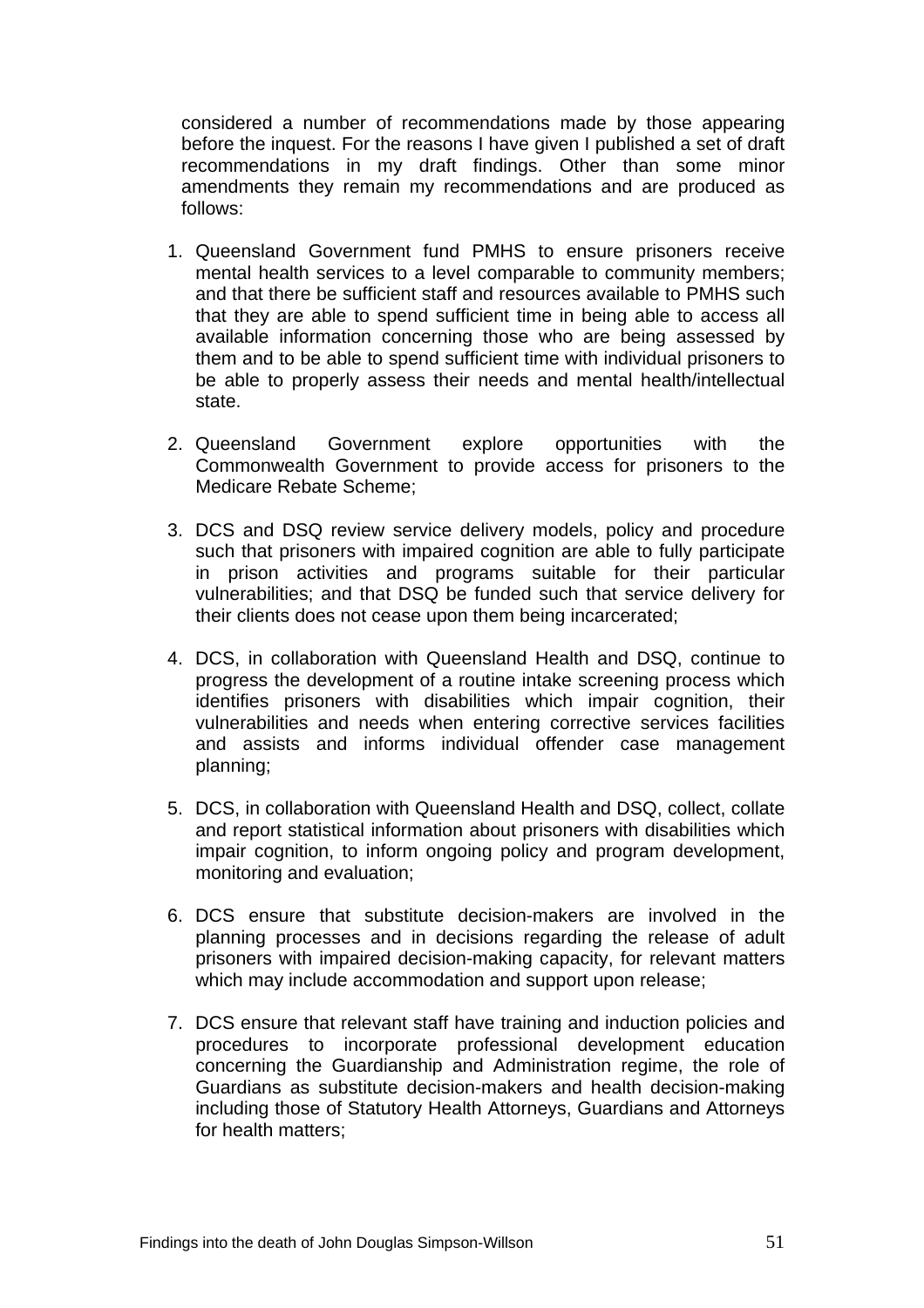- <span id="page-54-0"></span>8. DCS review its current staff training and induction programs to include components which ensures that staff at all levels have a working knowledge of disability awareness and case management; and
- 9. That the draft set of communication protocols developed by DCS and Queensland Health annexed to this decision and marked "A" be implemented forthwith.

### *Responses to Recommendations*

- 272. Since the hearing of evidence in this matter and the completion of draft findings and recommendations, some progress has taken place in relation to some of the issues which were identified at the inquest and which are worthy of further comment. I am under no illusions that some of that progress is due to ongoing policy development and budget advocacy by Departments and not related specifically to the factual issues raised in this inquest. Whatever is the case, progress is being made which should be acknowledged.
- 273. I am informed by the Acting Public Advocate that his office supports the recommendations that have been made.

#### Recommendation 1

I am advised that the number of full-time staff in the PMHS has increased from 26 to 35. That is unlikely to be sufficient to ensure prisoners receive mental health services to a level comparable to community members, but it is a start. I intend to make, in addition to recommendation one, a further recommendation that there be sufficient staff and resources available to PMHS such that they are able to spend sufficient time in being able to access all available information concerning those who are being assessed by them and to be able to spend sufficient time with individual prisoners to be able to properly assess their needs and mental health/intellectual state.

It is further noted that the nine bed high security facility and 20 bed extended treatment forensic facility at The Park Centre for Mental Health is scheduled to be commissioned in 2011. Although this is a welcome addition the evidence would suggest that this still does not meet the current demand.

Queensland Health also introduced in 2008 the Consumer Integrated Mental Health Applications (CIMHA) for the purpose of providing a single state information system which allows clinicians to have access to clinical information concerning particular clients across health services and districts. It is noted, however, that there are logistical difficulties in having the system available to practitioners within a custodial setting. I recommend that this be resolved at the earliest opportunity.

#### Recommendation 2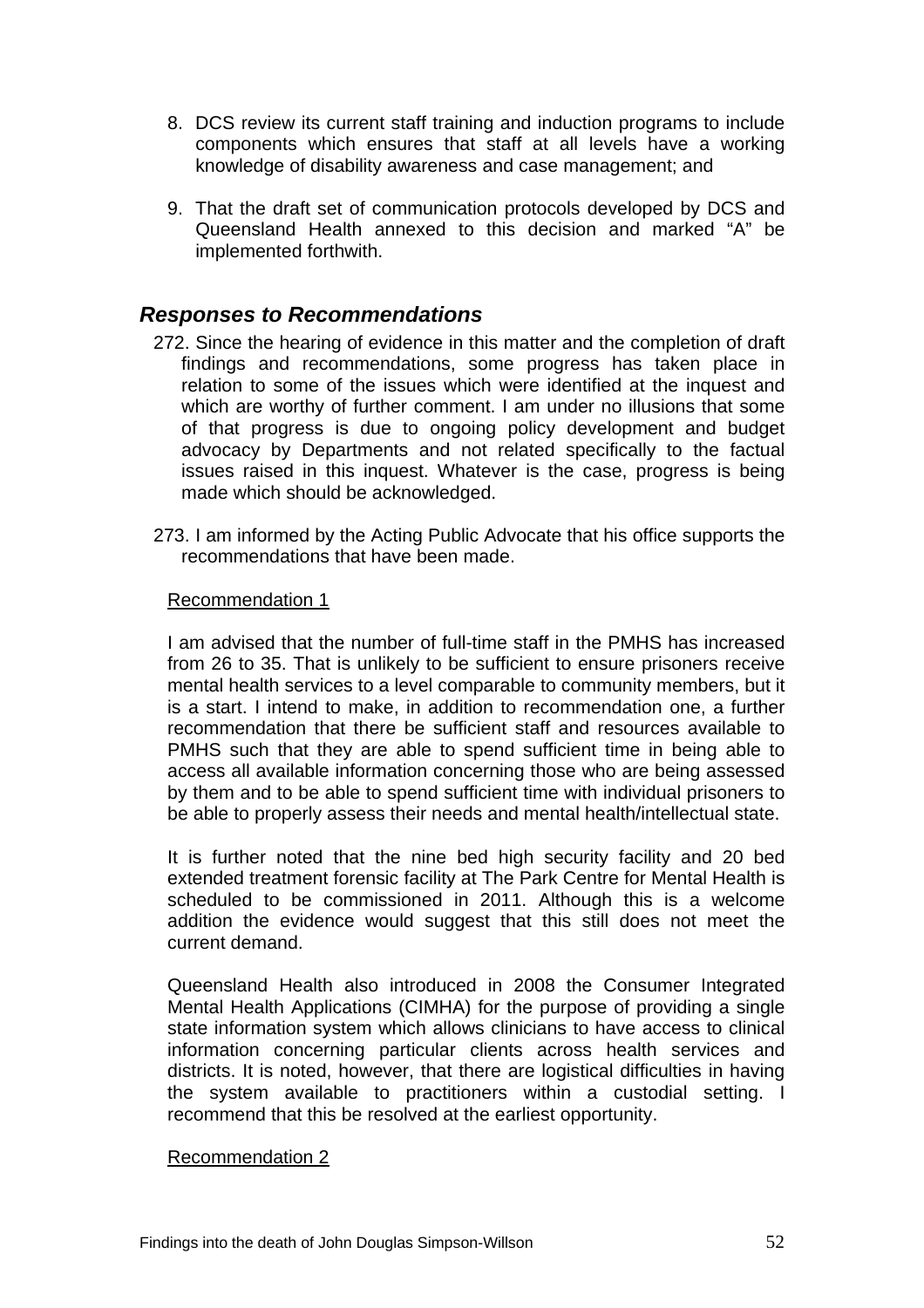This recommendation has not been resisted and Queensland Corrective Services will continue to lobby through the Corrective Services Administrator's Council (CSAC) for prisoners to be able to access Medicare benefits. It is apparent from the response that State and Territory corrective service agencies have lobbied the Commonwealth government for many years to provide prisoners with access to Medicare. Subsequent to the change of government in 2007 the New South Wales Minister for Health wrote on behalf of CSAC to the Commonwealth Health Minister arguing for a change in policy. The Commonwealth's position not to provide prisoners with access to Medicare remained unchanged and was based on an interpretation of section 19 (2) (d) of the Health Insurance Act 1973 that prisoners are ineligible to receive Medicare benefits. I note that response and I intend to forward my findings to the Commonwealth Minister for Health in support of the recommendation and CSAC's position.

#### Recommendation 3

Both DCS and DSQ support the recommendation. Their respective submissions note that both departments are currently represented on an Interdepartmental Working Group (IWG) which is analysing the issues for people with an intellectual disability in contact with the criminal justice system, including the corrections system. In general the issues under consideration were existing support arrangements, service delivery options for those in or at risk of being in contact with the criminal justice system, diversionary options for some people with an intellectual disability, gaps in service delivery and advice for government consideration on how that should be managed.

Disability Services advised that it continues to hold funding for clients who are incarcerated for up to 12 months but to date do not provide services to those clients whilst incarcerated. Their current policy is to re-establish those services in time for their release from prison. The IWG is considering how continuity of relevant services would continue whilst clients are incarcerated. The recommendation is of course that they should continue to receive services in prison.

QCS has also received \$1.46 million over the next three years for the Bridging the Gap Project. This is a pilot project which provides specialised case management and transitional planning support for prisoners with impaired cognitive functioning in south-east Queensland and is currently operating within Brisbane Women's, Wolston, Borallon, Woodford and Brisbane Correctional Centres. As part of the pilot project Woodford Correctional Centre has implemented a designated accommodation unit for male prisoners impacted by impaired cognitive functioning. Federal funding has also been provided which will allow the expansion of the Offender Reintegration Support Service. Prisoners with high needs including those identified with an intellectual disability are prioritised to that service.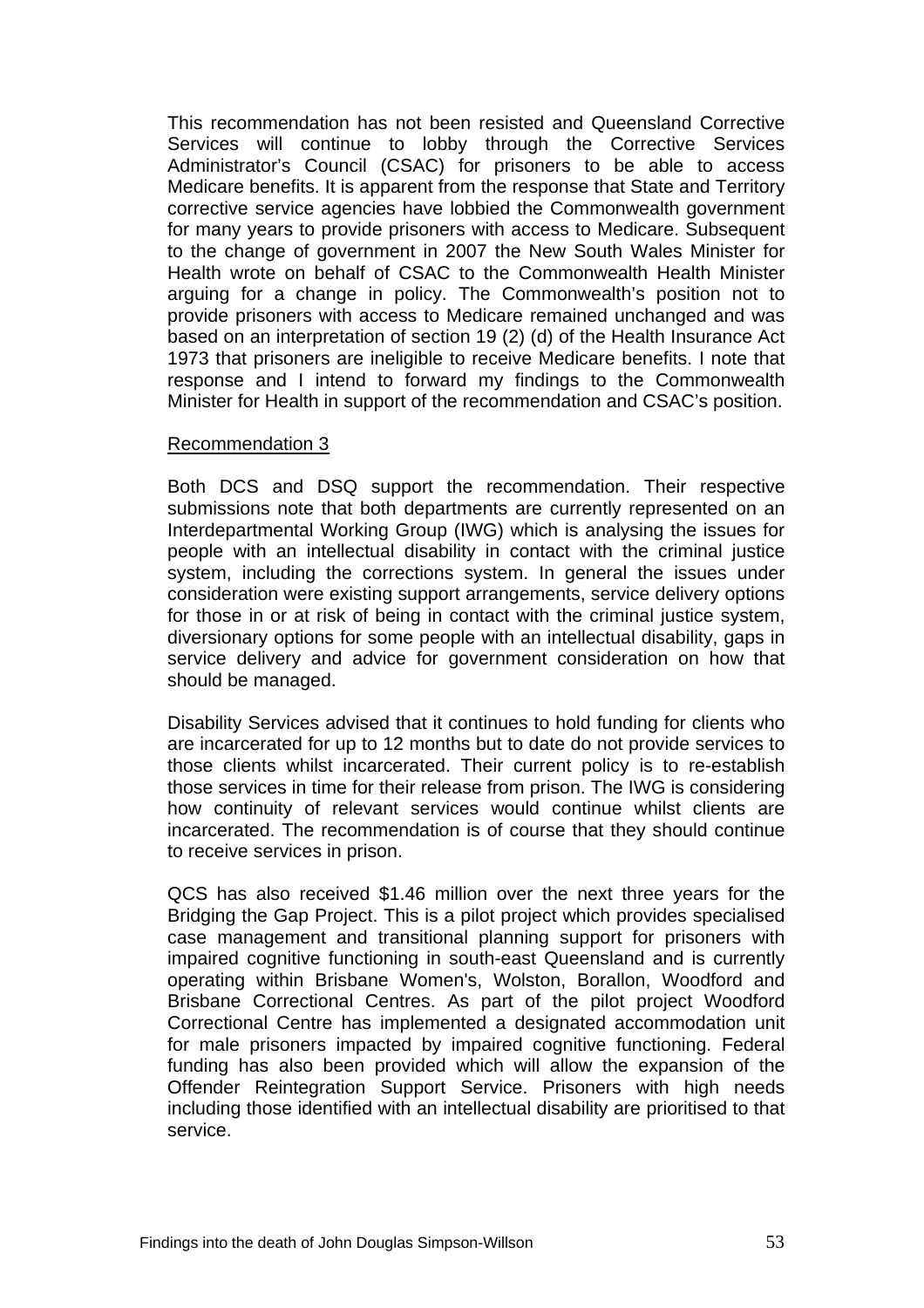Accepting that pilot projects are sometimes necessary to provide appropriate evaluations before being rolled out Statewide, it is recommended that there should be equal access to these enhanced services as soon as possible across the state and not concentrated in the South East Queensland area.

It is noted that the Memorandum of Understanding (MOU) entered into between DSQ and DCS has not been renewed as the respective roles of the Departments in relation to prisoners with an intellectual disability are under review as part of the work of the IWG. The work of the IWG should be progressed.

#### Recommendation 4

DCS and DSQ also support this recommendation. To date DCS has implemented a routine screening process using the Hayes Ability Screening Index (HASI) to identify prisoners impacted by cognitive impairment in south-east Queensland reception centres as part of the Bridging the Gap project funding. The screening assessment does not identify specific information regarding an individual's vulnerabilities and needs but flags those who have very broad indicators of an intellectual disability who would therefore require further assessment. My comment that this project should be implemented across the State as soon as possible is repeated.

#### Recommendation 5

QCS is negotiating a MOU with Queensland Health regarding information sharing and is working with DSQ to identify what mechanisms are required to allow sharing of statistical information. Statistics are also being collected through the Bridging the Gap projects.

#### Recommendation 6

QCS supports the recommendation and is liaising with QCAT, the Office of the Adult Guardian and the Public Trustee to develop mechanisms for identifying prisoners who have an appointed guardian and processes by which they can be involved in transitional planning for the target group.

#### Recommendation 7

QCS supports the recommendation and as part of a wider focus on disseminating information to educating staff regarding the Guardianship and Administration regime as opposed to focusing only on training. QCS is currently working with the Office of the Adult Guardian, QCAT and the Public Trustee to provide information and training to corrections service staff regarding the goals of these offices.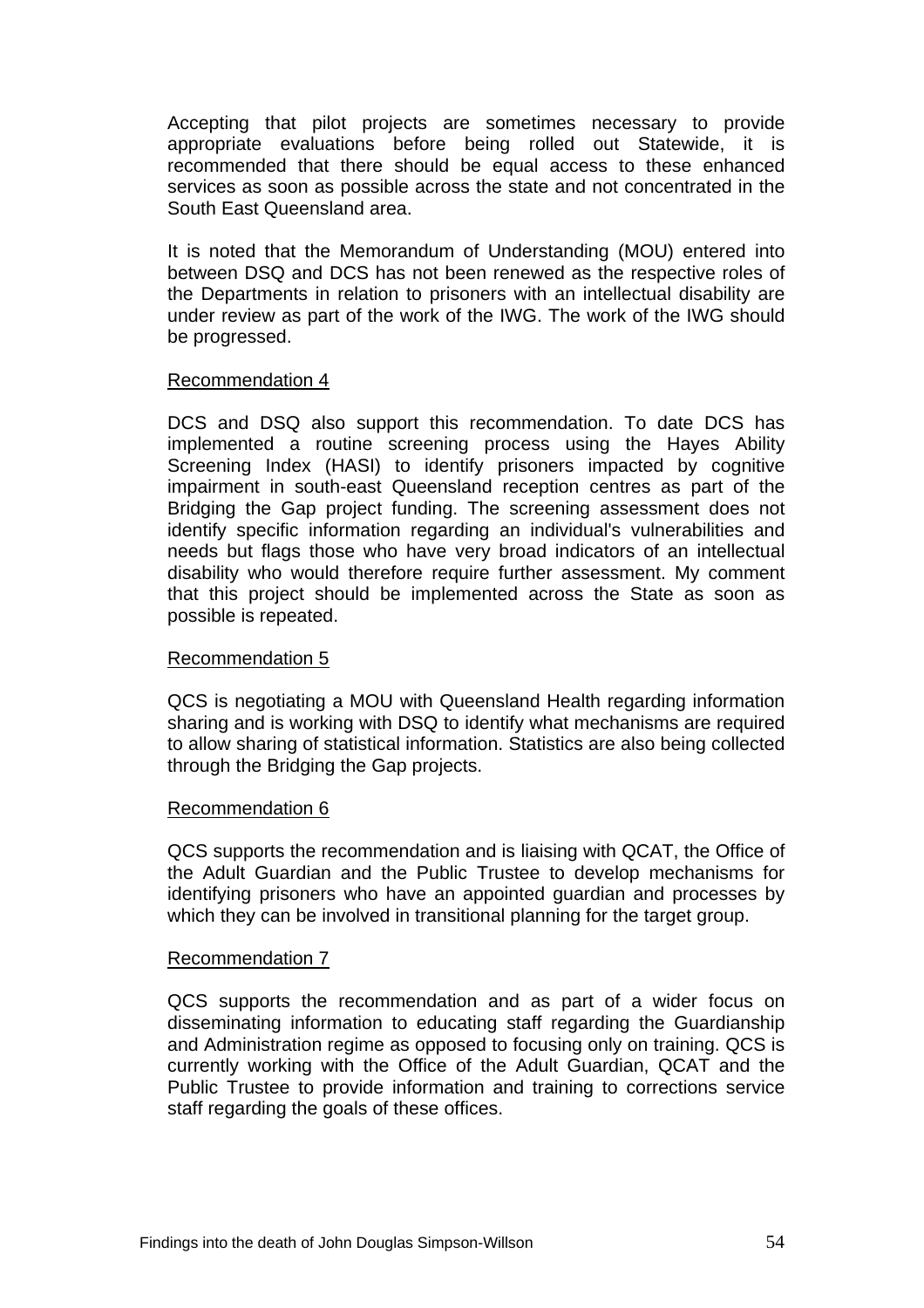#### Recommendation 8

QCS does not resist the recommendation and has commenced work on the inclusion of an appropriate training module for entry level training programmes for custodial staff. The QCS Academy is developing mental health awareness packages for custodial staff in conjunction with PMHS which will be expanded to incorporate disability awareness and case management. It is expected that its use will be available by September 2010.

Fifty QCS staff have received specialist training from the Brain Injury Association of Queensland on managing challenging behaviours. It would seem this training focused on key staff at Woodford and clearly this needs to be given a statewide focus.

#### Recommendation 9

QCS and QH support the recommendation and have advised that they have made significant progress in developing a memorandum of understanding which incorporates communication protocols in both departments and advise that this process is in its final stages; and in some centres has already been implemented.

#### **Condolences to the family**

I noted at the beginning of this decision that the investigation and inquest ultimately focussed on Daniel Pattel and his incarceration and release from prison. That was regrettable but inevitable. We should not forget the person who suffered and lost the most was Mr Simpson-Willson and his loving family. My condolences are expressed to the family and friends of Mr Simpson-Willson.

I close this inquest.

**John Lock Brisbane Coroner**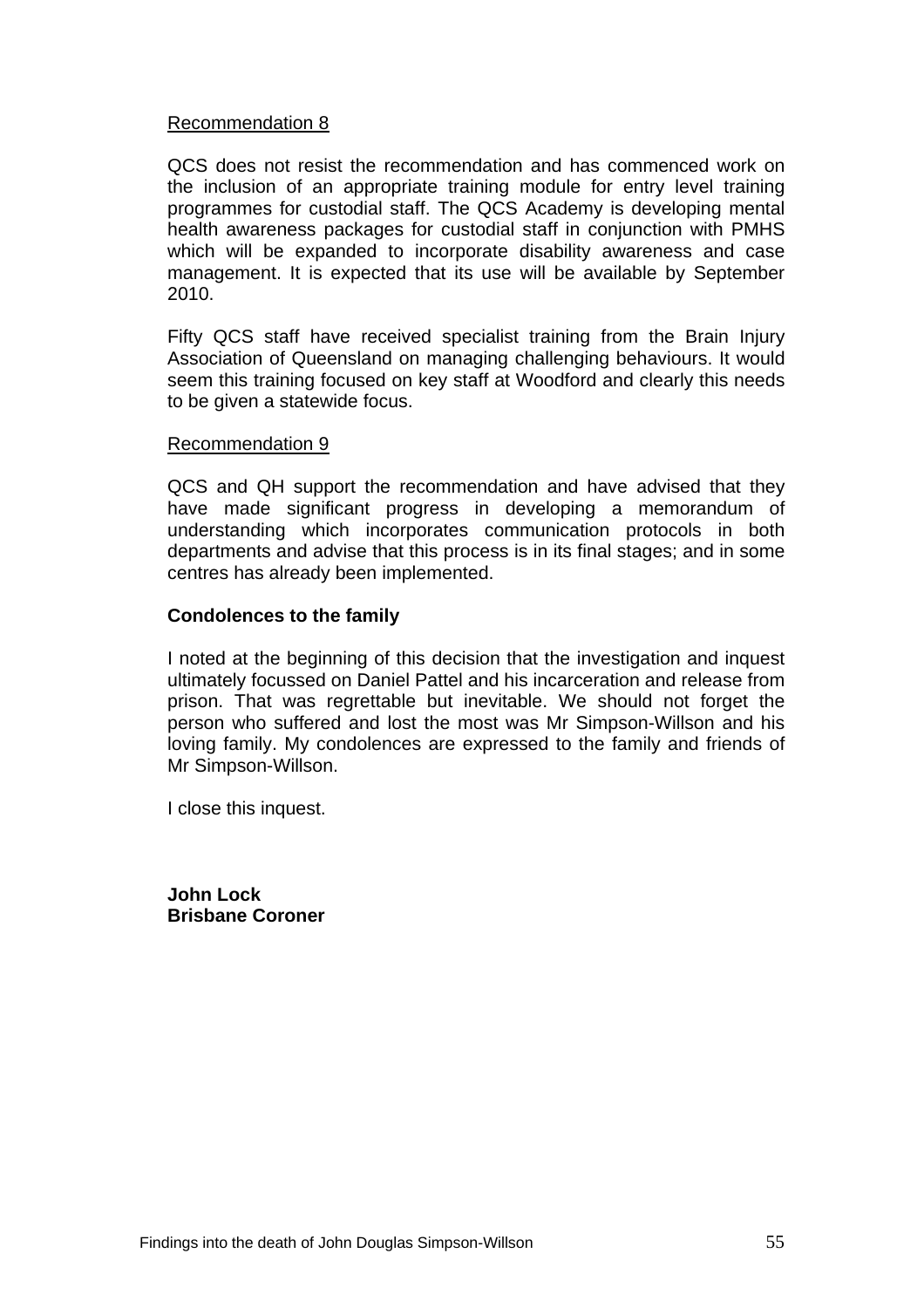# <span id="page-58-0"></span> *Annexure A*

#### **Queensland Corrective Services and Queensland Health Proposed Communication Protocols**

It has been agreed in principle that QCS and QH will work together to develop methods of communication that enhance the safety, health and well-being of prisoners with a mental illness. At the same time, QCS and QH will work together to develop a detailed set of protocols regarding the interactions between prison staff, OHS and PMHS regarding prisoners with mental illness.

Under the in-principle protocols, the communication protocols will be as follows:

#### **QCS responsibilities**

- Where QCS has been informed about an offender identified by OHS or PMHS as requiring closer monitoring, then QCS operational staff will undertake observation of any notable behavioural or mental state changes in the prisoner, and record these changes in the prisoner's case notes. Otherwise, where QCS operational staff observe any notable behavioural or mental state changes in a prisoner they should, in the first instance, record these changes in the prisoner case notes and notify Psychological Services.
- Where QCS operational staff observe or become aware of risk factors that could have significant impact on the behaviour or mental state of a prisoner and that there is an immediate risk to the prisoner, staff or others, they should refer the matter to Psychological Services.
- Psychological Services should assess the information and if it is deemed clinically advisable, the information should be passed on to PMHS either through OHS or directly depending on the assessed risk.
- Where operational staff observe any significant notable behavioural or mental state changes in a prisoner out of "normal" business hours, these changes, while still recorded on IOMS, should be reported directly to Offender Health Services.
- Provide access to the Integrated Offender Management System (IOMS) to Offender Health Services Staff, particularly Case Notes.

#### **Offender Health Services responsibilities**

- when deemed appropriate, OHS will inform QCS of prisoners requiring closer monitoring so as to enable proper case management of the prisoner and to manage any risks associated with the prisoner's behaviour towards other prisoners, staff or visitors.
- Where OHS observe any notable behavioural or mental state changes in a prisoner, or becomes aware of risk factors that could have significant impact, these changes will be communicated to the